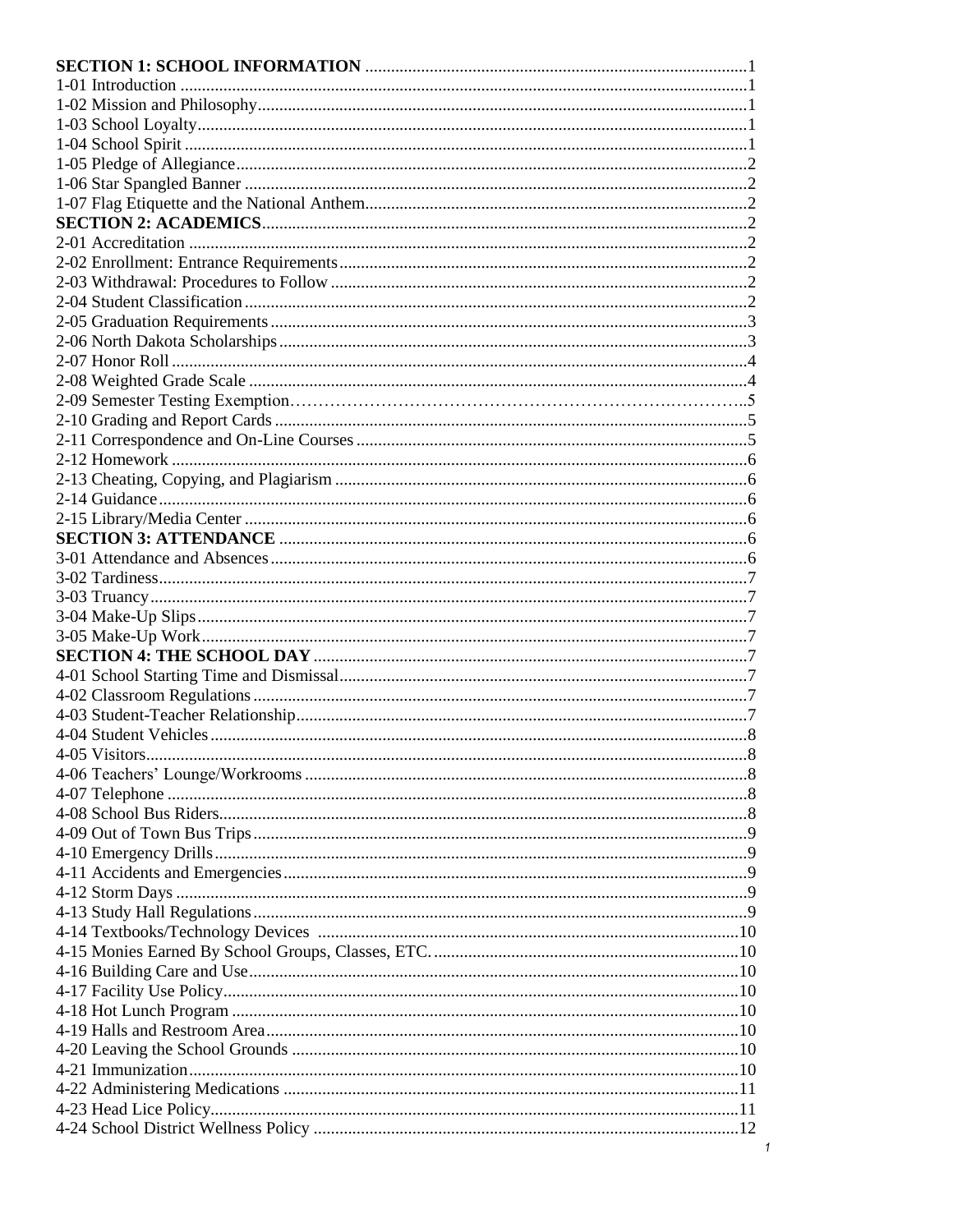| 8-07 Annual Notification Regarding Parents' Right of Access to Student Records24 |  |
|----------------------------------------------------------------------------------|--|
|                                                                                  |  |
|                                                                                  |  |
|                                                                                  |  |
|                                                                                  |  |
|                                                                                  |  |
|                                                                                  |  |
|                                                                                  |  |
|                                                                                  |  |
|                                                                                  |  |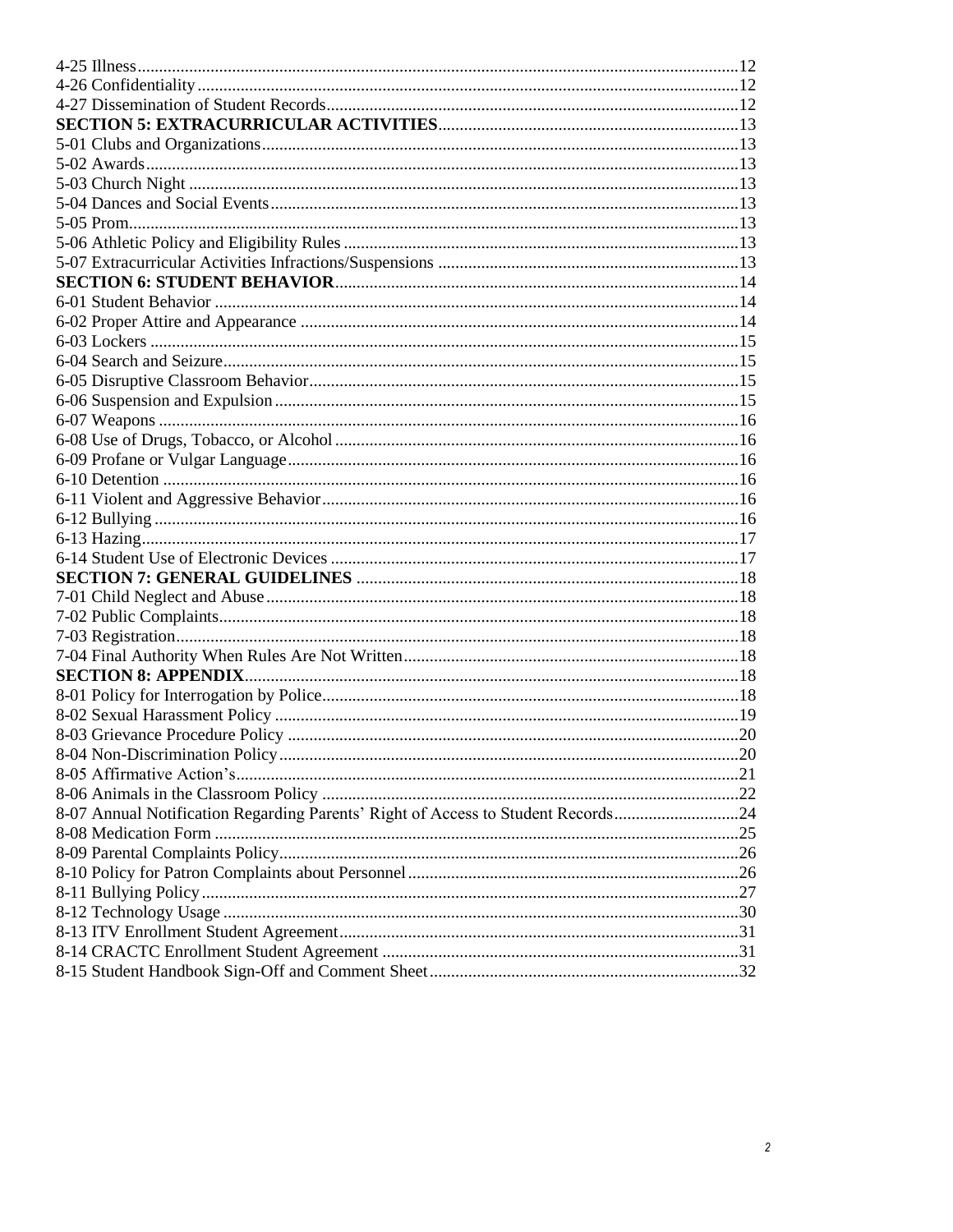# *Section 1: SCHOOL INFORMATION*

This handbook is not written to cover every possible situation – only as a guideline. Administration reserves the right to make decisions regarding situations and circumstances not addressed in the Ashley Public School Handbook.

# **1-01 INTRODUCTION**

Welcome back to Ashley Public School for another school year. Hopefully, you were able to enjoy the summer and are ready to enter the routine of school. It is hard to believe that another school year is beginning, and a new class is ready to complete their school journey. This handbook contains the general rules and guidelines for the day-to-day functions of our school. A handbook is part of the school board's policy, which means it's something that changes from year to year (and sometimes even during the school year). Input from parents, teachers, board members, and students are valued when putting together the handbook. Please go through this carefully and familiarize yourself and your parents with the contents.

## **1-02 The Mission, Philosophy and Objectives of the Ashley Public School**

#### **"REACHING FULL POTENTIAL THROUGH SEEING, DOING, APPLYING"**

The Ashley Public School System believes that its purpose is to accept students as they are and to assist them in developing their full potential through the cooperative efforts of community, family, and educators.

Objectively the student will:

- 1) Learn the basic skills necessary to function in a modern society.
- 2) Realize the feeling of self-worth by developing mature social, moral, and emotional skills to prepare for life's challenges.
- 3) Develop a sound work ethic.
- 4) Develop reading, writing, listening, and speaking skills necessary to communicate effectively.
- 5) Develop thinking and reasoning skills.
- 6) Develop an appreciation for the arts.
- 7) Be provided the opportunity to become technologically literate.
- 8) Acquire an understanding of democracy and other forms of government as well as a loyalty to our democratic ideas.
- 9) Learn the importance of proper nutrition, family matters, and maintenance of a healthy lifestyle.
- 10) Promote citizenship and sportsmanship that will instill a sense of pride in the community, teach lifelong lessons of teamwork and self-discipline, and facilitate physical and emotional development through interscholastic and fine art activities.
- 11) Realize the importance of volunteer service in community, social, and political work.
- 12) Be provided the opportunity to prepare scholastically for attendance at institutions of higher learning.
- 13) Learn skills that will contribute to the enjoyment of leisure time activities and quality of life.
- 14) Develop and enhance confidence and feelings of self-worth and self-respect by developing effective communication skills, conflict resolution skills, and using critical thinking skills to resolve ethical situations.

# **1-03 SCHOOL LOYALTY**

If the Ashley Public School is to constantly move forward, then its students, teachers, and employees must be loyal to the school and devoted to making it the best school it can be. Sometimes that means taking an unpopular stand on a controversial issue, or doing something that you think is right, even though others don't agree with you. Everyone who is part of the Ashley Public School should have courage to do what they think is right and accept responsibility when they make mistakes.

# **1-04 SCHOOL SPIRIT**

School spirit involves treating other fellow students, teachers, visitors, athletic teams and officials with courtesy and respect. It means representing Ashley Public School and competing against other schools in a manner that shows good sportsmanship. It also means having pride in your school, in those who represent your school, and in the quality of education you receive here. It is not unusual to have alumni come back and talk about how much they enjoyed going to school here, how much they miss taking part in school activities, and how much they appreciate the education they received here.

School spirit applies to students, teachers, parents, and community members. Commitment and loyalty to your school is as important as ever, but it takes the effort of everyone to create the kind of atmosphere that shows others we are proud to be from Ashley Public School.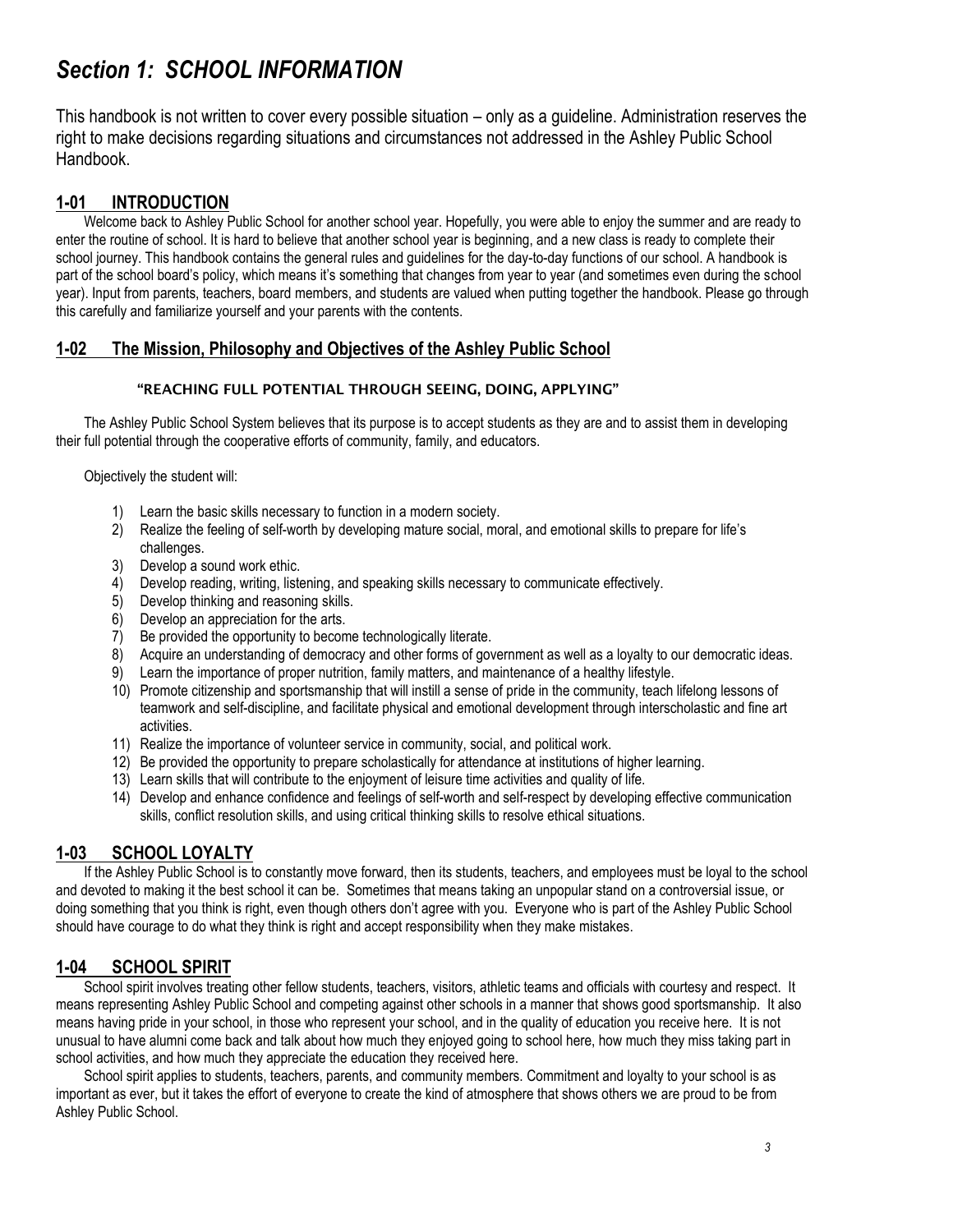# **1-05 PLEDGE OF ALLEGIANCE**

I pledge allegiance to the Flag of the United States of America, and to the Republic for which it stands, one Nation under God, indivisible, with liberty and justice for all.

## **1-06 STAR SPANGLED BANNER**

Oh, say can you see by the dawn's early light, What so proudly we hailed at the twilight's last gleaming.

Whose broad stripes and bright stars, through the perilous fight,

O'er the ramparts we watch were so gallantly streaming.

And the rocket's red glare, the bombs bursting in air,

Gave proof through the night that our flag was still there.

Oh, say does that star spangled banner yet wave,

O'er the land of the free and the home of the brave.

# **1-07 FLAG ETIQUETTE AND THE NATIONAL ANTHEM**

During the playing of the National Anthem when the flag is displayed, all present, except those in uniform, should stand at attention facing the flag with the right hand over the heart. Men not in uniform should remove their headgear with their hand and hold it at their left shoulder, the hand being over the heart. When the flag is not displayed, those present should face toward the music and act in the same manner as they would if the flag were displayed. The position of attention should be maintained until the last note of the National Anthem has been played.

When an Honor Guard is used to present the colors, all present should maintain a position of attention from the beginning of the presentation of the colors, through the playing of the National Anthem, and until the colors have left the area.

# *Section 2: ACADEMICS*

# **2-01 ACCREDITATION**

Ashley Public School is an accredited high school and in compliance with guidelines set forth by the North Dakota Department of Public Instruction and the North Dakota Century Code.

# **2-02 ENROLLMENT: ENTRANCE REQUIREMENTS**

New students enrolling in Ashley Public School as freshmen must present evidence of middle school work completed to the principal. Advanced students transferring from another school should see that their former school transcripts are sent as soon as possible. Transfer students may enroll, but their registration will not be completed until their credits have been recorded in the office.

# **2-03 WITHDRAWAL: PROCEDURES TO FOLLOW**

Should it become necessary to withdraw from school, you must first report to the principal. The principal will give you a form with directions on how to complete the form. No student will officially be withdrawn from school until the proper procedure has been completed.

# **2-04 STUDENT CLASSIFICATION**

High School students will be classified according to the number of units they have earned. Classification will be determined at the beginning of fall quarter as follows:

| $0$ to 5 units | - | 9th Grade  |
|----------------|---|------------|
| 6 to 9 units   |   | 10th Grade |
| 10 to 15 units |   | 11th Grade |
| 16 plus units  |   | 12th Grade |
|                |   |            |

Students in the seventh and eighth grades must maintain at least a 70% overall average.

Promotion is based on satisfactorily completing the designated requirements for each grade level. Retention of students is handled on an individual basis. For all students the decision to retain shall be made by a team of the child's teachers and the building principal, with input from the parent or guardian.

For early graduation, a plan needs to be approved by the principal. In lieu of early graduation, the students in grades 9-12 must carry at least six classes per semester of coursework.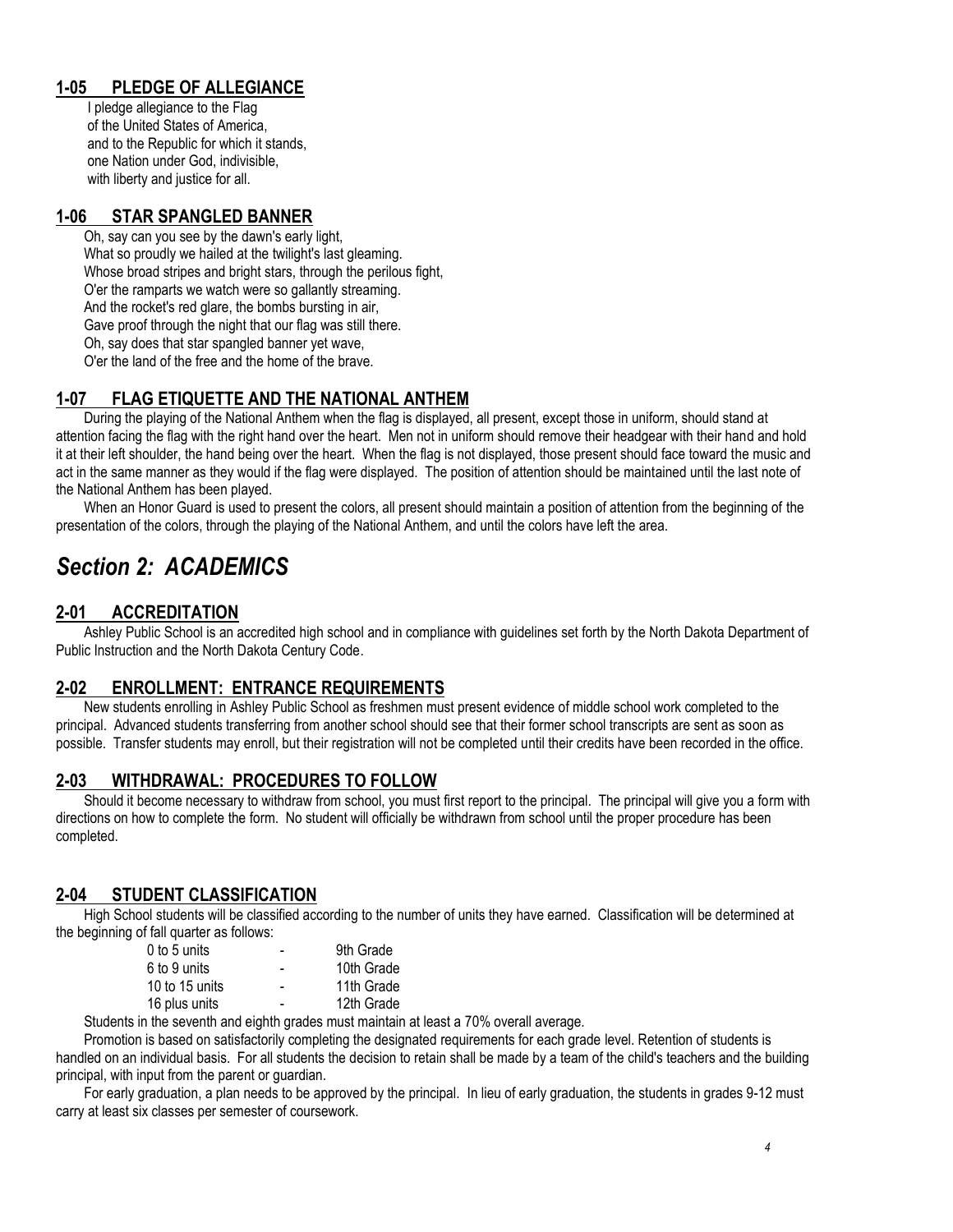## **2-05 GRADUATION REQUIREMENTS**

Beginning with the class of 2011:

| Language Arts (English I, II, III, IV)                                   | 4 units  |
|--------------------------------------------------------------------------|----------|
| Social Studies (U.S. History, Gov/Econ)                                  | 3 units  |
| <b>Mathematics</b>                                                       | 3 units  |
| Science (Physical Science, plus one elective required)                   | 3 units  |
| Physical/Health Education                                                | 1 unit   |
| Foreign language, Native American language, fine arts, or<br>career tech | 3 units  |
| <b>Electives</b>                                                         | 5 units  |
| Total                                                                    | 22 units |

Each year, the guidance counselor and principal will advise students on suggested course work with a four-year rolling plan as directed by the Choice Ready Program. Students have 10 days to adjust their schedule by dropping or adding courses (including online/ITV) after each semester begins. Every effort should be made to enroll in the courses you want and/or need to meet state graduation requirements during the initial registration process.

Students failing a class or classes must make arrangements to enroll in additional classes if they intend to graduate in four years. Required classes failed must be repeated. If after completing at least two years of high school a student has failed to pass at least one-half unit from three subsection or has a grade point average at or below the twenty-fifth percentile of other students in the district who are enrolled in the same grade, the student may request that the guidance counselor or principal meet with the student and the student's parent to determine if the student should be permitted to pursue an optional high school curriculum. If a student's parent consents in writing to the student pursuing the optional high school curriculum, the student is eligible to receive a high school diploma upon completing the following requirements:

| Language Arts (English I, II, III, IV)                                                         | 4 units             |
|------------------------------------------------------------------------------------------------|---------------------|
| Social Studies (U.S. History, World History,<br>Government, Multicultural Studies, ND Studies) | 3 units             |
| <b>Mathematics</b>                                                                             | 2 units             |
| Science                                                                                        | 2 units             |
| <b>Physical Education</b>                                                                      | 1 unit              |
| Foreign language, Native American language, fine arts, or<br>career tech                       | 2 units             |
| Electives<br>Total                                                                             | 7 units<br>21 units |
|                                                                                                |                     |

## **2-06 NORTH DAKOTA SCHOLARSHIPS**

Students may qualify for one of two scholarships established by the 2009 State Legislation. Qualifying students will be awarded \$750/semester for each semester during which the student is enrolled full time at an accredited institution of higher education in this state and maintains a cumulative grade point average of 2.75. This scholarship is capped at \$6000/student. Beginning with 2010- 2011 graduates, resident students may earn a ND Career and Technical Education scholarship provided they complete all the requirements for a high school diploma and the following requirements:

#### **Common Requirements for Both Scholarships**

1. ND resident graduating from a ND high school, *or* a public high school in a bordering state according to NDCC 15.1-29, *or* a nonpublic school in a bordering state while residing with a custodial parent in ND (NDCC 15.1-21-02.6), *or* completes a program of home education supervised in accordance with NDCC chapter 15.1-23

2. Any 4 units of English

3. 3 units of Science: including Biology (1 unit), and either of the following combinations: Physics (1 unit) AND Chemistry (1 unit) *or*  Physical Science (1 unit) AND any other science course (1 unit)

4. 3 units of Social Studies: US History (1 unit), Problems of Democracy (1 unit) *or* US Government (½ unit) AND Economics (½ unit), and any other social studies course (1 unit)

5. 3 units of math: including Algebra II (1 unit) and any other math courses (2 units). This may include a computer science course (1 unit) approved by the Superintendent of Public Instruction\*

6. Physical education (1 unit) *or* physical education (½ unit) AND Health (½ unit)

7. 1 unit selected from foreign language, Native American language, American Sign Language, fine arts, *or* CTE

8. Earn no grade lower than a "C" on any unit required for the scholarship

9. Earn a cumulative GPA of a 3.0 or higher on a 4.0 scale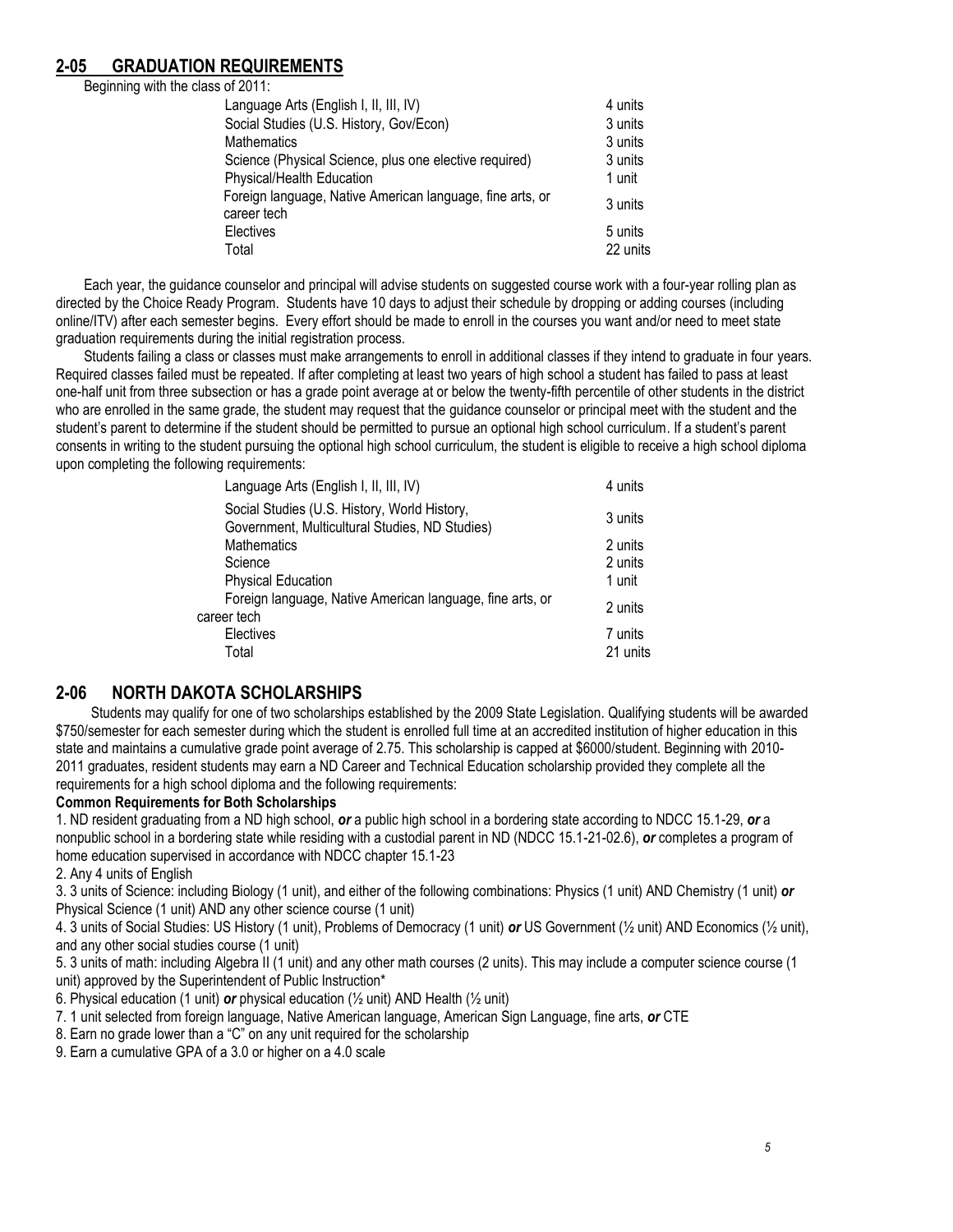#### **ND Academic Scholarship**

1. Complete: 1 unit of math for which Algebra II is a prerequisite (This can be included in the three total math courses that are required.); 2 units of the same foreign language, the same Native American language, American Sign Language, *or* 2 units of CTE from a coordinated plan of study

2. Any 5 additional units

3. Complete 1 unit of an AP course AND exam, *or* ½ unit of a dual credit course, *or* 1 unit of an early entrance college course from a college which has a physical presence in North Dakota

4. Earn a composite score of 24 or higher on an ACT

#### **ND Career and Technical Education Scholarship**

1. Complete: 4 units of CTE in which two units must be in a coordinated plan of study

2. Any 3 additional units

3. Earn a composite score of 24 or higher on an ACT *or* score of at least "5" on each of the 3 designated WorkKeys assessments

#### **2-07 HONOR ROLL**

 Junior-Senior High School—students earning a 'B' (3.00) average and above will be placed on the Semester honor roll. Any final quarter grade of 'F' or 'I' however, will disqualify a student from being listed on the honor roll for the grading period. The following subjects are not figured when determining honor roll status: Band, Chorus, Physical Education and any class that meets only once a week. The procedure to figure grades for the honor roll is also the same as used for determining honor students.  $A = 4.0$ ,  $A = 3.67$ . B+ = 3.333, B = 3.0, B- = 2.67, C+ = 2.333, C =2.0, C- = 1.67, D+ = 1.333, D = 1.0, D- = .67, F = 0. The point value is assigned to the grade according to the credit the class is worth (half credit class is worth half the points, etc.) The total point value is then divided by the number of credits to arrive at the grade point average.

#### **2-08 WEIGHTED GRADE SCALE**

The following classes are designated as academically advanced classes:

| Chemistry                    | Any upper level science classes |
|------------------------------|---------------------------------|
| Anatomy                      | College level speech            |
| Physics                      | Any college level courses       |
| Algebra II                   | Any dual credit courses         |
| Any upper level math classes |                                 |
| Second year foreign language |                                 |
| College level Psychology     |                                 |
|                              |                                 |

 An adjusted GPA will be computed for all students completing academically advanced classes and utilized on both honor roll and for calculating the cumulative GPA for student's transcript.

Grades are assigned a point value as follows:

| $A = 12$ (adjusted=15) | $C = 6$ (adjusted=9)                  |
|------------------------|---------------------------------------|
| A- = 11 (adjusted=14)  | $C - 5$ (adjusted=8)                  |
| B+= 10 (adjusted=13)   | $D+= 4$ (adjusted=7)                  |
| $B = 9$ (adjusted=12)  | $D = 3$ (adjusted=6)                  |
| $B = 8$ (adjusted=11)  | $D = 2$ (adjusted=5)                  |
| $C == 7$ (adjusted=10) | $F = 0$ **no adjusted weight for an F |

 The grade point values listed above will be adjusted to include an additional 3 points for each academically advanced class completed. The sum of the grade point values (including the additional points) is divided by the number of credits and divided by 3 to reach the cumulative GPA. This means the maximum possible grade point value for each academically advanced class is 15, which would be 5.0 on the four point scale. This adjusted value will be used when calculating the cumulative GPA.

 If a student has taken courses designated as weighted, his/her adjusted cumulative GPA will be used when determining class rank and honor student status. Honor students will have a minimum of a 3.00 GPA. Students with a GPA of 3.65 or above will be considered "Honor Students with Distinction". The student with the highest GPA above 3.65, actual or adjusted shall be named valedictorian/salutatorian regardless of their having taken weighted courses. According to KFYR's Best of Class policy, only the valedictorian and salutatorian will be eligible to attend KFYR's Best of Class.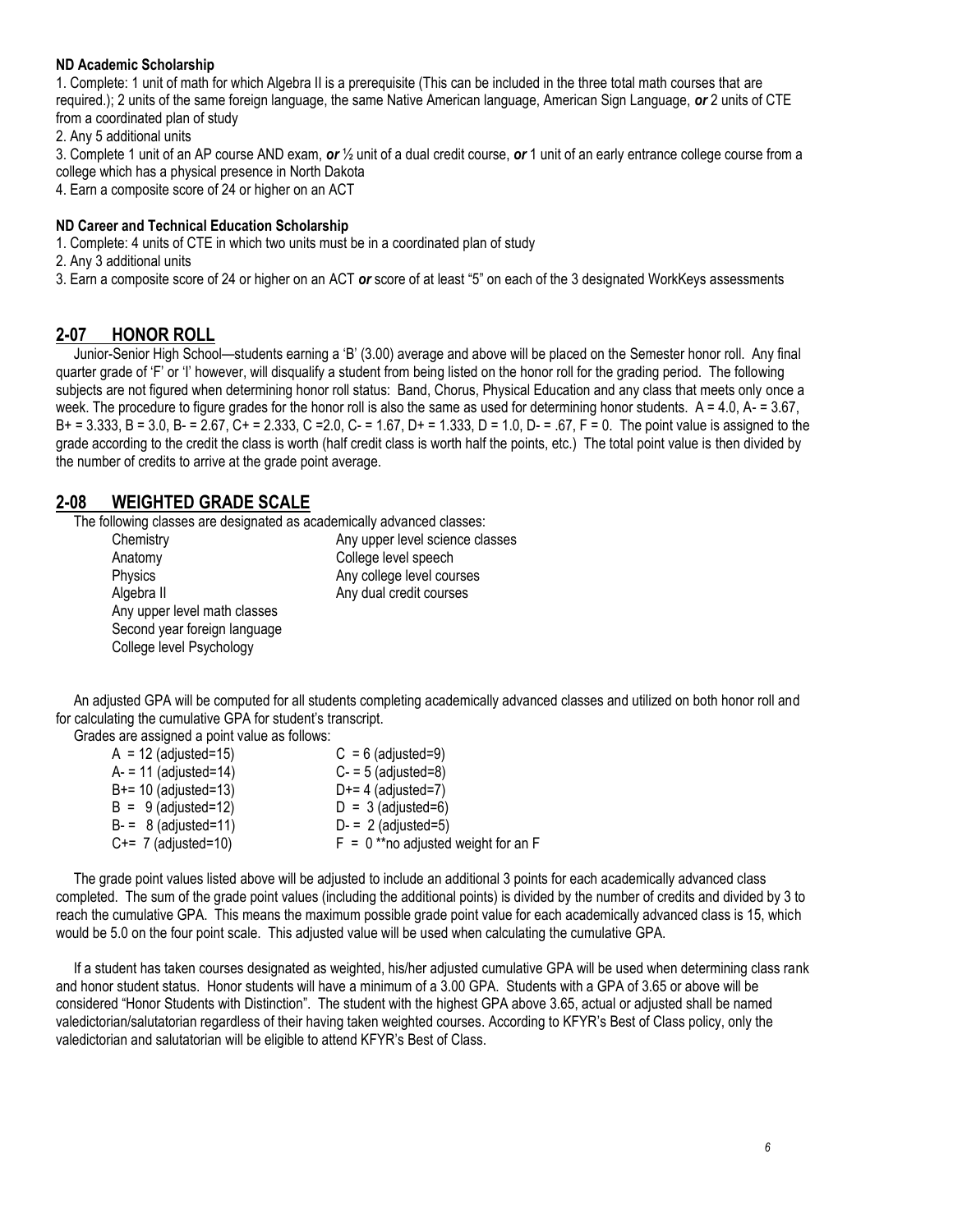## **2-09 Semester Testing Exemption**

Semester 1 – All students are required to take semester exams.

Semester 2 Finals exemption requirements

Students must have an A or higher in the class.

Student will be exempt if they have not missed more than 6 class periods per class. If a student has a medical appointment the student must bring a note from the doctor's office. If a student has a college visit the student must bring a note from the university or college. Some absences may be excused at the discretion of the administration.

Tardy: See tardy policy, section 3-02 Tardiness.

## **2-10 GRADING & REPORT CARDS**

A student's semester grade will be based on a combination of factors, including homework, assignments done in class, quizzes, tests, individual and cooperative projects, and other forms of assessment that are deemed appropriate by the teacher and the principal. It is within the teacher's discretion to determine how best to balance all of the factors that can go into determining a student's grade, but it stands to reason that a student's quarter grade should include sufficient individual grades as to give a representative assessment of the student's academic performance.

A student's semester grade will include grades from each nine-week period, along with a semester test grade, unless the student is exempt from that semester test. A semester test can count for 10% to 20% of the semester grade. At the beginning of the year, teachers will explain to students how grades in their classes will be determined.

Semester Testing: Finals or a project in place of a final will be required for Core Subjects (Math, Science, English, and Social Studies). Non-core subjects can choose to have a final exam or final project. A block schedule will be set-up for first and second semester.

**The grading system is as follows:**

| 100-96 | А  | 4.00 |
|--------|----|------|
| 95-94  | А- | 3.67 |
| 93-92  | B+ | 3.33 |
| 91-89  | B  | 3.00 |
| 88-87  | B- | 2.67 |
| 86-85  | C+ | 2.33 |
| 84-82  | С  | 2.00 |
| 81-80  | C- | 1.67 |
| 79-78  | D+ | 1.33 |
| 77-72  | D  | 1.00 |
| 71-70  | D- | .67  |
| 69-0   | F  | 0    |
|        |    |      |

Should there be questions regarding progress, please make an appointment with the teacher. Appointments may be held before school, after school, or during the teacher's prep period.

Progress reports may be issued at any time. However, progress reports will be issued to all students at mid-quarter. These notices are to act as a general guide to both parent/guardian and student so the student may improve his/her study and performance skills. Report cards will be given at the end of each nine-week grading period. The school has the right to withhold a student's report card until unpaid fees or fines are paid. Parents will also have access to their child's information by logging on to PowerSchool.

Parent-Teacher conferences will be held twice a year, once at the end of the first quarter and again during the third quarter. Parent-Teacher conferences 7-12 grade are encouraged to be student led with both parent/guardian and student attending. Should academic or other problems arise, conferences may be called for at any time deemed necessary for the benefit of the child. The parents may also request a conference at any time by contacting the child's instructor and making the necessary arrangements. Conferences with parents/guardians are encouraged for a better understanding between parent/guardian and teacher.

#### **2-11 CORRESPONDENCE AND ON-LINE COURSES**

Students may take elective courses through the North Dakota Division of Independent Study, provided the course is not being taught at Ashley High School. Some on-line courses may also be taken and used for electives. All correspondence courses and online courses must be approved by the high school principal. Online and ITV courses are subject to a financial penalty for late withdrawals after billing date. See appendix 8-13 and 8-14.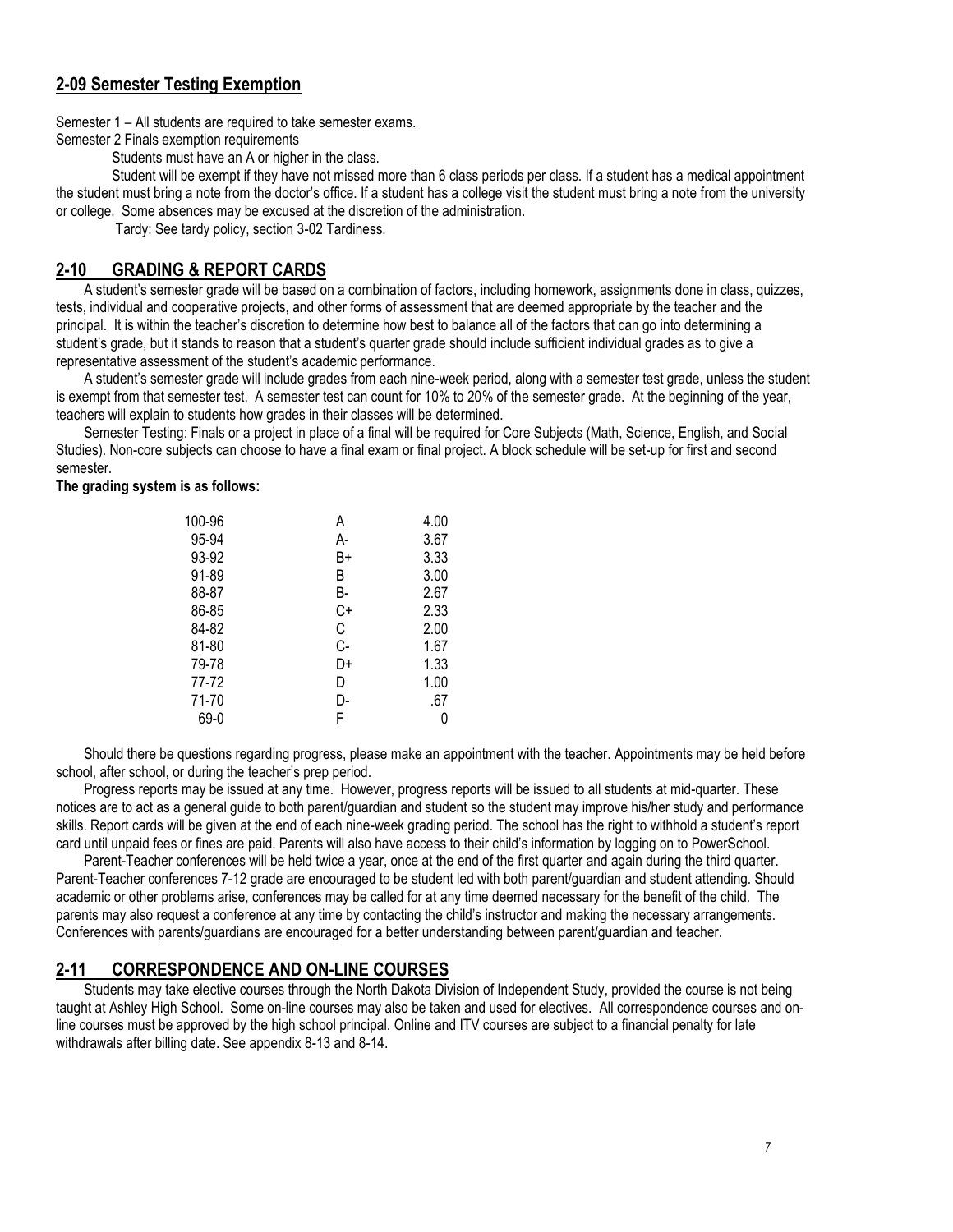# **2-12 HOMEWORK**

Homework may be assigned for the purpose of helping a student progress in school. Homework may include, but not be limited to, the following:

- 1. Completion of assignments, work, etc. started in school.
- 2. Drill or practice work needed by the student.
- 3. Individual projects for self-growth in special areas.

#### **Late-work Policy**

Any work turned in late the following will happen:

1 st day late – assignment will be dropped a letter grade

2<sup>nd</sup> day late – assignment will receive a 0.

#### **2-13 CHEATING, COPYING, & PLAGIARISM**

If any student is caught copying from another student's or authored work, any instructor has the right to confiscate the assignment. All students involved shall receive a grade as deemed appropriate by the instructor. These rules also apply to online and ITV courses.

## **2-14 GUIDANCE**

Assistance to help students grow emotionally, socially, and academically is available through the guidance counselor and the principal. The counselor and the principal will be available to discuss a four-year educational plan and any other matters connected to a successful and enjoyable school career.

## **2-15 LIBRARY/MEDIA CENTER**

Library hours are from 8:00 a.m. until 3:30 p.m. Students are encouraged to use the library for reference purposes. All rules established for the use of the library must be followed or the student(s) will lose their library privileges.

All library material must be checked out through the librarian on duty. Books and Android Tablets may be checked out from the library. Periodicals, newspapers and encyclopedias may be checked out on a daily basis, to be returned at the end of the day with no exceptions. Check the library for procedures and policies. A copy of the policies will be sent home for students and parents to read.

# *Section 3: ATTENDANCE*

## **3-01 ATTENDANCE AND ABSENCES**

The School Board recognizes that regular attendance is necessary to achieve consistent educational progress. Classroom learning experiences, such as teacher interaction, lectures, discussions, and participation with other students are a meaningful and essential part of education. In addition, North Dakota state law requires all children between the ages of 7 and 16 to be in attendance every day school is in session, with exceptions for illness and certain other situations. The law also provides local school boards with the authority to establish standards for attendance. The Ashley Public School District, therefore, considers consistent and timely attendance a major responsibility.

Students are expected to be in the classes to which they are assigned every school day except in the case of illness or injury, school related activity, family emergency or religious observance. It is the responsibility of the school administration to monitor student attendance and communicate with students and their parents when attendance patterns do not meet district standards. It is the parents'/guardians' responsibility to ensure that their children are in school unless a valid reason for absence exists, and to notify the school when their child will be absent. As long as a student 18 years or older is still living with a parent/guardian they must have authorization of absences from the parent/guardian.

Schoolwork missed by the student during an absence shall be made up regardless of the reason for the absence. Family vacation should be scheduled, when possible, during the summer or other non-school days. Should it be deemed necessary for a student to be absent from school due to a family vacation, arrangements should be made by the student to complete, in advance, as much as possible of the school work that would be missed. Additional effort to make up work may be necessary upon the student's return.

Students shall be in attendance a minimum of 160 days per school year to be considered for grade promotion or the granting of a credit in a class. This standard is to be pro-rated to apply to semester classes: 80 days for a semester class.

- A. Students in grades K-6 whose poor attendance has caused a notable deficiency in learning may be retained at their present grade level, if in the judgment of the educational team such action is advantageous to the student. This decision is made after consultation with the teacher and the parents during the last month of the school year.
- B. All absences, other than school-related absences count against the maximum of ten per semester in any class. Any absence over ten will be made up by the discretion of administration.

**The administration will develop and enforce regulations to monitor the student attendance policy.**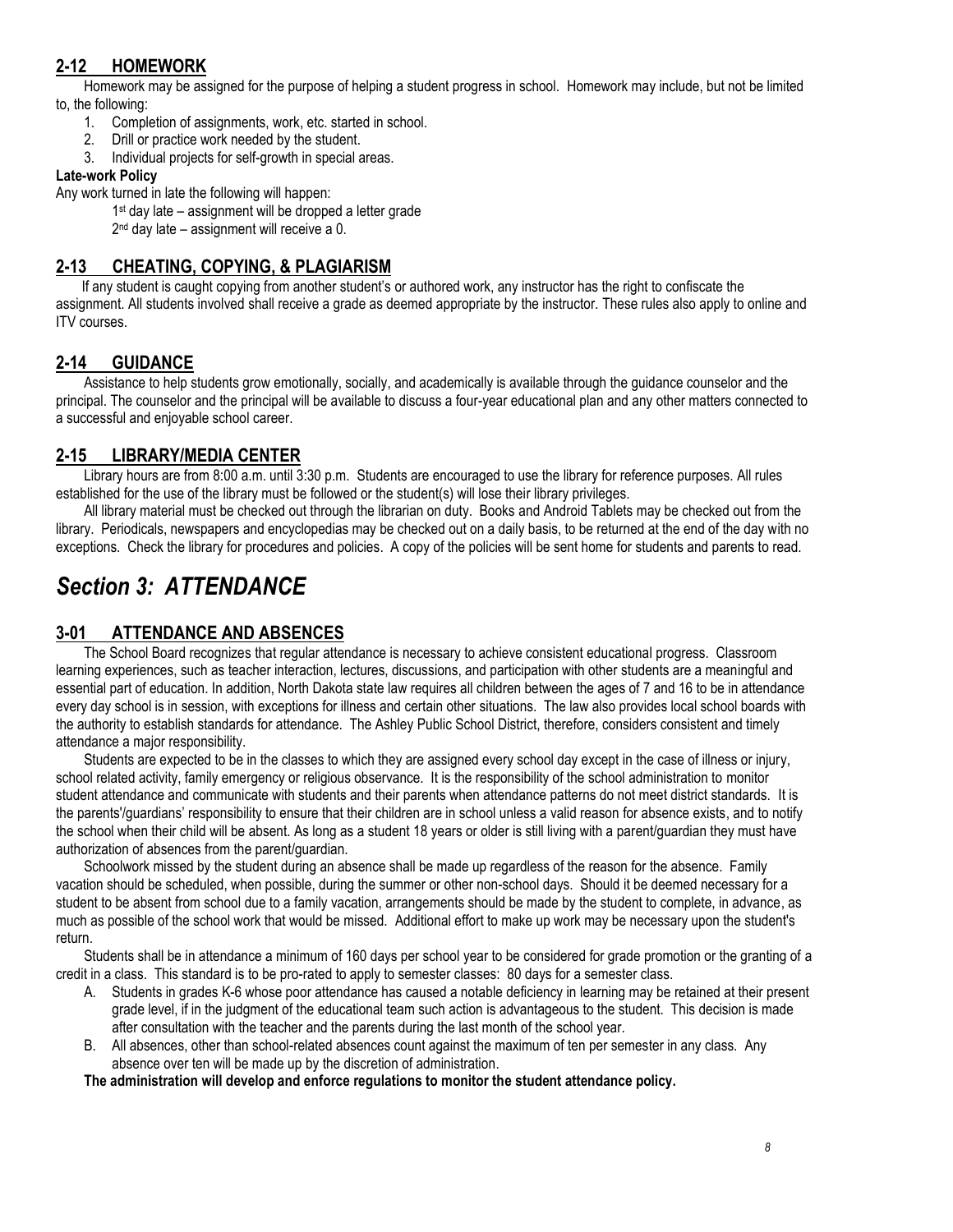# **3-02 TARDINESS**

Tardiness is a form of absenteeism. Therefore, excessive tardiness will not be condoned. There are times when students may be late for reasons beyond their control. However, persistent tardiness can be prevented, and students will be held accountable. Unexcused tardiness will be dealt with as follows:

| 1st Tardy:                           | warning                                                                           |
|--------------------------------------|-----------------------------------------------------------------------------------|
| 2nd Tardy:                           | second warning and discussion with the principal                                  |
| 3rd Tardy:                           | warning and notification of parents by principal                                  |
| 4 <sup>th</sup> Tardy:               | 30 minute after-school detention (3:30-4:00 pm) & loss of semester test exemption |
| 5 <sup>th</sup> Tardy and thereafter | 30 minute school service (3:30-4:00 pm) or in-school suspension                   |

The accumulation of tardies is all class periods combined. The accumulation of tardies will start over with the second semester.

#### **3-03 TRUANCY**

An unexcused absence or a student absent without the consent of his or her parent/guardian is truant. Truant students will be required to make up time missed at a designated time. Suspected violations of compulsory attendance law shall be investigated in accordance with law. When a compulsory attendance violation is substantiated, school administrators shall comply with reporting requirements under law.

You are also truant if you:

- 1. Leave school without prior permission from the principal.
- 2. Are absent from class without permission (skipping).
- 3. Obtain permission to go to a certain place and do not report there.
- 4. Come to school but do not attend classes.

#### **3-04 MAKE-UP SLIPS**

Any student who has been absent must either bring a signed excuse from their parent or guardian, or have the parent or guardian call the office, and get a make-up slip from the office. Students should not be admitted to class without the makeup slip.

#### **3-05 MAKE-UP WORK**

- A. For Absences: When absences occur, you are required to see each of your teachers for make-up work assignments and to complete this work as soon as possible, and within the time limit established between you and the teacher (usually two days for each day missed). Tests that have been scheduled in advance and known to you will be required to be taken on the first day that you return to school.
- B. Advanced Make-up: If you are involved in approved school activities, trips, or provisional leave away from school, you should meet with teachers prior to being gone. Advance make-up work is to be turned in before you leave or on the day you return at the discretion of the teacher. A list of those students involved will be published by the responsible advisor. In some cases, advance make-up slips may be required.

# *Section 4: THE SCHOOL DAY*

#### **4-01 SCHOOL STARTING TIME AND DISMISSAL**

 Please do not allow your children to come to school until 8:00 a.m. All students unless under proper supervision, will be out of the building by 3:30 pm. School hours will be from 8:00 a.m. to 3:20 p.m. Once a student is on the school bus or in the school building, they are under the supervision of the school and can't leave without administrative permission. Your cooperation will be appreciated by the staff, as this is the time when preparations are made for the day. Any student in the building after 3:30 p.m. must be under the supervision of an instructor or coach.

## **4-02 CLASSROOM REGULATIONS**

Students are responsible for keeping their desks in a neat and orderly manner. Desktops are to be kept free of markings, litter should be picked up around desks, and books and coats should be put away in lockers. Each student should follow classroom guidelines until dismissed by the instructor. Students are not to leave the classroom unless arranged with the instructor.

## **4-03 STUDENT-TEACHER RELATIONSHIP**

During class periods and all other times when teachers have been assigned supervisory duties, students must follow the rules of the teachers. Inappropriate behavior by the students in school or at school activities outside of school is considered a school affair, and those students can expect to meet with the activity supervisor and/or the principal to face consequences for the action. A good relationship based on mutual respect between students and teachers is extremely important. The same kind of relationship should exist between students and all school personnel.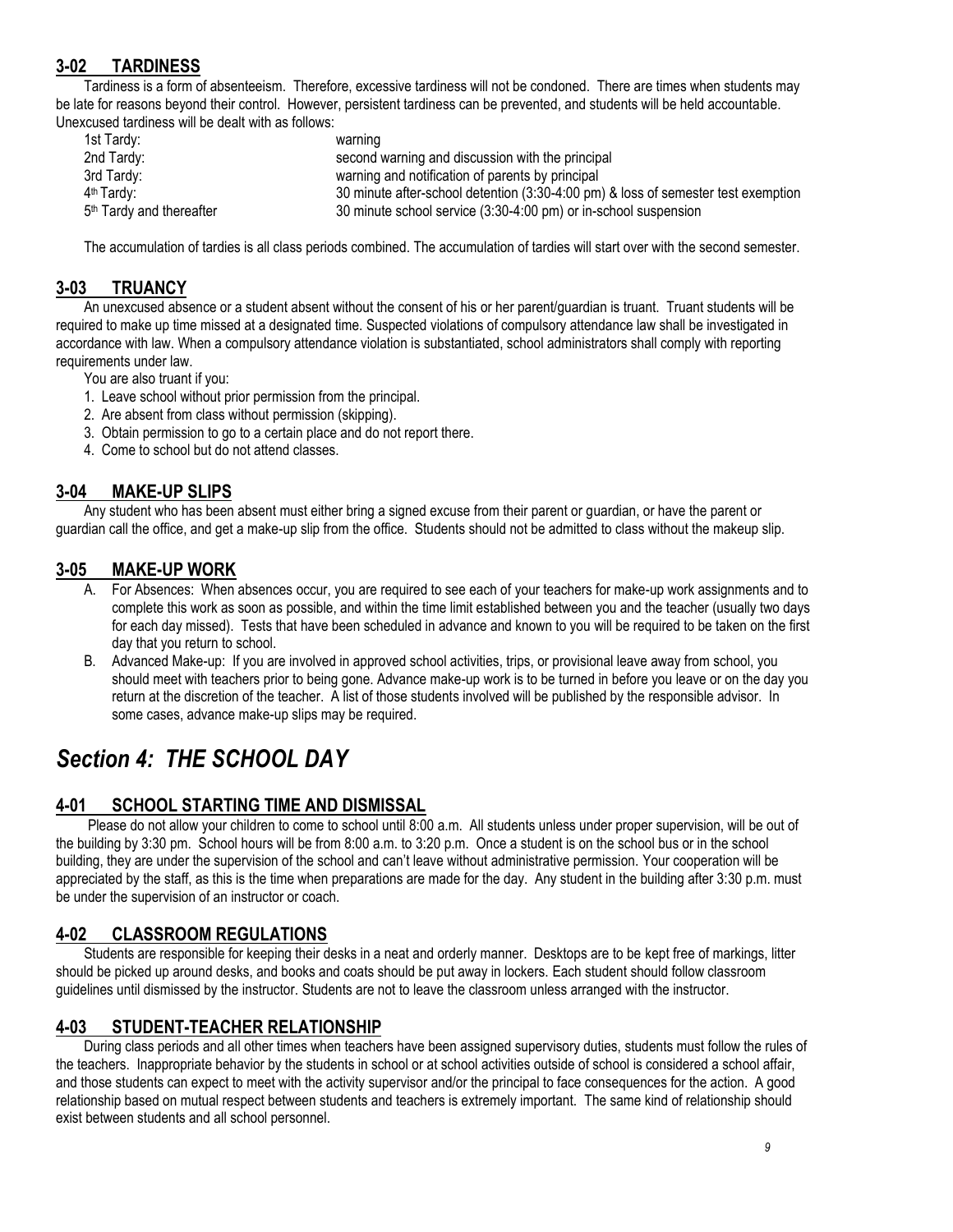# **4-04 STUDENT VEHICLES**

The use of motor vehicles for the purpose of traveling to and from school property is a privilege. Students may drive vehicles to school as long as they observe safe rules of operation.

Students driving cars to school must see that their vehicle is carefully and properly parked in the lot provided. Returning to your vehicle during the school day must be approved by the office. Driving cars at lunch or anytime during school hours is not allowed without both the consent of the administration and any form of communication from home (parent/guardian).

## **4-05 VISITORS**

 The priority of the Ashley Public School is the education of all students. Our goal is to keep a minimum of interruptions for each class. All visitors will be required to sign-in and sign-out at the office. Students will be called to the office to meet with the visitor, rather than the visitor going to the classroom, to prevent disruption for the rest of the class. If something is to be left for a student, it should be left in the office. It will then be given to the student during a break so the student isn't interrupted during class.

## **4-06 TEACHERS' LOUNGE/WORKROOMS**

The teachers' lounge and the teachers' workroom is an area in the school building that is set aside as a private work area for the faculty. Students shall not enter the teachers' lounge, unless with a faculty member or faculty member's permission. This policy applies before, during, and after school hours.

## **4-07 TELEPHONE**

No one is to use the office telephones or teacher's phone during class time without permission from a staff member. Permission to use the telephone should be given sparingly.

#### **4-08 SCHOOL BUS RIDERS**

The following rules for school bus riders, issued by the N.D. Department of Public Instruction, will be observed and enforced at all times. State laws provide that "disciplinary authority of the school shall exist over all children while being transported to and from schools and the operator shall be charged with their control and discipline while they are transported."

- A. Previous to leaving (on the road and at school):
	- 1. Be on time at designated school bus stops, keeping the bus on schedule.
	- 2. Stay off the road at all times while waiting for the bus. Bus riders shall conduct themselves in a safe manner while riding.
	- 3. Wait until the bus comes to a complete stop before attempting to enter or exit the school bus.
	- 4. Be careful in approaching bus stops.
	- 5. Bus riders should not be permitted to move toward the bus at the school-loading zone until the bus has been brought to a complete stop.
- B. While on the bus:
	- 1. Keep hands and head inside the bus at all times after entering and until leaving the bus.
	- 2. Assist in keeping the bus safe and sanitary at all times.
	- 3. Remember that loud talking, laughing and unnecessary distractions diverts the driver's attention and may result in an accident.
	- 4. Treat bus equipment as you would value furniture in your own home. Damage to seats, etc. must be paid for by the offender.
	- 5. Bus riders should never tamper with the bus or any of its equipment.
	- 6. Leave no books, lunches or other articles on the bus.
	- 7. Keep books, packages, coats and all other objects out of the aisle.
	- 8. Help look after the safety and comfort of small children.
	- 9. Do not throw anything out the bus window.
	- 10. Bus riders are not permitted to leave their seats while the bus is in motion.
	- 11. Horse play is not permitted around or on the school bus.
	- 12. Bus riders are expected to be courteous to fellow students and the bus driver.
	- 13. Silence is necessary when approaching a railroad-crossing stop.
	- 14. A camera may be on the bus and used to monitor bus activities.
- C. After leaving the bus:
	- 1. Cross the road when necessary after getting off the bus (at least ten feet in front of the bus) but only after looking to be sure that no traffic is approaching from either direction.
	- 2. Help look after the safety of smaller children.
	- 3. Be alert to the danger signal from the driver.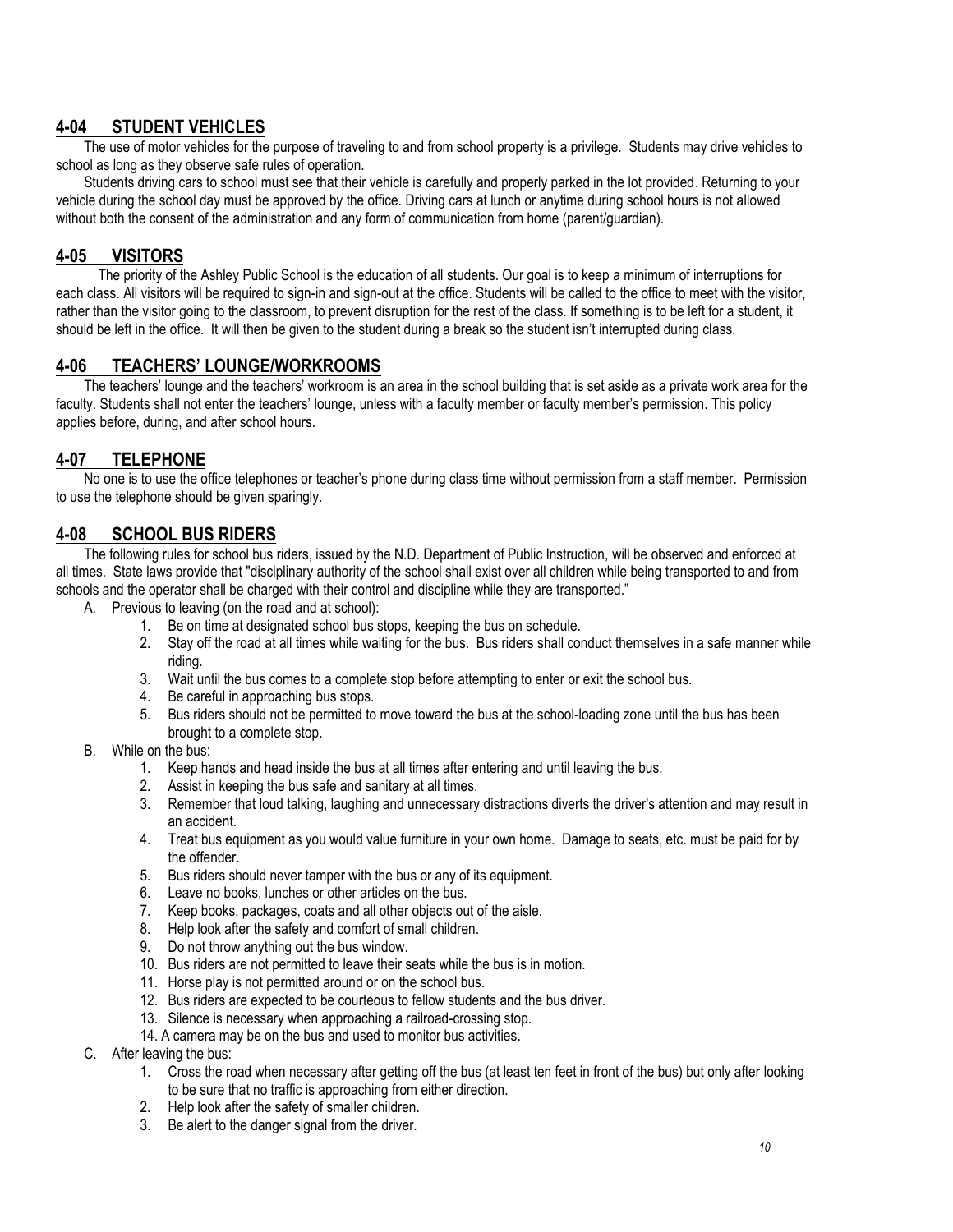- 4. The driver will not discharge riders at other places than the regular bus stop, at home or at school, unless by proper authority from parents or school officials.
- D. Extra-curricular trips:
	- 1. The above rules and regulations will apply to any trip under school supervision.
	- 2. Pupils shall respect the wishes of competent chaperones appointed by the school.

# **4-09 OUT OF TOWN BUS TRIPS**

At times, a school district bus may be made available to transport students to out-of-town activities (games, performances, field trips, music trips, academic events, etc.) at little or no charge to the student. Each bus will be chaperoned by teachers or other responsible adults. Students must ride the bus if they are a member of a participating organization. ANY STUDENT WHO SIGNS UP AND RIDES THE BUS TO AN OUT-OF-TOWN ACTIVITY MUST ALSO RETURN WITH THE BUS. The only exception to this is when a parent at the site of the event personally requests of the advisor (or chaperone) that their child ride home with them. Students returning home with another parent must provide written consent to the advisor or chaperone. Reasonable dress and appropriate conduct are expected on the way to, during, and returning from the activity. **Students may be refused a ride on the bus if they are not dressed appropriately during cold weather**. Represent your town and your school by displaying good behavior and school spirit. Behavioral problems will be handled by the principal and/or activity supervisor. Any exceptions can be approved by the administration.

# **4-10 EMERGENCY DRILLS**

The laws of North Dakota require students to observe certain rules and practices to protect the safety of others.

- A. Fire Drills:
	- 1. When the fire alarm sounds, all classes will pass to the nearest designated exit in an orderly manner. All rooms will empty in single file. Walk rapidly, stay in line, and remain quiet.
	- 2. Students will have assigned duties to close windows.
	- 3. Teacher will open and close the classroom door and check attendance.
	- 4. Exit routes will be discussed at the beginning of the school year.
	- 5. After leaving the building, move at least 100 feet away from it. Stay off the street.
	- 6. Students will be told when it is time to return to their classroom.
- B. Tornado Drills:
	- 1. Upon hearing the announcement, students shall pass at a normal pace to their assigned areas within the building. All rooms will empty in single file. Walk rapidly, stay in line, and remain quiet.
	- 2. Upon reaching their assigned destination, everyone will assume the proper protective position.
	- 3. Students will be told when it is time to return to their classroom.

# **4-11 ACCIDENTS AND EMERGENCIES**

In case of an accident on the school premises, we are equipped to render first aid. In the event of a more serious accident, parents will be notified and asked to seek medical attention for their child. If parents cannot be located, the student will be taken to a medical facility. If a life threatening emergency occurs, 911 will be the first call.

# **4-12 STORM DAYS**

Occasionally we are forced to close school because of stormy weather. School cancellations can be heard on KFYR/550 AM, and KSJB 600 AM radio. They will also be put on television channels KXMB and KFYR. Announcements usually will be made by 6:45 AM. If school is in session and storm conditions exist, please listen to the radio for a possible early school closing. A message will be delivered using the Honeywell Instant Alert System. Please provide the school with your contact emergency information to ensure that you receive all weather related announcements.

It is necessary for the school to have on file a letter stating a home in town to which each rural student is to go should weather severities make it impossible for buses to leave the school.

# **4-13 STUDY HALL REGULATIONS**

#### Guidelines:

Please report to the study hall classroom each day. Once in the room, take a seat at a student desk prior to the second bell or you will be counted tardy. Once attendance has been taken, those that need to leave to help teachers etc... can do so, however, be sure to sign out. Anyone who leaves the classroom must get permission from the study hall monitor/teacher. ALL students must sign out when leaving the study hall and sign in when (if) returning.

- Please be respectful of the study hall monitor and the students who need this time to study and get caught up on homework.
- Students should bring all necessary work to the study hall at the beginning of the period

#### **Students will work individually or in small groups using study hall time to:**

- **Study**
- **Read**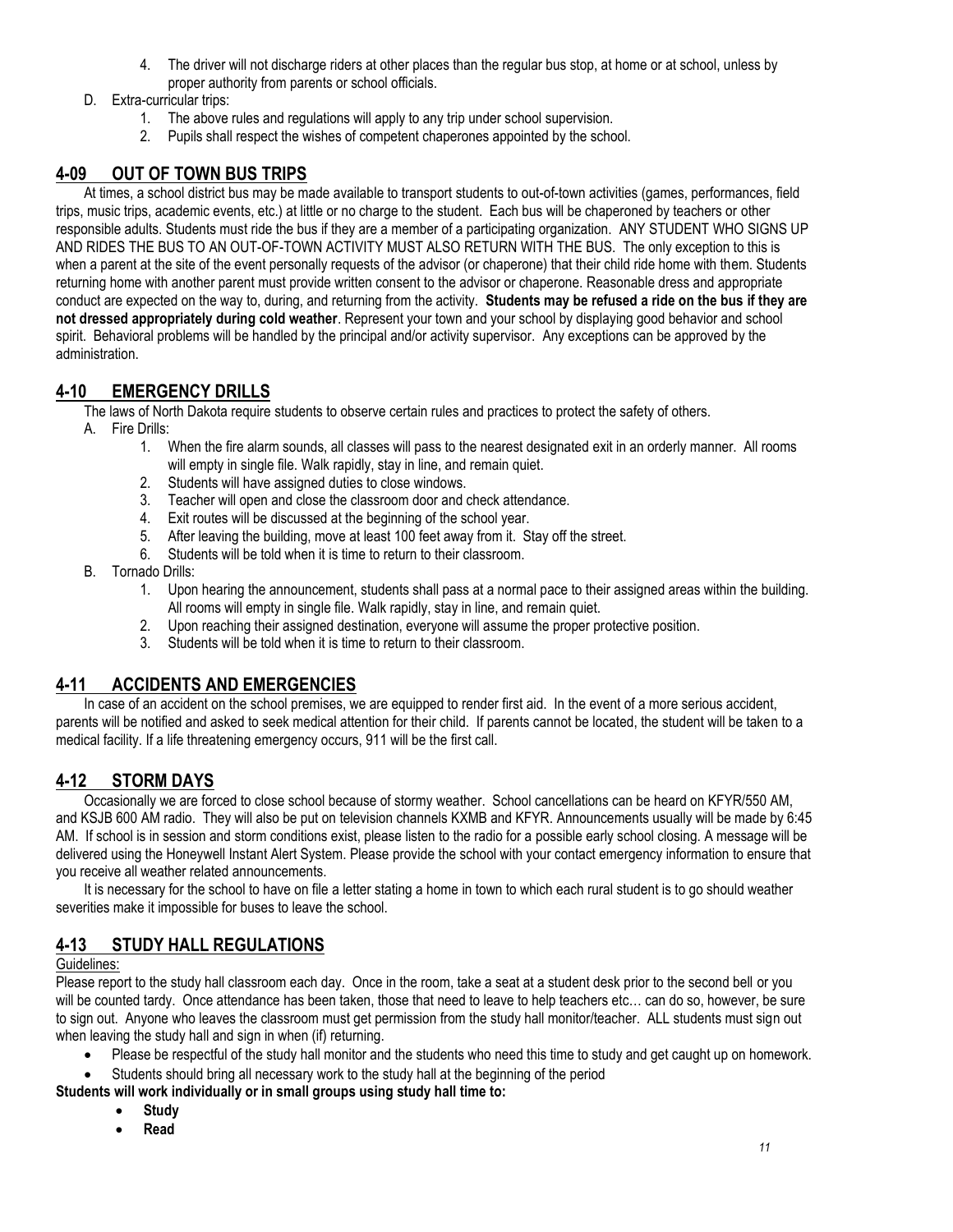**Do Homework**

**Students do have the option to (if work is available & agreed upon by teacher/supervisor):**

- *Be a Student Helper*
	- o *Copy Documents*
	- o *Put up Bulletin Boards*
	- o *Read to Elementary Students*
	- o *Other*
	- *Provide Custodial Assistance*
- *Other opportunities as assigned by Study Hall Monitor or other teacher*

#### Simple Rules:

This is a study hall period and will be treated as such. You are not allowed to:

- **Disrupt others when Visiting** limit group discussions unless working on an assignment
- **Using cell phones/devices to text**
- **Play Games** no video games, computer games, cards, board games etc…

## **4-14 TEXTBOOKS/TECHNOLOGY DEVICES**

The school furnishes books and technology devices to all students for classes. This is a major investment. Fines or replacement costs may be assessed to a student for causing unreasonable damage to textbooks and technology devices. The fines will be levied by the principal and paid to the office. **Technology devices are not to leave the property unless approved by the administration.**

There are two exceptions to the above. Students who take dual credit college courses originating from a remote site over the ITV system may be required to purchase their own materials. Students who choose to take Independent Study classes in lieu of a class offered at Ashley Public School (with the approval of the principal), will be expected to pay for their own textbooks and materials.

# **4-15 MONIES EARNED BY SCHOOL GROUPS, CLASSES, ETC.**

Monies earned with the use of school equipment and school property and/or time is by law property of the Board of Education and cannot be expended without approval of the superintendent.

## **4-16 BUILDING CARE AND USE**

It is the responsibility and privilege of each student, as well as staff members, to maintain the appearance of the school. Students should take pride in keeping both the building and equipment neat, clean, and in good condition.

# **4-17 FACILITY USE POLICY**

The Ashley Public School may make school facilities available to individuals or groups through its building administrators.

# **4-18 HOT LUNCH PROGRAM**

The Hot Lunch Program at Ashley Public School is an important part of the health program. Students are encouraged to eat a breakfast meal either at home or at school and to eat the noon meal at school. Students who bring their own lunch or do not eat must go to the cafeteria along with the rest of the students. The cafeteria staff expects students to be cooperative and to follow these rules:

- 1. Be patient and courteous in the food line.
- 2. Deposit all litter in designated wastebaskets.
- 3. Return all trays and utensils to the dishwashing area.
- 4. Leave the table and floor around you in a clean condition for others.
- 5. No food may be taken from the eating area.

# **4-19 HALLS AND RESTROOM AREA**

No one is to be in the halls or the rest room during class time without permission from a teacher or administrator. Hall passes are required when given permission to go to another classroom or the office.

# **4-20 LEAVING THE SCHOOL GROUNDS**

No student is to leave the school or school grounds without being properly excused by the administration. Leaving without permission is a basis for assignment of detention time or suspension from school. Students must check with the administration or secretary before leaving the school grounds. Students are not allowed to leave for lunch.

# **4-21 IMMUNIZATION**

The parents or guardians of any student are required by North Dakota law to assure that such student is adequately immunized. Exceptions are when immunization would be a danger to the health of the student or where immunization conflicts with the religious beliefs of the student.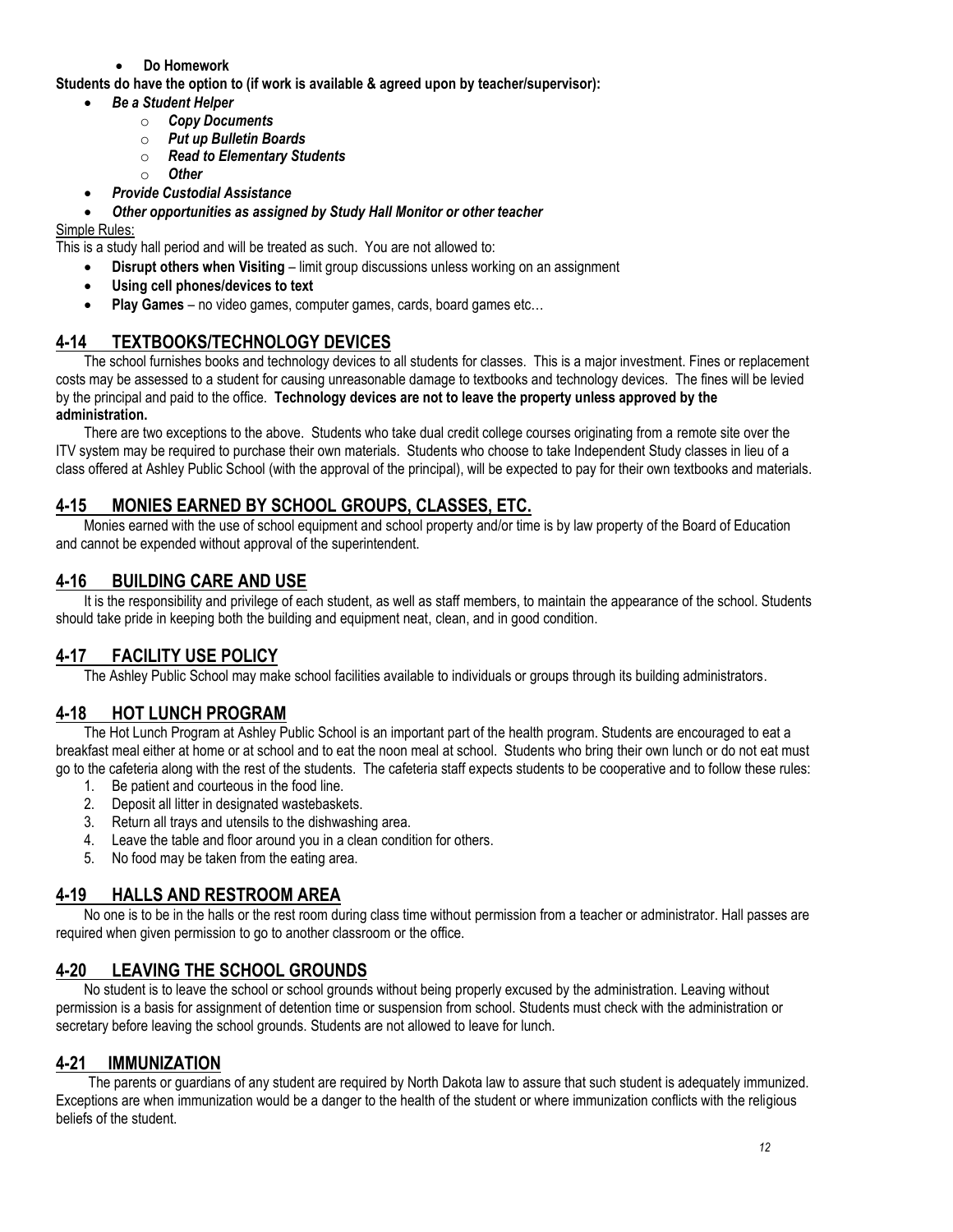# **4-22 ADMINISTERING MEDICATIONS**

Following state law changes and recommendations from the ND School Board's Association, the Ashley School Board adopted a Medication Policy. This policy is designed for the safe administration of prescription and/or over-the-counter medication at school. The main points of the policy are outlined below:

- Medication may not be sent with students. All medication must be hand delivered by a parent/guardian to the main office.
- All medication must be accompanied by a completed Request to Administer Medication at School form (included in the handbook and also available on the school website).
- $\div$  Cough drops are excluded from the policy and don't require a medication form or parent authorization.
- ◆ Whenever possible, the first dose of medication should be given to a student at home.
- Over-The-Counter medication must be supplied in the original manufacturer's container that lists the ingredients, recommended dosage, expiration date, administration instructions, and storage instructions (if any). The container must be labeled with the student's name, date of birth, and, if unsealed, the number or amount of medication in the container.
- $\div$  Prescription medication must be supplied in the original pharmacy-labeled container that lists the pharmacy name/phone number, name of the student, student's date of birth, name of the prescription medication, dose, expiration date, storage instructions (if any), administration directions, and number or amount of medication included. The container must be accompanied by active ingredients and information on possible adverse reactions and side effects associated with the medication. The prescribing health care provider signature is required on the Medication Form.
- $\div$  If dispensing equipment is required (measuring cups, droppers, etc.) it must be provided by the parent/quardian and be labeled with the student's name and date of birth.
- $\cdot \cdot$  If the student has any known allergies, the parent/guardian shall provide this list of allergies and include certification from a healthcare provider that the student is not known to be allergic to the medication the school is requested to provide (covered on the medication form).
- Student Self-Administration is allowed as indicated on the Request to Administer Medication Form. Over-the-counter medication requires parent/guardian and student signatures. Prescription medication requires the prescribing healthcare provider signature as well. In both cases the student will be required to carry a Medication Pass which is issued from the school office when the parent/guardian delivers the medication.
- Inhalers and Epi pens are considered emergency medication. Parents of students who must carry either of those must provide a document that
	- 1) Indicates the student has been instructed in the self-administration of the emergency medication; 2) Lists the name, dosage and frequency of the medication prescribed for use in the treatment of the student's asthma or anaphylaxis; 3) Includes guidelines for the treatment of the student in the case of an asthmatic episode or anaphylaxis; 4) Is signed by the student's health care provider. Students are required to carry a Medication Pass which is issued from the school office when the parent/guardian delivers the medication.

# **4-23 HEAD LICE POLICY**

## **HEAD LICE MANAGEMENT**

The objective of this Administrative Rule is to avoid misdiagnosis and unneeded school absences, to assure fair treatment for all students affected by head lice, to assist parents in the process of monitoring and resolving the problem, and to give head lice information to parents and students.

We shall use the following protocol for instances of head lice:

- 1. Our attitudes about lice can make a student feel unaccepted or discriminated against. Head lice can affect anyone. Lice do not carry disease, do not fly or jump, are transmitted more often in out-of-school activities than in school, and are transmitted through close contact.
- 2. The school will notify all parents if head lice is confirmed in the school.
- 3. Designated staff and other members of the community who have experience in checking for head lice will check any student reported to possibly have head lice.
- 4. If needed, administration will ask designated staff and other members of the community who have experience checking for head lice to screen all students in attempts to prevent further spread of head lice.
- 5. Parents of the confirmed child head lice will be notified and are strongly encouraged to pick up their child as soon as possible.
- 6. Procedure for dismissal from and return to school: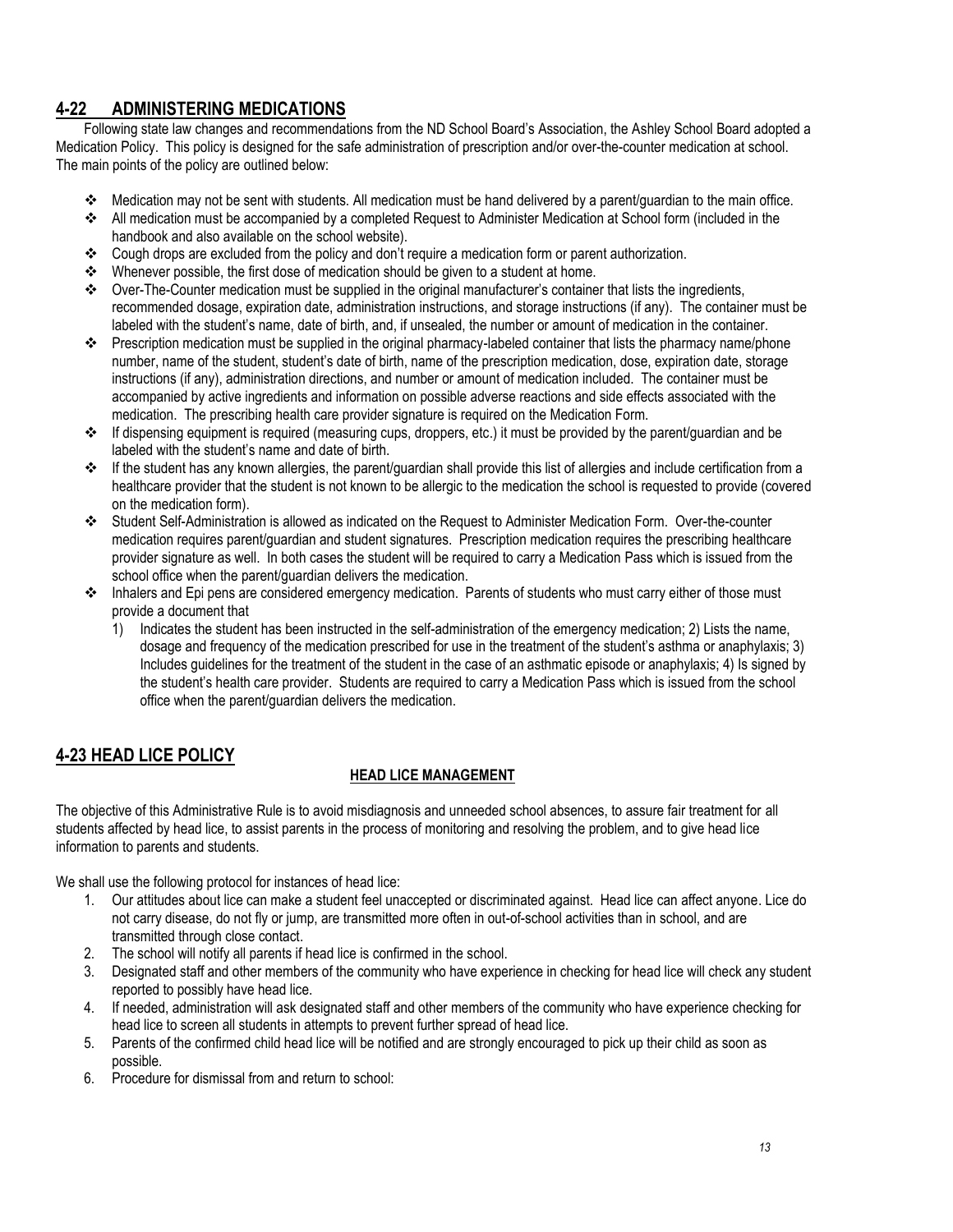- Encourage parents to take steps to rid head lice from the home and environment. Give parents a copy of N.D. Dept. of Health's "Quick Guide for Managing Head Lice" and head lice "Myths and Facts" sheet. These documents are found on the school website: http://www.ashley.k12.nd.us/documents-forms/
- Students should return to school the next day after the proper head lice treatment/intervention has taken place.
- Parents are encouraged to conduct daily checks for any signs of re-infestation and to continue to comb out nits.
- Parents are encouraged to inform other parents of their child's close playmates about the head lice incident.
- 7. Students will put personal items in a plastic bag as directed by administration until the head lice is taken care of. More than likely these students will be in grades Pre-K through 4<sup>th</sup> Grade (students without their own locker).

## **4-24 SCHOOL DISTRICT WELLNESS POLICY**

School districts in North Dakota are now required to have a district wellness policy. The Ashley Public School Board adopted our policy in March of 2018.

A complete copy of the school district wellness policy, as well as all school policies, may be obtained on the school website or by contacting the school office.

## **4-25 ILLNESS**

If a student becomes ill during the day, he or she should report to the main office. Arrangements can be made for the student to go home if necessary. A student will not be able to leave school until the office has been in contact with a parent/guardian. If for any reason the student must leave the building, he/she should request permission from the office. Failure to do so will result in an unexcused absence.

# **4-26 CONFIDENTIALITY**

A student can expect that any personal problem he/she discusses with an administrator, faculty member, social worker, or counselor will be strictly confidential. However, there are four exceptions:

- 1. Whenever a staff member learns of a condition that may adversely affect another student, he/she will have to act on that information.
- 2. If a student is experiencing health and/or emotional problems because of use/abuse of a prohibited substance and is unable or unwilling to seek assistance, then referral should be made. Confidentiality will be maintained subject to the welfare of the student.
- 3. If a staff member has reasonable cause to suspect child abuse, the staff member is required by law to report to the Children and Family Service Division of the Department of Human Services.
- 4. If a staff member is called to testify in a judicial proceeding.

## **4-27 DISSEMINATION OF STUDENT RECORDS**

Student records shall be made available to an outside person or agency only under the following conditions:

- 1. A "RELEASE OF INFORMATION" request is received by school officials duly signed by a parent/guardian of the student, or by a student of legal age (18 or older).
- 2. A "REQUEST FOR INFORMATION" is received by school officials in the form of specific request from the court, a court order, or a subpoena duces tecum. Only information requested shall be provided and the parent/guardian and or student shall be notified of all such orders in advance of compliance with the order.
- 3. A "REQUEST FOR TRANSCRIPT" is received by school officials from an admitting school. Only information such as grades, attendance records, and ACT scores should be included. Transcripts may also be sent to prospective employers at the request of the student or parent/guardian. Psychological reports and health reports cannot be released without having been specified in the signed "RELEASE OF INFORMATION" request as per #1 above.
- 4. In instances where requests for information might come from an outside agency that works for the welfare of the student, the agency will file a release from the student (if legal age) or parent/guardian. In lieu of such a release, a form signed by a judge (not necessarily in the form of a subpoena) would suffice, provided a parent, student, or legal guardian is notified that such a form has been received.
- 5. In instances where request for information comes from the Comptroller General of the United States, the Secretary of HEW, and an administrative head of an education agency or state educational authorities in connection with the audit and evaluation of federal programs or for the enforcement of federal legal requirements which relate to such programs, only that data which does not include information (including social security numbers) which would permit the personal identification of such students or their parent/guardian shall be released. The only exception shall be when the collection of personal identifiable data is specifically authorized by federal law.

A student, parent, or legal guardian shall have access to a student's records at any time during the school day upon reasonable notice to the principal. Absent a court order to the contrary, divorced parents of a student shall have equal access to their child's educational records.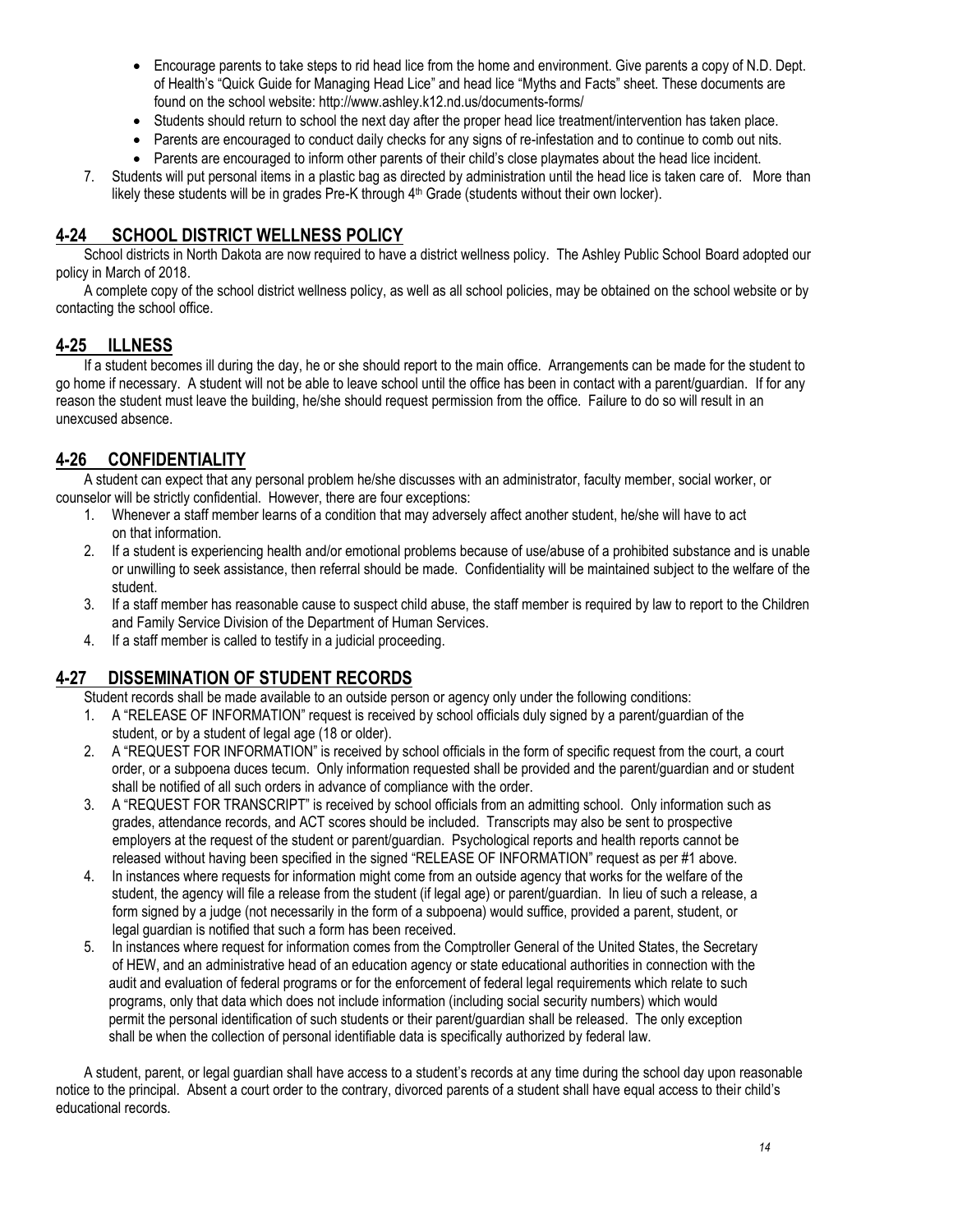# *Section 5: EXTRACURRICULAR ACTIVITIES*

## **5-01 CLUBS AND ORGANIZATIONS**

All clubs, organizations, and special groups have advisors. All meetings of those groups are to be coordinated by the advisors. Students must maintain eligibility requirements to participate in clubs, organizations, and any other extra-curricular activity.

## **5-02 AWARDS**

Students will be informed of the requirements for earning awards in an activity by the advisor.

## **5-03 CHURCH NIGHT**

Wednesday night has been designated as church night. Every effort will be made to schedule activities so that they will not interfere with church activities.

#### **5-04 DANCES AND SOCIAL EVENTS**

All school dances and social events will be under supervision of an advisor. All plans are to be made with the approval of the advisor, who will consult with the principal as to the dates and details. All dates are to be determined two weeks in advance.

- All students must stay in the designated area until they leave for home.
- 2) Doors will be locked one half hour after the dance begins.
- 3) Students who leave the building will not be readmitted.
- 4) At least one chaperone must be present besides the advisor. At least one of each gender are preferred.

#### **5-05 PROM**

The prom is held in the spring and is sponsored by the Ashley Junior Class. Ashley students in grades 9 - 12 and their dates are welcome to attend. Dates need to be in at least the ninth grade and under the age 21 to attend prom.

#### **5-06 ATHLETIC POLICY AND ELIGIBILITY RULES**

The rules set forth by the North Dakota High School Activities Association will be followed. Additional eligibility rules will be outlined by the coaching staff or sponsor of the activity. Students are required to attend school the day following a school extracurricular activity. A student must be in attendance the day of a performance, game, or contest to be eligible to participate, unless exempted by the office.

Eligibility includes academic consideration as well as the forbidden use of tobacco, drugs, alcoholic beverages, etc. by students. Students who are under school suspension will not be allowed to take part in any school activities during the week their suspension occurs. This is not only against the policies of this school and the association, but also forbidden by state law.

Students must be making satisfactory progress toward the school's requirements for graduation. The school where the student is fully enrolled and regularly attends shall determine satisfactory progress. Failure to acquire two and one half credits at the end of a semester will make him/her ineligible for a minimum of two weeks the following semester.

Therefore, so that the consequences may be clearly understood, if there is any evidence of a violation of policies set forth by this school and the NDHSAA, the student will be immediately suspended from all activities for a period of six (6) weeks for the first offense, and eighteen (18) weeks for the second and subsequent offenses. The period for which suspensions apply shall begin with the first day of school to the first day of the ensuing term and shall not include days of summer vacation and shall continue with the next ensuing term. A second offense shall have its suspension begin at the end of any current suspensions in effect.

To be considered eligible, 7-12th students cannot have more than one failing grade per week. If a student is failing the same class three consecutive weeks that student will be ineligible. The passing grade will be computed from the opening of the semester and related to such subjects that have a credit value of one-half unit per semester. To meet eligibility requirements, grades are checked by the principal at 10:00 am of the first day of the school week.

A seventh or eighth grade student must be passing in all subjects to be eligible to compete at any extracurricular activity at the varsity level.

Elementary students will be ineligible to compete is they have an F in any subject and/or two or more missing assignments.

## **5-07 EXTRACURRICULAR ACTIVITIES INFRACTIONS/SUSPENSIONS**

The following rules and regulations govern all the extracurricular activities at Ashley Public School including athletics, competitive music, Prom, Speech, Honor Society, Student Council, FBLA, Annual Staff, Drama, Science Fair, FFA and any other extra-curricular activities.

#### **Section 1. OFFENSES:**

1.1 The use or possession of tobacco, alcohol, or any controlled substance as defined by North Dakota Law. Suspensions will follow NDHSAA guidelines.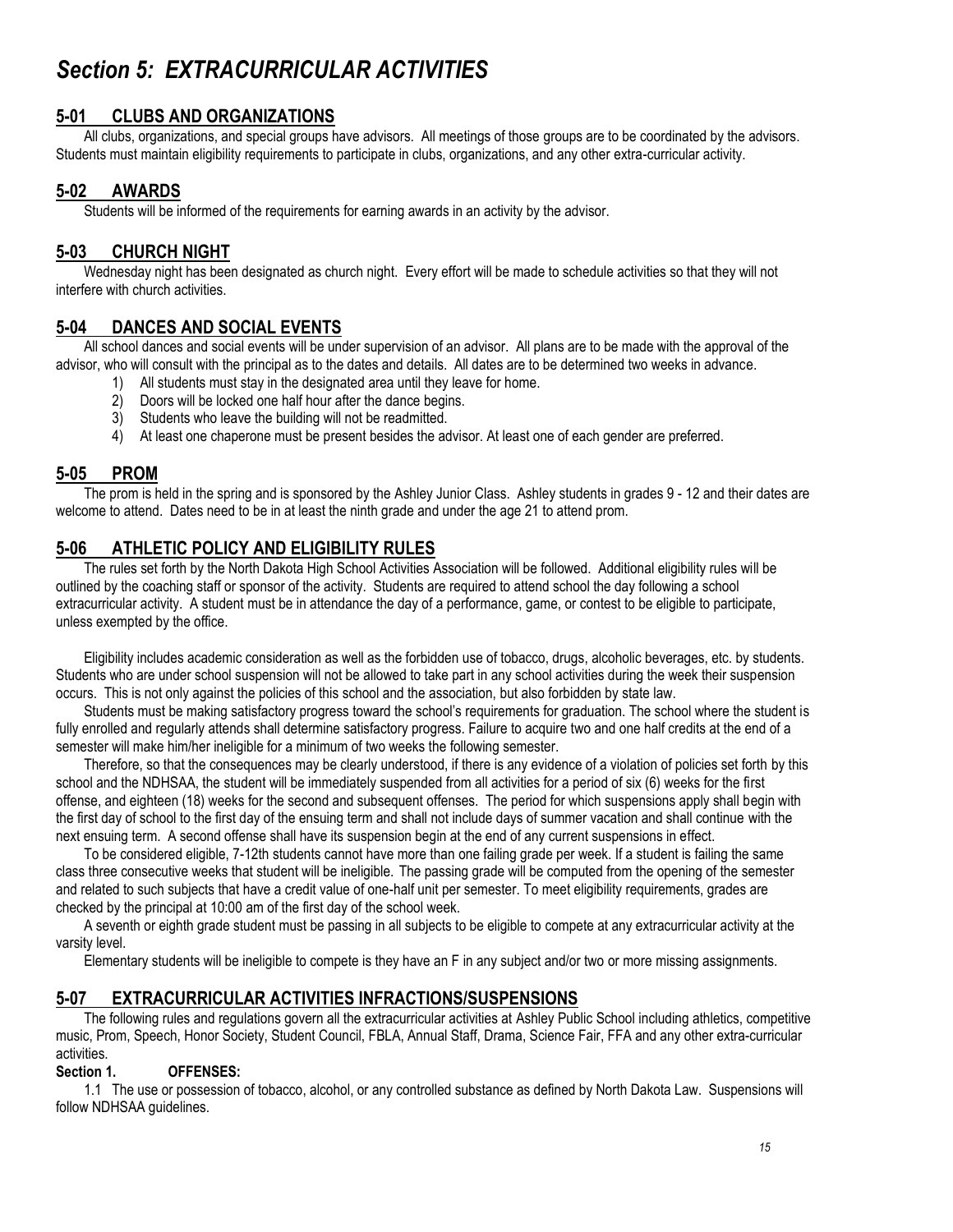#### **Section 2. SUSPENSIONS:**

2.1 Any student will be suspended for a period of six (6) consecutive school weeks from participation in any extra-curricular activities in Ashley Public School for the first offense, as described in paragraph 1.1 above, and eighteen (18) weeks for the second offense and eighteen (18) weeks for any subsequent offenses.

#### **Section 3 AWARDS PROGRAMS**

Students who are under extracurricular activity suspension for a tobacco, alcohol, or drug violation offense may be recognized at school awards programs only if they have chosen to remain in the activity, and have demonstrated their desire to remain in the activity by regularly attending practices and competitions, maintaining academic eligibility, and supporting fellow students who are participants.

# *Section 6: STUDENT BEHAVIOR*

## **6-01 STUDENT BEHAVIOR**

Good student behavior is extremely important. Appropriate behavior in the classroom, on the school bus, and at all school functions and activities helps students become active, cooperative participants in all aspects of education at the Ashley Public School. Unfortunately, sometimes a student's behavior requires school personnel to take disciplinary action. That action should be

reasonable, appropriate for the offense, and in accordance with school policy and the law.

Principals and administrative staff are charged with maintaining a safe, friendly environment that is conducive to learning. All school employees are expected to help achieve that goal. Teachers are expected to assume the responsibility for managing student behavior within their classroom and to assist in monitoring the building. A teacher is responsible for the care, discipline, and instruction of student under his/her supervision as assigned by the principal. Teachers will enforce all rules governing student behavior with the support of the principal, the superintendent, and the school board.

School rules are applicable to student behavior on and off campus, including all school sponsored activities and field trips. At Ashley Public School we strive to emphasize the constructive side of managing student behavior. We want a school climate that is friendly yet orderly, and one that encourages respect for others, pride in the school, and service to community. We want to prevent behavior problems if we can, and deal with those that do occur in a timely, professional manner.

Conferences with teachers, the principal, and parents should be held to help deal with a student's behavior in the classroom or in any school-related setting. A teacher or administrator may use reasonable force upon a minor child for the purpose of safeguarding or promoting the child's welfare, including the prevention of wrongful injury to the child, other persons, or property.

The use of corporal punishment, defined as punishment inflicted on the body of a student in order to modify behavior, is not allowed in the Ashley Public School District. The use of any instrument such as a paddle or stick on a student is strictly prohibited. Corporal punishment does not include action taken by an employee for self-defense, protection of persons or property, or obtaining possession of a weapon or other dangerous object. The School Board recognizes that reasonable physical force may occasionally be necessary to guard the safety and well-being of students or employees.

Parents will be advised when a student's behavioral issues require parental assistance. Complaints against a teacher regarding corporal punishment will be dealt with in accordance with school board policy on personnel complaints.

#### **6-02 PROPER ATTIRE AND APPEARANCE**

Personal grooming and dress are usually matters of concern between students and their parents. It becomes a concern of the school, however, when grooming and dress patterns create a disruptive influence upon the total school program, or when the health or safety of a student is affected.

Students are encouraged to use good judgment in dress and grooming. Students are expected to wear clothing that is clean and comfortable, yet appropriate for a school setting. Dressing in a manner that is mainly to attract attention is something we discourage.

Caps/hoods are not to be worn in the building during the school day (8am-3:20pm). Tops or shirts that leave the entire shoulder exposed, or that are held up by 'spaghetti straps' are not permitted. Undergarments must not be exposed if a top or shirt does not naturally cover the midriff and the back. In addition, tops or shirts that show excessive skin must not be worn. Likewise, low-cut pants, shorts, or skirts that expose the back and/or buttocks are not allowed. Tee shirts and other clothing with vulgar, or demeaning statements, sexual innuendo, or that promote tobacco, alcoholic beverages, or controlled substances are not permitted.

The administration reserves the right to address violations by having the student change into appropriate clothing. Students who miss class time to go home and change will be counted absent. Persistent violations of the dress code by a student will be seen as insubordination and subject to disciplinary action, up to and including suspension from school.

While the school administration may require students participating in physical education classes to wear certain types of clothing such as sneakers, socks, shorts, and tee shirts, they may not prescribe a specific brand which students must buy. A teacher will be allowed to restrict manner of dress when it pertains to the health and/or safety of a student in that teacher's specific area. The administration may prohibit articles of clothing that are destructive to school property and/or cause excessive maintenance problems such as cleats on boots, shoes that scratch floors, trousers with metal inserts that scratch furniture, etc.

The administration will make provisions for notifying students of any such rules established at school and reserves the right to enforce the dress code as they see fit.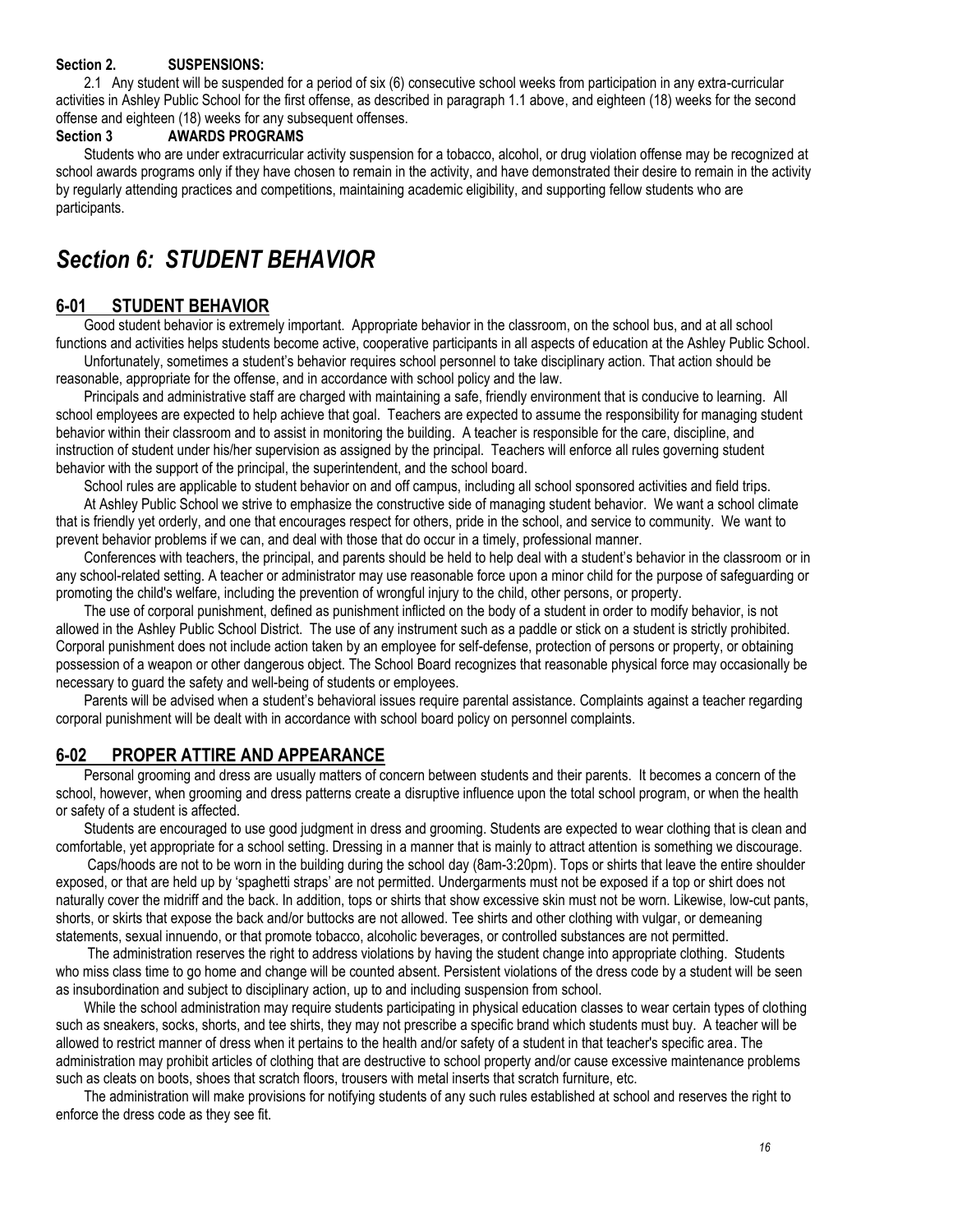# **6-03 LOCKERS**

Each student is assigned a locker for the storage of books and equipment. Items are not allowed on top of the lockers. No one should leave classes to go to his/her locker except with the teacher's permission. It is the student's responsibility to see that his/her locker is kept in order at all times. Lockers should be kept locked to prevent theft of property and unauthorized entry. Students who "rig" their lockers in order to prevent them from locking are responsible for any items that are lost or stolen, including any school property.

Lockers are the property of the school and are provided for student use at the discretion of the administration. The school reserves the right to conduct periodic searches when there is a reasonable suspicion a locker or lockers contain items or evidence of a rules violation or criminal activity.

Locker rooms will be locked during the hours of 8:00 am – 3:20 pm.

## **6-04 SEARCH AND SEIZURE**

The courts have consistently upheld that school authority stand in place of parents in the matters of student search and seizure. When school officials have reasonable suspicion that contraband is hidden in a student's locker or on his person, they act upon that suspicion and search the locker or student without the student's consent. Any illegal materials that are found may be used as evidence against the student in disciplinary, juvenile or criminal proceedings. The courts have upheld the claim that school lockers are school property loaned to the students for his/her convenience. The search, therefore, is not illegal under the Fourth Amendment of the Federal Constitution, but reasonable exercise of board power in the interest of health and safety of all school children. Students shall be free from unreasonable search and seizure. **To meet this standard, the following guidelines will be followed:**

- 1. Search of a student's person should be limited to a situation in which there is reasonable assumption that the student is hiding evidence of an illegal act.
- 2. Illegal items or other possessions reasonably determined by the proper school authorities to be a threat to the safety or security of the possessor or others may be confiscated.
- 3. The student should be given an opportunity to be present when a search of personal possessions is conducted unless an emergency exists.
- 4. Upon detection of illegal contraband the student should be provided due process.

## **6-05 DISRUPTIVE CLASSROOM BEHAVIOR**

The following strategies are corrective measures to prevent classroom disruption resulting in a student's removal from class. The objective is to maintain, not hinder, other student's rights to learn. Any removal may result in:

The student is sent to the principal and the details of the incident are discussed with the student. The teacher is consulted in the same manner.

The student may be placed on a three day out of class suspension and parents are notified in writing. The student shall be readmitted to class after a conference with the principal, students, teacher and parents.

An alternative program will be discussed with the appropriate personnel. This plan clearly communicates to the student that the school is a place to learn and that the student will not be allowed to hinder other students' rights to learn. Any exceptions to the above guidelines will be made by the administration.

## **6-06 SUSPENSION AND EXPULSION**

Students are expected to conduct themselves in a manner suitable to their age and grade. Students disobedient or disruptive of the educational process are subject to corrective discipline. Possession of a weapon or a firearm by a student on school property and at school functions is prohibited.

School property includes all land within the perimeter of the school site and all school buildings, structures, facilities, and school vehicles, whether owned or leased by the school district, and the site of any school-sponsored activity.

The School Board hereby delegates to the Superintendent and the principal the authority to deal with disciplinary problems in his/her school, including suspension. Suspension includes in-school suspension from classes as well as exclusion from school classes, buildings, grounds, and activities.

A principal or the Superintendent may suspend a student for up to ten (10) consecutive days or recommend expulsion of a student. Parents of the student shall be notified promptly if a suspension has been given. The Superintendent shall also be notified when a suspension has been imposed. The School Board [The Superintendent (or a principal), when acting as the School Board's hearing officer] may expel a student for conduct which violates this policy, after providing notice and a hearing as set forth in FHDA-R. When the conduct does not involve possession of a weapon, the expulsion may be for the remainder of the current school year. When the conduct violates the district policy on possession of a weapon and the weapon is a firearm as defined by that policy, the expulsion may be for one calendar year, subject to modification by the Superintendent on a case by case basis, in accordance with criteria established by the School Board herein. When the conduct violates the district policy on possession of a weapon which is not a firearm, then the expulsion may be for a period not to exceed twelve (12) months.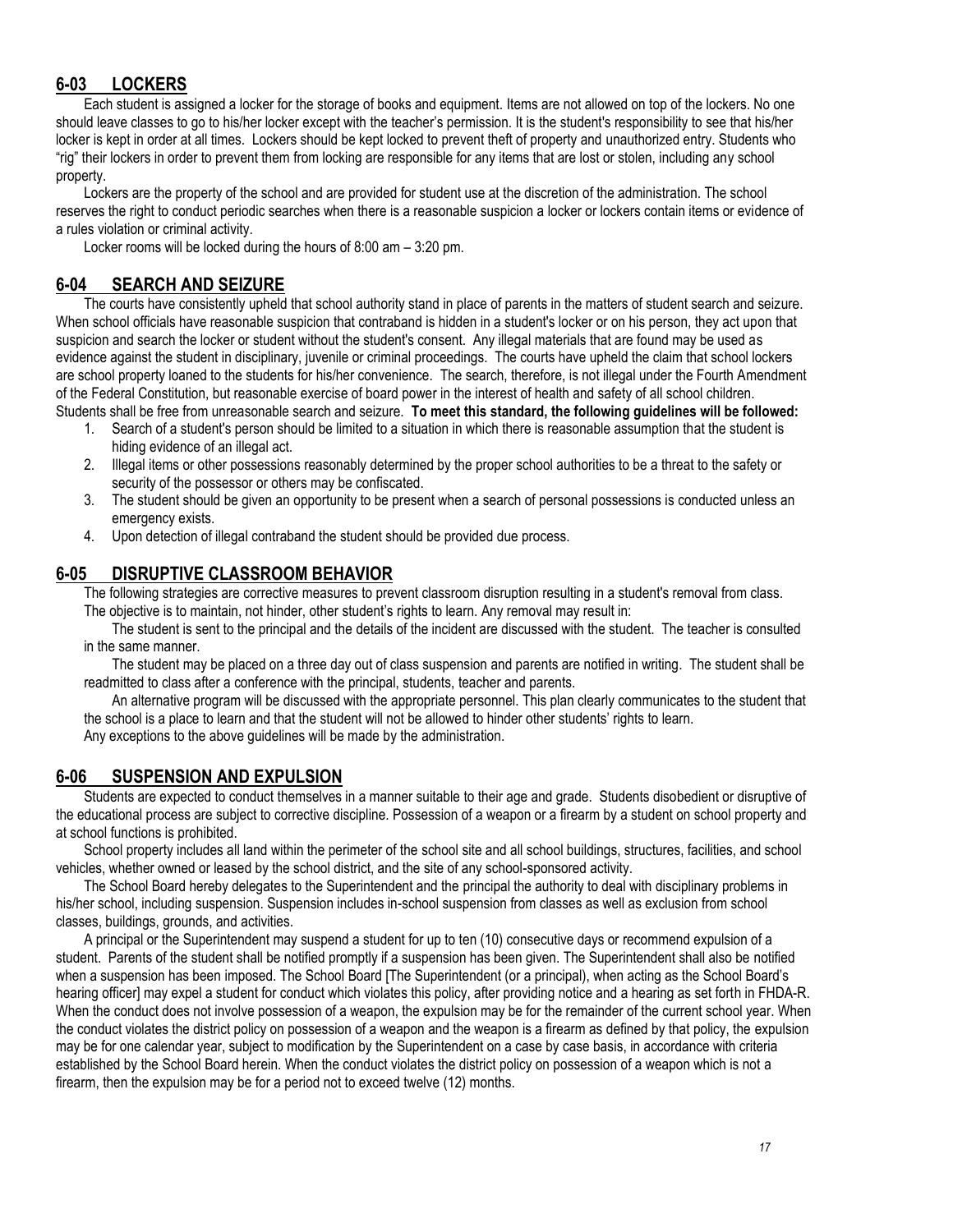In instances of suspension, all homework must be completed upon the student returning to class. Tests must be made up as soon as possible or at the teacher's discretion. Students will not be given two days for each day absent to make up tests. Students will be given full credit for all homework, tests, projects, etc.

#### **Designation of Hearing Officer**

The District's administrators are hereby designated and authorized to serve as expulsion hearing officers, subject to the requirements for the hearing officer as set forth in FHDA-R.

## **6-07 WEAPONS**

The Ashley Public School Board determines that the possession and/or use of a weapon by a student is detrimental to the welfare and safety of the students and school personnel within the district.

No student will knowingly possess, handle, carry, or transmit any weapon or dangerous instrument in any school building, on school grounds, in any school vehicle or at any school sponsored activity. Such weapons include but are not limited to any knife, razor, ice pick, explosive smoke bomb, incendiary device, gun (including pellet gun), slingshot, bludgeon, brass knuckles, or artificial knuckles of any kind, or any object that can reasonably be considered a weapon or dangerous instrument.

Violation of this policy will require short-term suspension and a hearing will be conducted to determine if long-term suspension or expulsion of the student involved is warranted. The administration may notify appropriate authorities or agencies of the policy violation. All weapons will be confiscated and will be turned over to the student's parent/guardian or law enforcement officials at the discretion of the administration.

After the administration has determined the weapons policy has been violated by a student, the student's parent/guardian shall be notified of the determination and official action will be taken.

## **6-08 USE OF DRUGS, TOBACCO OR ALCOHOL**

The use of tobacco, drugs, and alcohol are prohibited on school grounds, at all school functions and in all school owned vehicles.

## **6-09 PROFANE OR VULGAR LANGUAGE**

Use of profane or vulgar language will result in disciplinary action, which may include detention or suspension.

## **6-10 DETENTION**

Detention is defined as requiring a student to remain after normal school hours for minor infractions. Detention may be given by the principal or by any teacher with the provision in either case that the student be allowed a 24-hour leeway for transportation arrangements. A student refusing to make up detention will be disciplined accordingly. A student may be assigned detention by a teacher for inappropriate classroom behavior. Failing to serve the detention will result in a more severe penalty.

## **6-11 VIOLENT AND AGGRESSIVE BEHAVIOR**

It is the intention of the Ashley Public School Board that the learning environment shall be safe, drug free, and conducive to learning. The School Board recognizes that there are certain behaviors that, if tolerated, would quickly destroy the type of learning environment to which the students and staff are entitled within this school system. These behaviors, categorized as violent and aggressive, will not be tolerated and shall result in immediate action by the school administration.

Physical violence, including assault, will not be tolerated on school premises or at school activities, nor will disruptive behavior that is characterized by verbal or physical violence, even though not directed toward another person. Neither will the district tolerate threats of harm to self or others or other threatening behaviors, including threats to damage school property. Students shall inform a teacher, guidance counselor, or principal when they are in possession of knowledge of such threats. Staff shall immediately notify the principal of any threat or threatening behavior that they have knowledge of, have witnessed, or received. All such threats shall be promptly reported to the appropriate law enforcement agency.

All acts of violence and aggression, including, but not limited to: possession of a weapon or dangerous instrument, physical assault, verbal abuse, intimidation, extortion, bullying, gang activity, stalking, defiance, sexual harassment, terroristic acts and/or threats, shall result in specific consequences, determined by the seriousness of the act, including suspension from school and consideration of expulsion from school for students, disciplinary actions up to and including discharge for employees, and exclusion from school premises and possible legal action against other individuals.

Legal Ref: P.L. 107-110 No Child Left Behind Act of 2001

## **6-12 BULLYING**

See attachment-policy adopted 3/18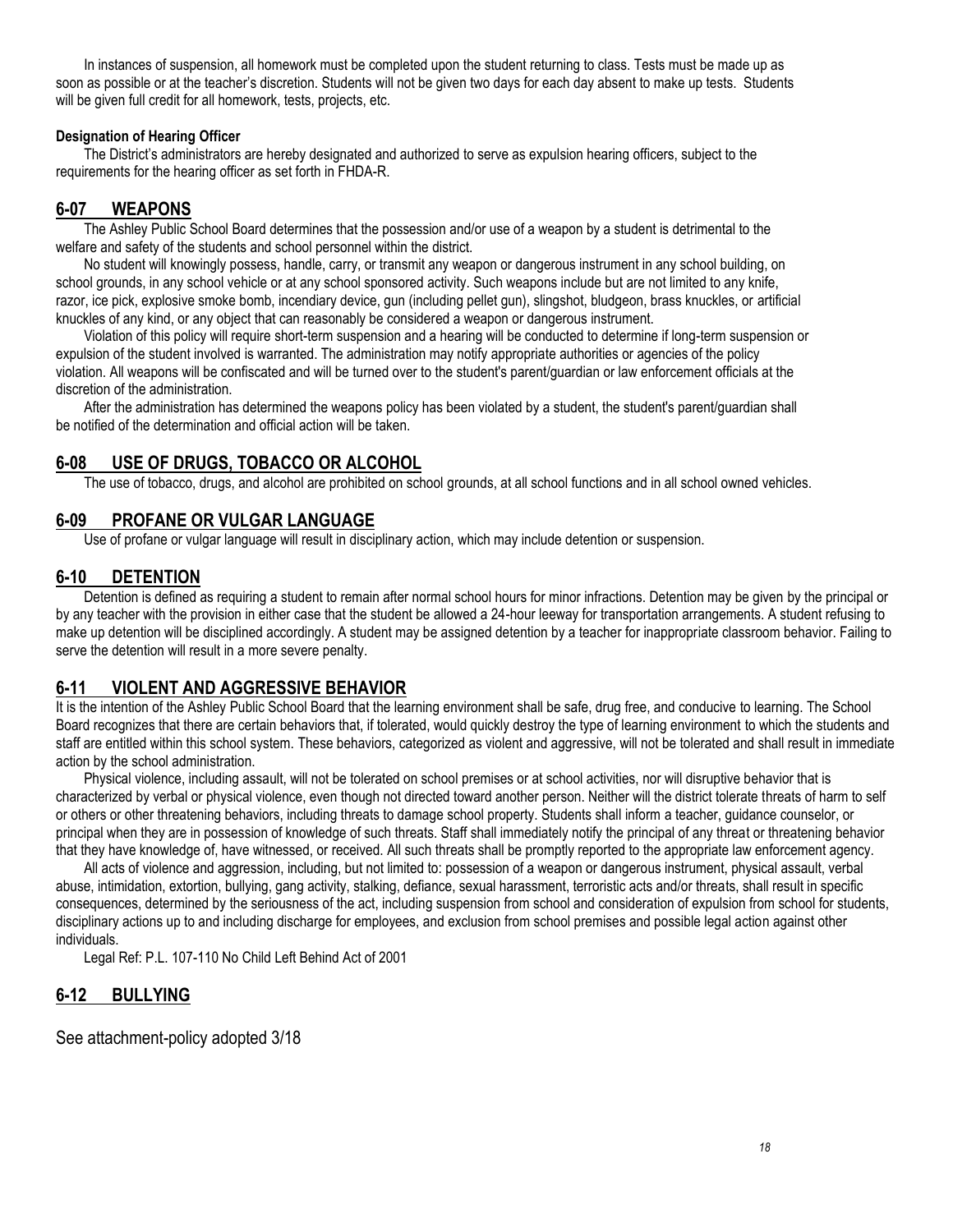# **6-13 HAZING**

The purpose of this policy is to maintain a safe learning environment for students and staff that is free from hazing. Hazing activities of any type are inconsistent with the educational goals of the School District and are prohibited at all times.

No student, teacher, administrator, other employee, volunteer, or contractor of the School District shall plan, direct, encourage, aid, or engage in hazing. No teacher, administrator, other employee, volunteer, or contractor of the School District shall permit, condone, or tolerate hazing. Apparent permission or consent by a person being hazed does not lessen the prohibitions contained in this policy.

Hazing activities are seriously disruptive of the educational process in that they involve students and violence or threats of violence. This policy applies to behavior that occurs on or off school property and during and/or before or after school hours. A person who engages in an act that violates school policy or law in order to initiate another person or to be initiated into or affiliated with a student organization shall be subject to discipline for that act. The School District will act to investigate all complaints of hazing and will discipline or take appropriate action against any student, teacher, administrator, other employee, volunteer, or contractor of the School District who is found to have violated this policy.

Hazing means committing an act against a student, or coercing a student into committing an act, that creates a risk of harm to a person, in order for the student to be initiated into or affiliated with a student organization, or for any other purpose. The term hazing includes, but is not limited to:

- Any type of physical brutality such as whipping, beating, striking, branding, electronic shocking, or placing a harmful substance on the body.
- Any type of physical activity such as sleep deprivation, exposure to weather, confinement in a restricted area, calisthenics, or other activity that subjects the student to a risk of harm or that adversely affects the mental or physical health or safety of the student.
- Any activity involving the consumption of any alcoholic beverage, drug, tobacco product or any other food, liquid, or substance that subjects the student to an unreasonable risk of harm or that adversely affects the mental or physical health or safety of the student.
- Any activity that intimidates or threatens the student with ostracism, that subjects a student to stress, embarrassment, shame or humiliation, that adversely affects the mental health or dignity of the student or discourages the student from remaining in school.
- Any activity that causes or requires the student to perform a task that involves violation of state or federal law, or of school district policies or regulations.

Any person who believes he or she has been the victim of hazing or any person with knowledge or belief of conduct which may constitute hazing shall report the alleged acts immediately to a teacher, building principal, or other administrator. Any person may report hazing directly to the Principal or Superintendent.

Teachers, administrators, other employees, volunteers, or contractors of the School District shall be particularly alert to possible situations, circumstances or events which might include hazing. Any such person who receives a report of, observes, or has other knowledge or belief of conduct which may constitute hazing shall inform the building principal immediately. Submission of a good faith complaint or report of hazing will not affect the complainant or reporter's future employment, grades, or work assignments.

Every report of hazing shall be investigated by the principal. The principal may request assistance or designate a third party to conduct the investigation. The school District may take immediate steps, at its discretion, to protect the complainant, reporter, students, or others pending completion of an investigation of hazing.

Upon completion of the investigation, the School District will take appropriate action. Such action may include, but is not limited to, warning, inschool or out-of-school suspension, expulsion, transfer, remediation, termination, or discharge. Disciplinary consequences will be sufficiently severe to deter violations and to appropriately discipline prohibited behavior. School District action taken for violation of this policy will be consistent with applicable statutory authority, including school district policies and regulations.

The School District will discipline or take appropriate action against any student, teacher, administrator, other employee, volunteer, or contractor of the School District who retaliates against any person who makes a good faith report of alleged hazing or against any person who testifies, assists, or participates in a proceeding or hearing relating to such hazing. Retaliation includes, but is not limited to, any form of intimidation, reprisal, or harassment.

# **6-14 STUDENT USE OF ELECTRONIC DEVICES**

 The use of personal communication devices at the Ashley Public School is only allowed in the hallway before school, between periods, during lunch, or in the classroom at the teacher's discretion. Smart watches are to be removed during exams.

 Possession and/or use of any electronic device in an area where there is a reasonable expectation of privacy, such as a locker room or bathroom is strictly prohibited and will result in confiscation of the device.

 Students in violation of any portion of this policy will be subject to disciplinary procedures and confiscation of the electronic device. If a student's cell phone or other electronic device is confiscated, the building principal or Superintendent may search the confiscated device in accordance with policy 6-04 Search and Seizure. If a school official suspects that a student possesses or is disseminating an image that potentially violates NDCC 12.1-27.1-03.3 he may report this matter to law enforcement for investigation. Disciplinary action up to and including suspension and/or expulsion may also be taken against any student using an electronic device in a manner that causes substantial disruption to the educational environment.

The Superintendent and/or his designee is authorized to make exceptions to the prohibitions set forth in this policy for health, safety, or emergency reasons, for students in attendance as active members of a volunteer firefighting organization or volunteer emergency medical service organization, and when use of electronic devices is provided for in a student's individualized education program (IEP).

Any School Employee will be able to confiscate such devices during the school day.

Confiscation of these devices will be dealt with as follows:

- 1) First offense will result in loss of the device for the day. Students can pick the device up at the end of the day.
- 2) Second offense and thereafter will result in loss of the device and parents will need to come to the office and pick up the device.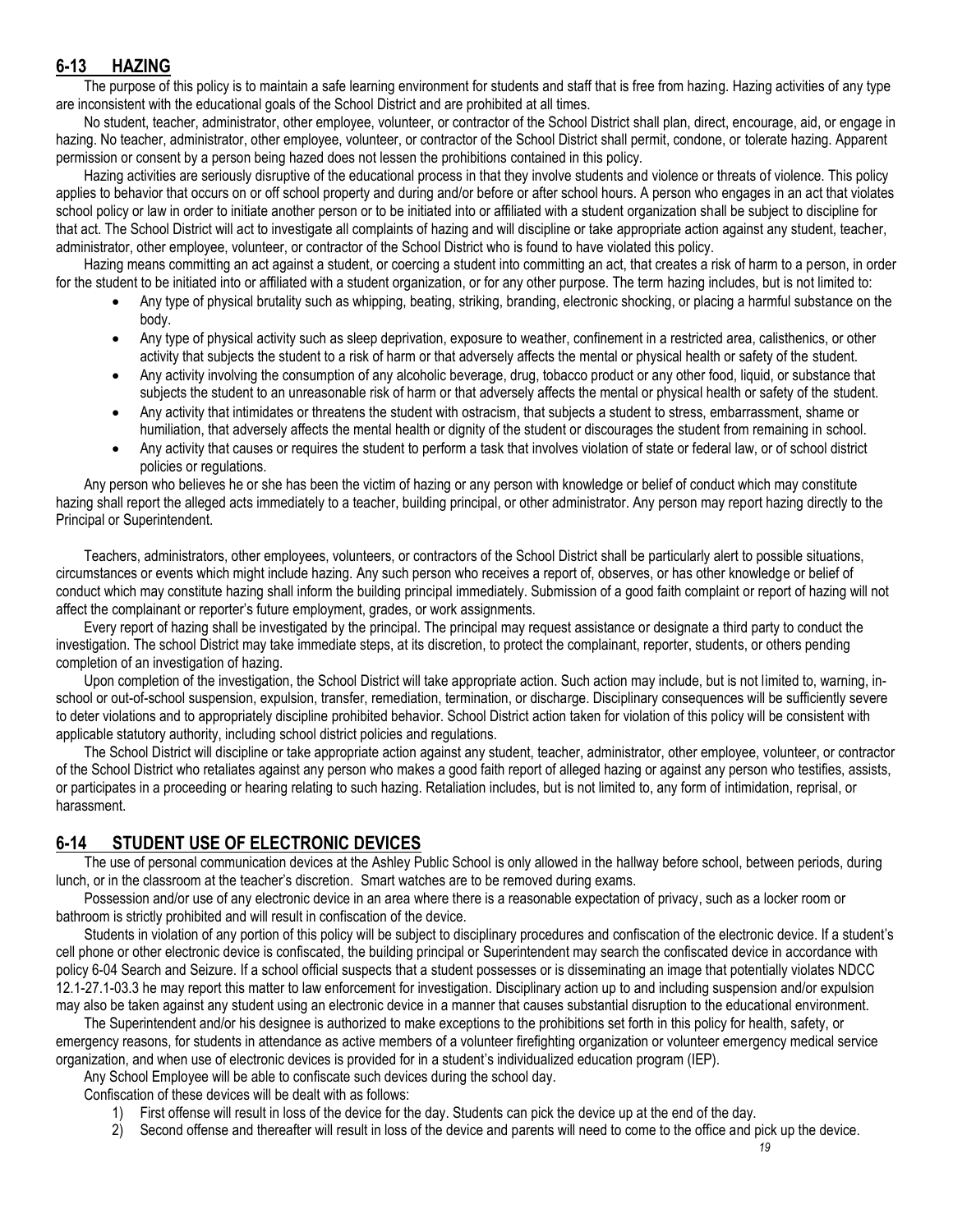# *Section 7: GENERAL GUIDELINES*

## **7-01 CHILD NEGLECT AND ABUSE**

Any Ashley Public School District employee, who knows or reasonably suspects that a child's health or welfare has been or appears to have been harmed as a result of neglect, abuse, or sexual molestation, shall immediately make a report to the Superintendent. In addition, the district employee shall make a report to the County Social Services Officer pursuant to NDCC 50-25.l.

# **7-02 PUBLIC COMPLAINTS**

Complaints and grievances about instructional personnel including extra-curricular directors and coaches shall be handled and resolved, whenever possible, as close to their origin as possible. The Board advises the public that the proper order of channeling of complaints involving instruction, discipline, or learning materials is as follows:

- 1. Teacher or Coach/Advisor
- 2. Principal
- 3. Superintendent
- 4. School Board

Any complaint about school personnel will be investigated by the administration before consideration and action by the school board. Ashley School District will follow all century codes.

# **7-03 REGISTRATION**

 Each student is required to enroll in the required courses for his/her grade level. A student must enroll in a sufficient number of classes to give him/her 6 classes in the Ashley Public School each semester for four years. Students have ten school days to add or drop a class at the beginning of each semester. For online and ITV classes, see appendix 8-13 and 8-14. A transcript for each student is kept in the main office. The North Dakota Department of Public Instruction encourages no more than one full study hall each day. Exceptions will be made at the discretion of the administration.

# **7-04 FINAL AUTHORITY WHEN RULES ARE NOT WRITTEN**

Each student has the responsibility to check with the principal when in doubt about any rule or regulation. This handbook does not cover every aspect of student life and activities in the school year. It is written to be a guideline. The principal may hold assemblies to provide detailed explanations of school events or regulations.

When there are no rules written to cover a certain aspect or behavior, the person in charge such as a teacher has the right of "in loco parentis," (a legal term meaning in place of the parents). This means that the teacher can make a rule to control the specific situation. The same is true for a principal or superintendent who is in a legal sense the same as a teacher.

Every student in the school has the right to simple due process. They have the right to be heard, to know who their accuser is, and the right to have their parents or another adult present when facing a serious charge.

# *Section 8: APPENDIX*

# **8-01 POLICY FOR INTERROGATION BY POLICE**

When there is need for a police officer to interrogate a student, the officer is to be requested to confer with the student at a time when he/she is not under the jurisdiction of the school, if this can be arranged. However, when it is impractical, the officer may confer with the student during school hours, provided that the following conditions are met:

- 1) The officer is properly identified.
- 2) Permission from a school official is given.
- 3) Parents are notified immediately, if possible.
- 4) Student(s) are removed from the classroom by school personnel only, to guard against other students knowing about the matter.
- 5) The student's parent/guardian should be present during the conference, if possible.
- 6) If the parent/guardian cannot be present, then a school official should sit in the conference in the parent's stead.
- 7) The students will be afforded the same rights they have outside of the school; they must be informed by the police of their constitutional rights; students may remain silent if they so desire; and they must not be subjected to coercion or illegal restraint. However, within the framework of their legal rights, students have a responsibility to cooperate with police.

# **Police Officer's Rights with Regard to Students**

1) Right to question students in school: Police officers have no absolute right to enter the school premises and demand to interrogate any pupil. A spirit of cooperation should be extended to any bona fide police or law enforcement official who comes to a school seeking to interrogate students.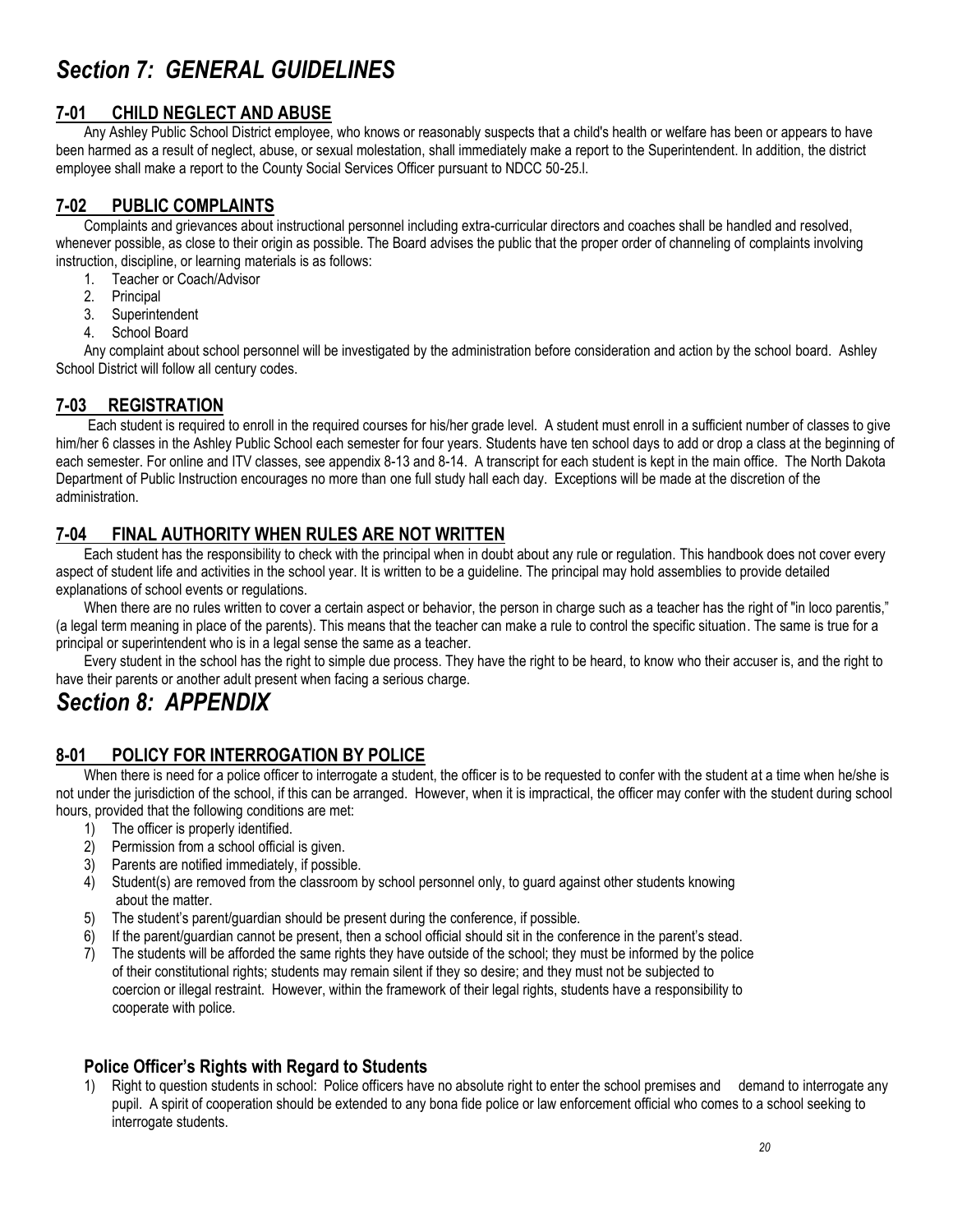- 2) Right to remove students from school: Police officers have no right to remove a student from the school for purposes of interrogation, and this should not be allowed in the absence of the specific consent of parent or guardian. Police officers, counselors or the juvenile court, or other authorized law enforcement officials have an absolute right to enter the school to take a child into custody or to make a lawful arrest of a student. However, the officer should be made to display either an order signed by a judge of the juvenile court authorizing the taking of the child into custody, or to display a warrant for the child's arrest. If the child is arrested and/or taken into custody at a school, the school officials should make every effort to notify the parents immediately.
- 3) Right to serve subpoena in school: Police officers have a legal right to enter schools to serve subpoenas.

#### **Cooperation with Law Enforcement Agencies**

While police officers have the legal right to serve a subpoena at school, the serving officials should be strongly urged to serve these subpoenas at the home of the student whenever possible.

In all of these situations, every possible step should be taken to insure a minimum of embarrassment or loss of class time for the student. The office of the superintendent should be notified immediately when any of the above mentioned actions has occurred.

#### POLICY ADOPTED: 3/22/88

## **8-02 SEXUAL HARASSMENT POLICY**

Sexual harassment is recognized as a form of sex discrimination and thus a violation of the laws which prohibit sex discrimination. Under the Equal Employment Opportunity Commission (EEOC) guidelines which the school district follows, an employer is held accountable if a person is harassed by supervisory employees, whether or not the employer is aware of the harassment or acts promptly to remedy the situation. If a person is harassed by fellow workers or by non-employees, the employer is held accountable if the employer knows or should have known of the harassment and fails to take immediate and appropriate corrective action.

A learning and working environment that is free from sexual harassment will be maintained in the Ashley School District. It will be a violation of policy for any member of the district staff, which includes all certified and non-certified employees, to harass another staff member or student, or for students to harass other students, or for students to harass district staff members, through conduct or communication of a sexual nature as defined by this policy.

Administrators and supervisors will make it clear to their staff and students that sexual harassment is prohibited by Board policy and is grounds for disciplinary action. Administrators will use staff meetings and in-service sessions and student assemblies to inform employees and students of their rights and remedies under the law.

Sexual harassment is defined as unwelcome sexual advances, requests for sexual favors and other verbal or physical conduct or communication of a sexual nature when (1) submission to such conduct or communication is made a term or condition, either explicitly or implicitly, of obtaining or retaining employment, or of obtaining an education, advancement or grade; (2) submission to or rejection of such conduct or communication by an individual is used as a factor in decisions effecting such individual's employment or education; (3) such conduct or communication has the purpose or effect of substantially or unreasonably interfering with an individual's employment or education or creating intimidating, hostile or offensive employment or educational environment.

Sexual harassment, as defined above, may include but is not limited to:

- 1) Sex oriented verbal kidding, abuse or harassment;
- 2) Pressure (subtle or otherwise) for sexual activity;
- 3) Repeated remarks to a person with sexual or demeaning implications;
- 4) Unwelcome touching, such as patting, pinching or constant brushing against another's body;
- 5) Suggesting or demanding sexual involvement accompanied by implied or explicit threats concerning one's grades, employment status or similar personal concerns.

Any person who believes he or she has been the victim of sexual harassment by any employee or student of the school district or any third person with knowledge or belief of conduct which may constitute sexual harassment, should report the alleged acts immediately to the appropriate school district official as designated by the Board, who is the building principal. If the official designated is the person alleged to have sexually harassed another, the complaint may be made to any other administrator or directly to the board president. Filing of a complaint or otherwise reporting sexual harassment will not reflect upon the individual's status or effect future employment, work assignments or grades.

The right to confidentiality, both of the complainant and of the accused, will be respected consistent with the school district's legal obligations and with the necessity to investigate allegations of harassment and to take disciplinary action when this conduct has occurred.

A substantiated charge against a school district staff member will subject such member to disciplinary action, which may include discharge.

A substantiated charge against a student in the school district will subject that student to disciplinary action, which may include suspension or expulsion, consistent with student disciplinary policies.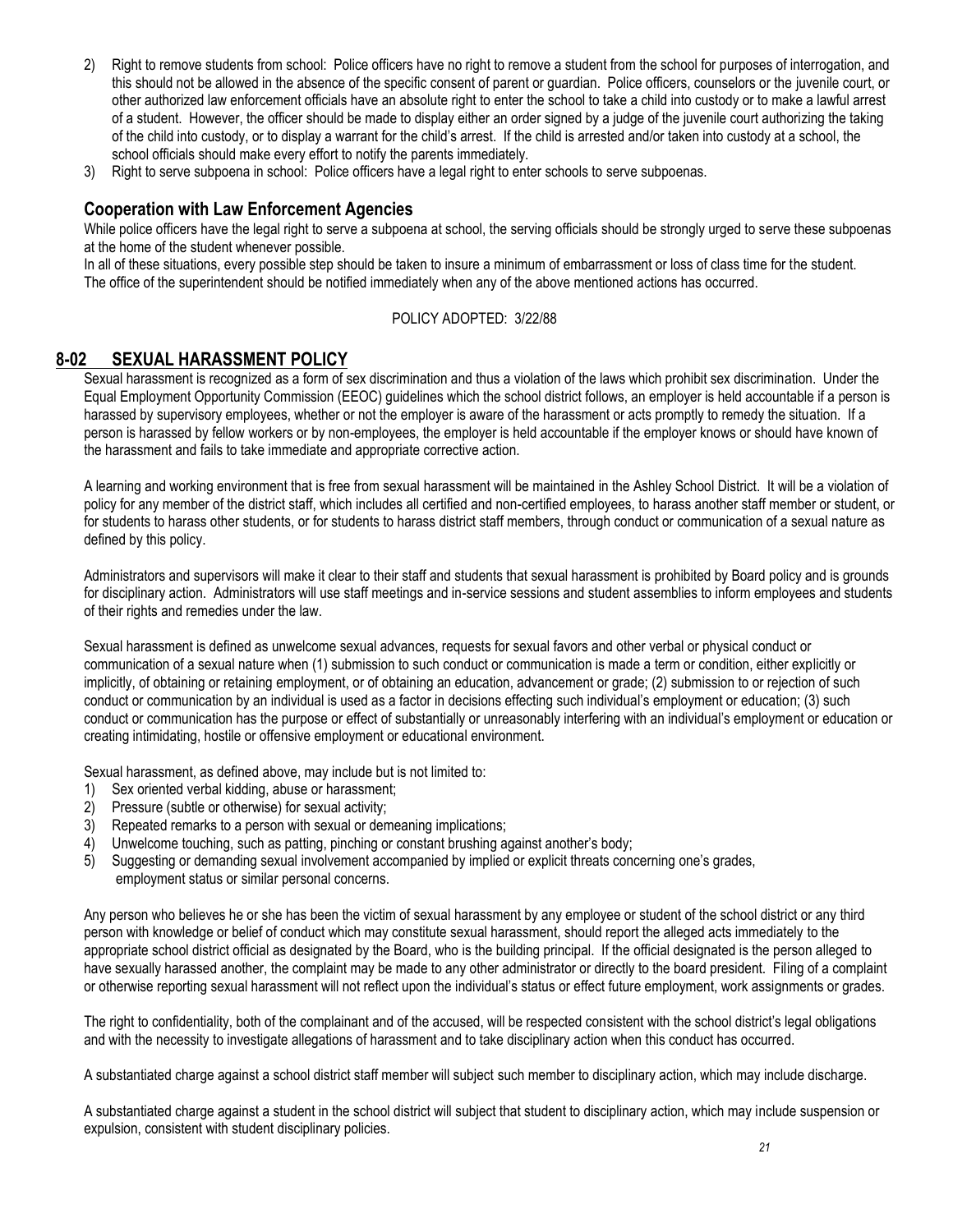Notice of this policy will be circulated to all district schools and departments and incorporated in teacher, non-certified staff and student handbooks.

Legal Ref: 1964 Civil Rights Act, Title VII POLICY ADOPTED: 11/12/92 1972 Educational Amendments, Title IX POLICY AMENDED: 45 CFR Part 86 Regulations

## **8-03 GRIEVANCE PROCEDURE POLICY**

*In accordance with its obligations under federal regulations, the Ashley School District herein provides a grievance procedure intended to provide for resolution of student and employee complaints alleging any action recognized as sexual harassment, which is a form of sex discrimination.*

*Any student or employee may file a complaint claiming sexual harassment as follows:*

*Step 1: An employee or student may file a complaint on behalf of himself/herself to the building principal. The complaint shall be submitted orally, indicating the specific discriminatory action. The building principal with whom the complaint is filed shall respond orally to the complaint within five (5) working days after the presentation of the complaint.*

*Step 2: If the complaint is not resolved in Step 1, a formal written complaint, signed by the complainant, must be filed with the superintendent,* who has been designated as the person responsible for coordinating the efforts of the school district to comply with Title VII and IX of the *Federal Regulations. The office address is 703 W Main St, PO Box H, Ashley, ND 58413, telephone number 288-3456.*

*Step 3: If the complaint is not settled in Step 2, the complainant may request, within five (5) working days after the decision of the designated official, a hearing by the School Board at its next regularly scheduled meeting. The complainant will be notified of the determination made by the School Board.*

#### *Appeal Procedure Available*

In the event the complaining party is not satisfied with the resolution of the complaint by the School Board, he/she is entitled by law to submit any such complaint to the Office for Civil Rights of the United States Department of Health, Education and Welfare within such time as is *required by the Act and regulations. The address is:*

*Equal Employee Opportunity Commission 1845 Sherman Street, Second Floor Denver, CO 80203 Telephone: (303) 866-1300*

#### *POLICY ADOPTED: 11/12/92*

#### **8-04 NON-DISCRIMINATION POLICY**

*STATEMENT: The Ashley School District, in the county of McIntosh and State of North Dakota, supports the provisions of federal and state*  laws which commit all schools to the elimination of discrimination on the basis of race, creed, color, national origin, gender, sexual orientation, *marital status, age, and disability in employment and in those programs and activities offered to its students. It is the expressed intent of the Ashley School District to provide equal opportunity for all students.*

*{"Age", as used in this policy, means the age of a person who is at least 40 years old.} This concept of equal opportunity will serve as a guide to the School Board, the administration, and staff in making decisions related to the employment of personnel, school facilities, curriculum, activities and regulations effecting students and employees.*

*COMPLAINT PROCEDURE: Any student or employee of the District who believes he or she has been discriminated against, denied a benefit, or excluded from participation in a district education program or activity on the basis of race, color, creed, national origin, gender, sexual orientation, age, marital status, or disabling condition may file a written complaint with the compliance administrator or follow other procedures outlined in the Affirmative Actions procedure (see Policy A-).*

*The compliance administrator for this Board policy is: Leslie B. Dale, Supt. Ashley School District #9 703 W. Main St. Ashley, ND 58413 Phone (701) 288-3456*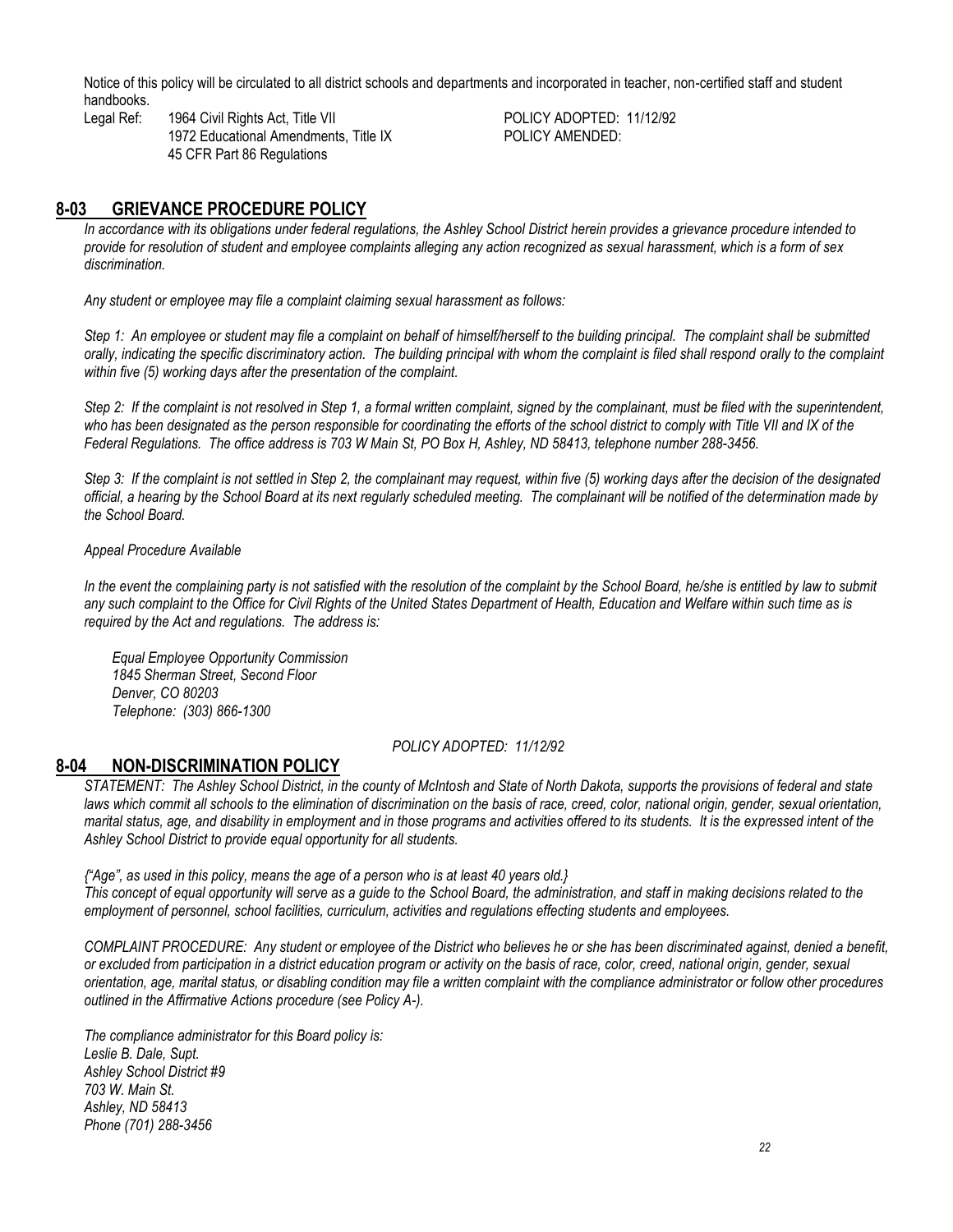*POLICY ADOPTED: 11/14/91 POLICY AMENDED: 8/12/99*

#### **8-05 AFFIRMATIVE ACTIONS**

*Any person who believes himself or any specific class of individuals to be subjected to discrimination in employment or in any of the programs or activities of the Ashley School District may file a complaint as follows:*

#### *COMPLAINT PROCEDURES*

- *1) An oral complaint may be informally filed with the department chairman, or immediate superior of a complaining employee; OR*
- *2) A formal written complaint may be filed with the district compliance officer who has been designated as the person responsible for coordinating the efforts of Ashley School District to comply with the Equal Opportunity Policy, including the investigation of complaints alleging noncompliance.*
- *3) If an oral complaint is filed as outlined above (1) or a formal written complaint is filed as outlined in (2) or (3) above, an investigation will be made by the appropriate person (department chairman, principal, or coordinator) within a 30 day period following the complaint. The appropriate person, as outlined above, will submit a written report to the complainant outlining the results of the investigation. This report will either concur with the complainant that a violation exists or will state that the complaint is deemed without merit. If it is determined by the investigation that the complaint has merit, the written response will outline ways the deficiency will be corrected.*

*To be considered for investigation, any such complaint must have been filed within 180 days of the alleged occurrence of discrimination. Any*  person lodging an informal, oral complaint reserves the right to file a formal written complaint within 60 days of filing the oral complaint. Further, *a formal written complaint must be filed as outlined in 2 or 3 above, prior to the filing of an appeal as outlined below.*

#### *FORMAL APPEAL PROCEDURES:*

When a formal written complaint has been filed and a response from the appropriate person has been received by the complainant as outlined above, and the *complainant believes the rejection of the complaint or the remedies suggested are not equitable, the complainant may, within 30 days of the filing of the original complaint, file a formal written appeal. Such appeal should be filed with the Business Manager of the School Board of the Ashley School District or with the State Department of Public Instruction. Upon receipt of an appeal, a date shall be fixed for a hearing to be held not less than 20 days after the receipt of the appeal.*

*Both the School Board and the complainant shall have the right to:*

- *1) Be represented by counsel;*
- *2) Introduce all relevant evidence on the issue;*
- *3) Take direct testimony of any witness, given orally under oath or affirmation;*
- *4) Cross-examine witness on any matter material to the proceeding, without regard to the scope of his direct examination;*
- *5) Have the proceeding transcribed by a court reporter, at the expense of the party requesting such transcript.*

*In addition to the above specified procedural rights, the provisions applicable to Title VI of the Civil Rights Act of 1964 as found at 34 CFR sections 100.6-100.11, 34 CFR Part 101, 45 CFR sections 80.6-80.11 and 45 CFR Part 81 are also made applicable to Formal Appeals under Title IX.*

*In the event of a complaint involving a person who needs or is believed to need special instruction or related services because of a handicap,*  the parent/quardian may request an impartial due process hearing. The request for a hearing will be made in writing to the School Board of *Ashley Public School District No. 9. Opportunities for informal conferences under the usual appeal procedures within the district will be made available to the parent/guardian in order to resolve the conflict in an amicable manner.*

*a) Upon receipt of the request for a hearing, the Board shall make a formal request to the North Dakota Administration Hearing Office Division for a list of three persons whose names appear on the state register of qualified hearing officers. The name of a person will not be included if there is a personal or professional conflict with his/her objectivity in the case.*

- *b) Within five calendar days from the receipt of the list of hearing officers, the parent/guardian and/or the school district may delete one name from the list.*
- *c) The school district shall designate a hearing officer for the hearing from the remaining names and immediately notify all parties of such determination.*
- *d) The notification sent to the parent/guardian shall be accompanied by a written notice informing the parent/guardian of the right to request the attendance at any hearing of any personnel who may have testimony relevant to the needs, abilities, proposed programs, or status of the student, the rights of access by parents to all relevant school records and documents, and the availability of any low-cost or free legal or relevant support services in the area in which the parent/guardian resides.*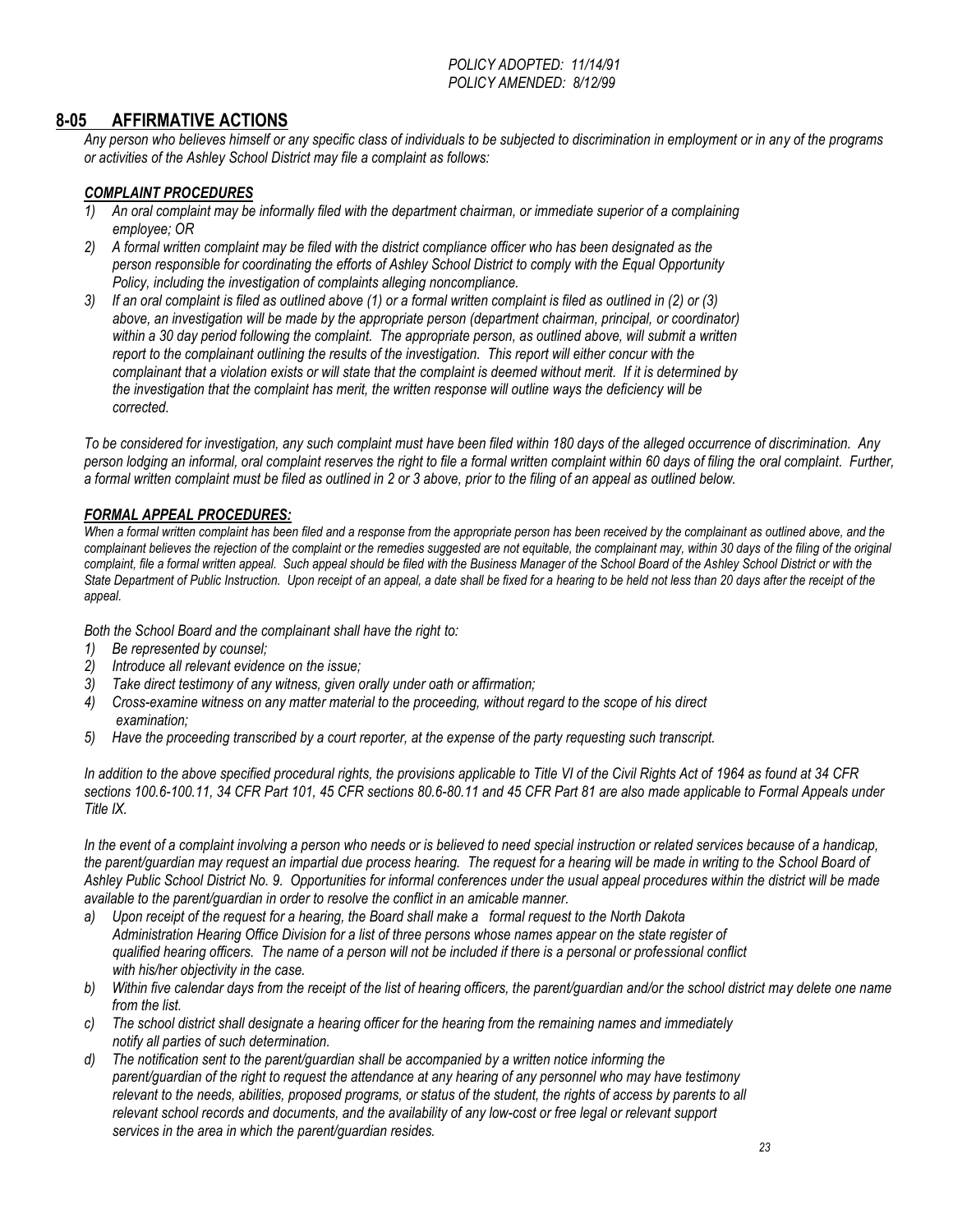- *e) The hearing shall be scheduled at a time and place that is mutually convenient to the parent/guardian and the district.*
- *f) The hearing officer may meet with the parties in order to attempt to arrive at a voluntary resolution of the matters in dispute before the commencement of the hearing.*
- *g) In the event that voluntary resolution of the dispute cannot be achieved, a hearing shall be conducted in accordance with established procedures. If the primary language of the parent/guardian is other than English, or if the parent or guardian is either blind or deaf, an interpreter or reader shall be provided. All hearings shall be conducted in locations fully accessible to physically handicapped persons.*
- *h) Any party to the hearing shall have the right to be accompanied and advised by counsel and by individuals with special knowledge or training with respect to the area of issue at hand.*
- *i) Any party to the hearing has the right to present evidence, confront and cross-examine and compel witnesses and prohibit the introduction of any evidence at the hearing that has not been disclosed to that party at least five (5) days before the hearing.*
- *j) If requested by the parent/guardian, the hearing shall be open to the public. Specific individuals may also be permitted to attend the hearing at the request of the parent/guardian.*
- *k) A tape recording or other verbatim record of the hearing shall be made by the district. Upon request, the parent/guardian shall have the right to obtain a copy of the record of the proceedings.*
- *l) Following the close of the hearing, a decision which states concisely and explicitly the findings of fact and conclusions of law will be sent by certified mail to the parties involved. The decision of the hearing officer is final unless either party appeals the decision through the court system. As appropriate, the hearing decision will be written in English and in the primary language of the parent/guardian if other than English, and where appropriate, will be transcribed in Braille or tape-recorded for a parent/guardian who is visually impaired or blind.*
- *m) During these proceedings, the child shall remain in his/her present placement unless the parties agree otherwise. While the placement may not be changed, this does not preclude the district from using its normal procedures for dealing with a child who is endangering him/herself or others.*
- *n) If the complaint involves an application for initial admission of a child to a public school, the child, with the consent of the parents, shall be placed in the public school program until the completion of all administrative and judicial proceedings.*
- *o) A final decision shall be reached in the hearing and a copy of the decision will be mailed to each of the parties in the dispute no later than 45 days after the receipt of the request for the due process hearing. A hearing officer may grant specific extensions beyond the 45 days at the reasonable request of either party.*

*Any employee or student of the Ashley School District shall be entitled to submit any complaint of alleged discrimination on the basis of sex or handicapping condition, directly to the Regional Office for Civil Rights of the United States Department of Human Services by sending said complaint to:*

| <i>complaint to.</i> |                                                       |                                                                   |
|----------------------|-------------------------------------------------------|-------------------------------------------------------------------|
|                      | <b>Office for Civil Rights</b>                        |                                                                   |
|                      | 10220 N. Executive Hills Blvd 8th Floor               |                                                                   |
|                      | Kansas City, MO 64153-1367                            |                                                                   |
|                      | Telephone (816) 880-4202                              |                                                                   |
|                      | TDD                                                   | (816) 891-0582                                                    |
|                      | Fax                                                   | (816) 891-0644                                                    |
| Legal Ref:           | 1964 Civil Rights Act, Title VI                       |                                                                   |
|                      | 1964 Civil Rights Act, Title VII                      |                                                                   |
|                      | Executive Order 11246, as amended                     |                                                                   |
|                      | 1972 Educational Amendments, Title IX                 |                                                                   |
|                      | 45 CFR Part 86 Regulations                            |                                                                   |
|                      | 1973 Rehabilitation Act, Section 503                  |                                                                   |
|                      | 1973 Rehabilitation Act, Section 504                  |                                                                   |
|                      | 45 CFR Part 84 Regulations                            |                                                                   |
|                      |                                                       | 29 U.S.C. 626 (PL 101-433) Old Workers Benefit Protection Act     |
|                      |                                                       | 22 U.S.C. 623; 29 U.S.C. 631 Age Discrimination in Employment Act |
|                      | 42 I I S C 12101-12213 American with Disabilities Act |                                                                   |

*42 U.S.C. 12101-12213 American with Disabilities Act 20 U.S.C. 1413 Individuals with Disabilities Education Act*

*NDCC Ch 14-02.4 Discrimination*

*NDCC Ch. 15.1-32 Special Education of Children*

#### *POLICY ADOPTED: 11/14/91*

## **8-06 ANIMALS IN THE CLASSROOM POLICY**

*The Ashley Public School and the Ashley Board of Education recognizes that under the proper conditions, animals can be an effective teaching aid. In order to help protect both children and animals, the following guidelines are adopted for use in the Ashley Public School.*

*1) The only animals allowed to be housed in a classroom must be for a specific and appropriate educational purpose and shall be allowed for the amount of time necessary to achieve the educational goal.*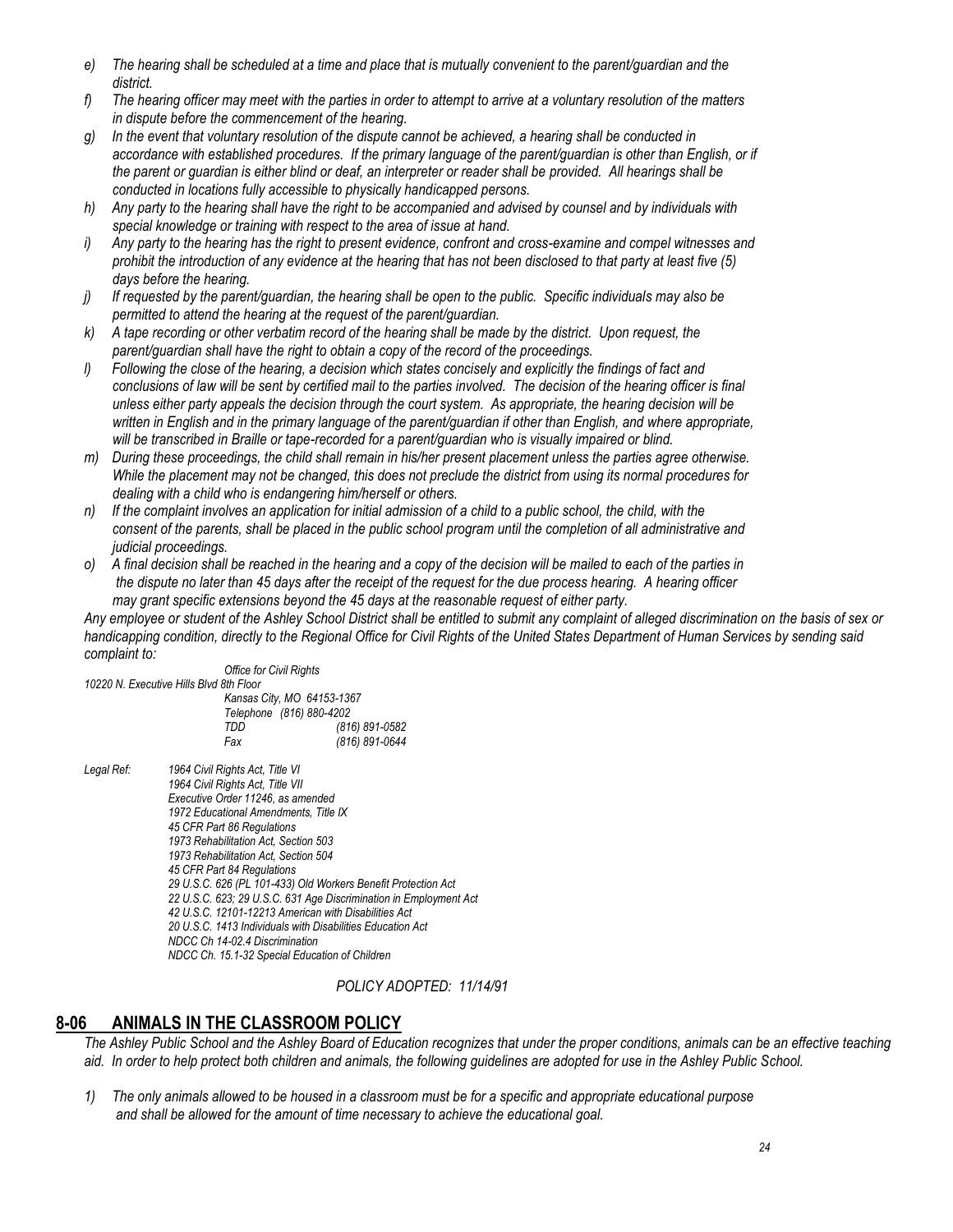- *2) All animals must be in good physical condition and vaccinated against transmittable diseases.*
- *3) Special consideration should be given to the effect of furred and feathered animals on allergic children, before bringing the animals into the classroom.*
- *4) The teacher will be responsible for the proper control of animals brought to school for instructional purposes, including the effective protection of children when animals are in the school. This will include keeping the animal in an appropriate cage or container that prevents direct contact with fecal material.*
- *5) No animals are to be allowed to run freely in the classrooms, food areas, or activity areas.*
- *6) All fecal material must be cleaned from the cage of any mammal or rodent on a daily basis and an appropriate sanitizer used. Reptiles, fish, and insects must be cared for in a manner to minimize odor and maintain health.*
- *7) No poisonous animals shall be brought into the school. Exception would be for a lyceum or during a performance put on by a qualified individual.*

*It will be the responsibility of the teacher to provide for a plan of care for classroom-housed animals in the event of an emergency school closing which might cause disruption of the routine care of the animals. In the school where these animals are housed, there should be a plan whereby the staff member who visits the school daily during the emergency closing will be aware of the animals' presence and see to their care. If no staff member visits the school daily in such circumstances, the teacher is responsible for the daily care of the animal(s).*

*No animal shall be housed at school unless the teacher involved is familiar with the appropriate care, feeding, and handling of that animal and of any potential dangers caused by the animal. Many different diseases and afflictions may be transmitted by animal hair, dander, bites, and fecal material. It shall be the responsibility of the teacher to become familiar with each animal as it relates to the well-being of the individual students in that particular classroom.*

*The Principal shall be advised of any animals to be housed in the classroom. At the Principal's discretion, permission to keep the animal may be denied based on these considerations: (1) the purpose for the animal's presence; (2) the ability of the teacher to control the animal; (3) the past practice in the classroom.*

*POLICY ADOPTED: 8/8/96*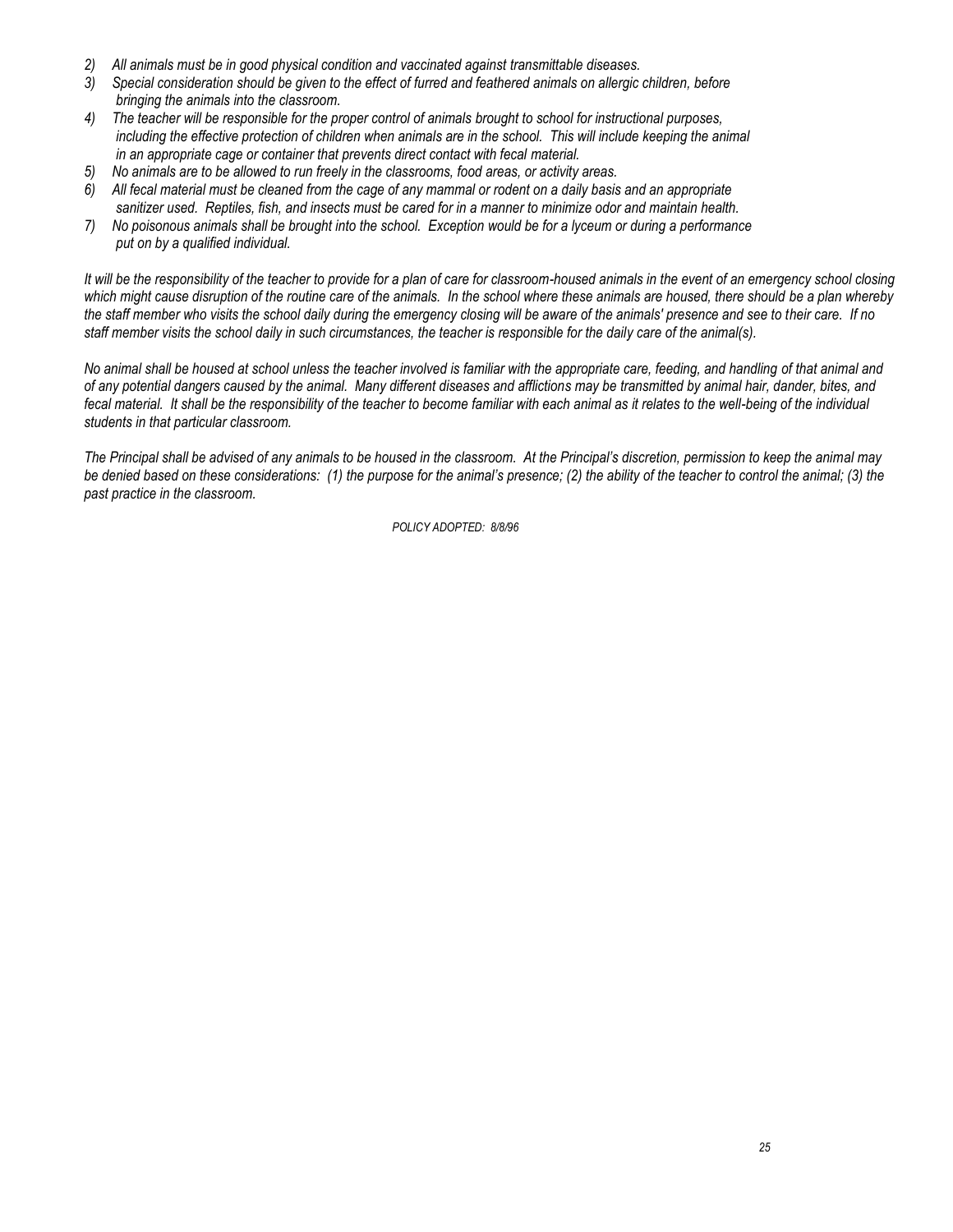# **8-07 ANNUAL NOTIFICATION REGARDING PARENTS' RIGHT OF ACCESS TO STUDENT RECORDS**

Each year parents and students need to be reminded of the student records policy of the Ashley Public School District. Parents of students or 18-year-old students who wish to review any or all of the school records pertaining to the student should contact the building principal for an appointment. The records will be reviewed with school personnel, and parents may have copies of the records for the cost of copying.

If parents or adult students believe something in the records is inaccurate or misleading, they may request that it be corrected or they may have comments added to the record. If the principal and parent or adult student cannot agree, the latter may contact the superintendent for a hearing.

Record information will not be released to most persons or agencies without the written consent of parents. Nonetheless, it is the policy of this district to forward school records, without parent consent, to schools in another district to which a student transfers. This is to facilitate the prompt placement of the student in the new school. However, parents may request a copy of the record. Similarly, without parent consent, the district forwards transcripts, or other information requested by high school students, to colleges and other educational institutions to which the students are applying.

For a complete copy of the district's student record policy, contact your school principal. Parents who have questions or concerns about the record policy may direct them to the building principal, the superintendent, or the U.S. Office of Education.

Also, federal law permits a school district to identify certain information as "directory information" which may be publicly released without permission of the parents. Ashley Public School identifies this information as the following: name, address, telephone number, date and place of birth, major field of study, participation in activities and sports, weight and height of members of athletic teams, dates of attendance, diplomas and awards received, and most recent previous school attended. If you do not want this information released, please complete the form below and return within ten (10) school days. If we do not receive your notice by that date, we will assume that you have no objection to the release of such information. We believe that it is in the student's best interest to have such information released in school and community newspapers because of the recognition it gives them. We make every reasonable effort to protect our students' privacy. For example, it is our policy not to release information to businesses for commercial purposes or to individuals without good reason. Therefore, most parents do not restrict the release of directory information.

#### **Release of Directory Information**

To: Principal of Ashley Public School

I do not wish Directory Information, as defined in Ashley Public School's records policy, concerning

(Student) to be released from school records without my prior written consent. I understand this will exclude my youngster's name from parent

organization mailing lists, school annual and newspaper, commencement programs, publication of honor roll and other school information about students in the public media.

\_\_\_\_\_\_\_\_\_\_\_\_\_\_\_\_\_\_\_\_\_\_\_\_\_\_\_\_\_\_\_\_\_\_ SIGNATURE OF PARENT/GUARDIAN

\_\_\_\_\_\_\_\_\_\_\_\_\_\_\_\_\_\_\_\_\_\_\_\_\_\_\_\_\_\_\_\_\_

DATE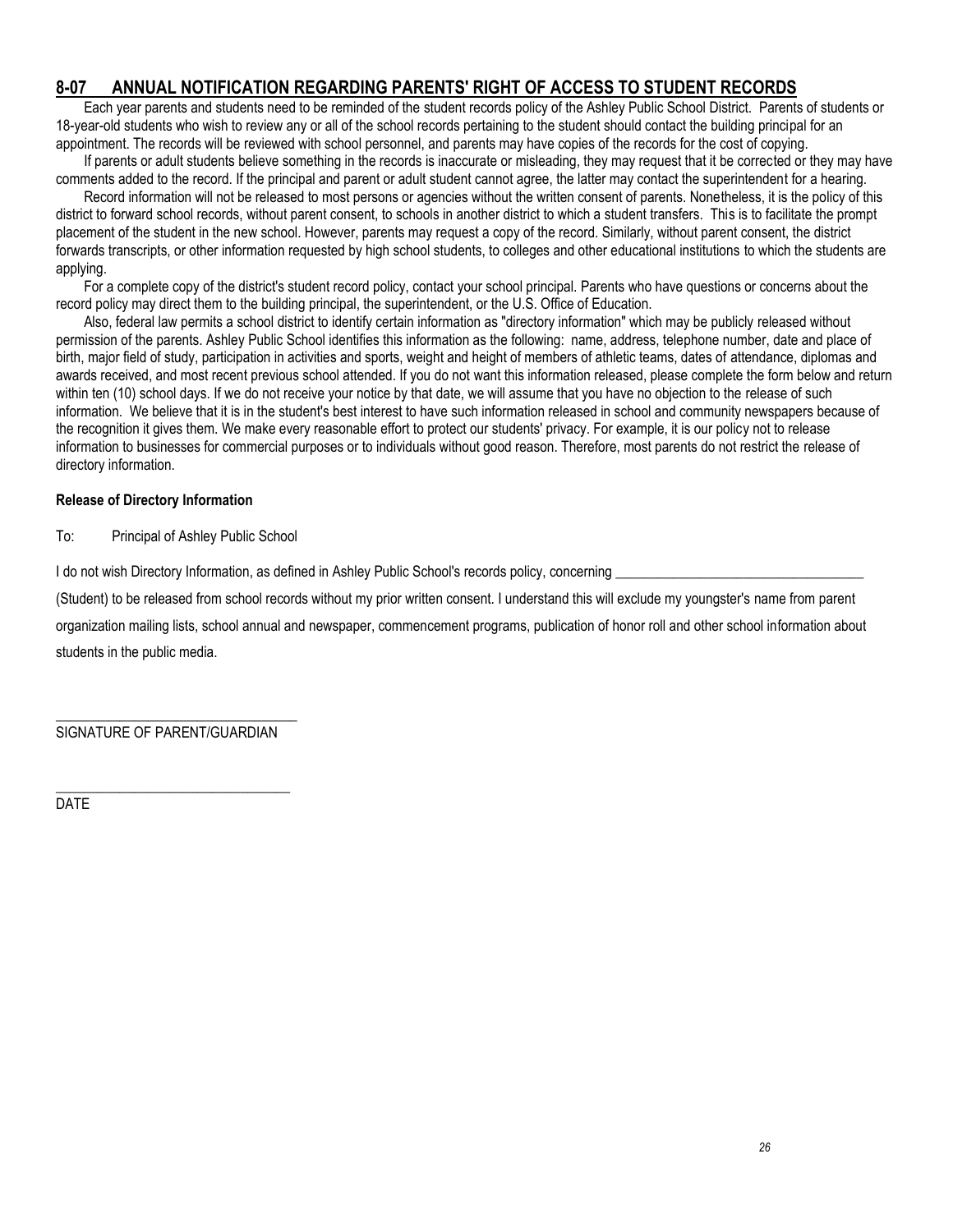# **ASHLEY PUBLIC SCHOOL Request to Administer Medication at School**

| Code: ACBD-E2 |
|---------------|
|               |
|               |
| Date Started: |
|               |
|               |
|               |
|               |
|               |

- I authorize the following individuals to administer the above medication as directed: Teresa Dockter (parent initials)Kristy Glaesman (parent initials)
- By signing this form, I authorize the release of my child's health information to appropriate school staff and request that this medication is administered to my child as prescribed. I authorize the prescriber and the school designee to exchange information necessary for the safe administration of this medication.
- $\div$  I release school personnel from liability in the event adverse reactions result from medication(s) and/or treatment(s)/procedure(s).
- Student Self-Administration: The student has received education on any side effects or adverse interactions associated with the medication and how to prevent them: YES \_\_\_ NO
- $\cdot \cdot$  The student is capable of self-administering this medication in a secure manner: NO\_\_\_\_ YES-Supervised YES-Unsupervised
- The student may carry this medication: YES\_\_\_\_ NO\_\_\_\_ If carrying medication, student agrees not to leave the medication unattended or unsecured and accessible to other students. MEDICATION PASS IS REQUIRED (ISSUED FROM SCHOOL OFFICE).

Parent/Guardian Signature:

Student Signature:

\*Health Care Provider Signature:

\*(Only required for prescription medication or Over-the-counter medication if it is to be provided in a manner inconsistent with manufacturer's recommendation.)

No Medications (including over-the-counter meds such as Tylenol) will be given without consent from Parent

And Health Care Provider (when applicable as stated above). A supply of the properly labeled prescription from the pharmacy should be left at school. It is the parent's responsibility to supply medications for administration to the school and gather the medication supply when discontinued or at the end of the school year (whichever is first). Medications that are left after the school year will be destroyed.

Please return completed form to Ashley School office: Fax 701-288-3457

Email: [teresa.dockter@k12.nd.us](mailto:teresa.dockter@k12.nd.us)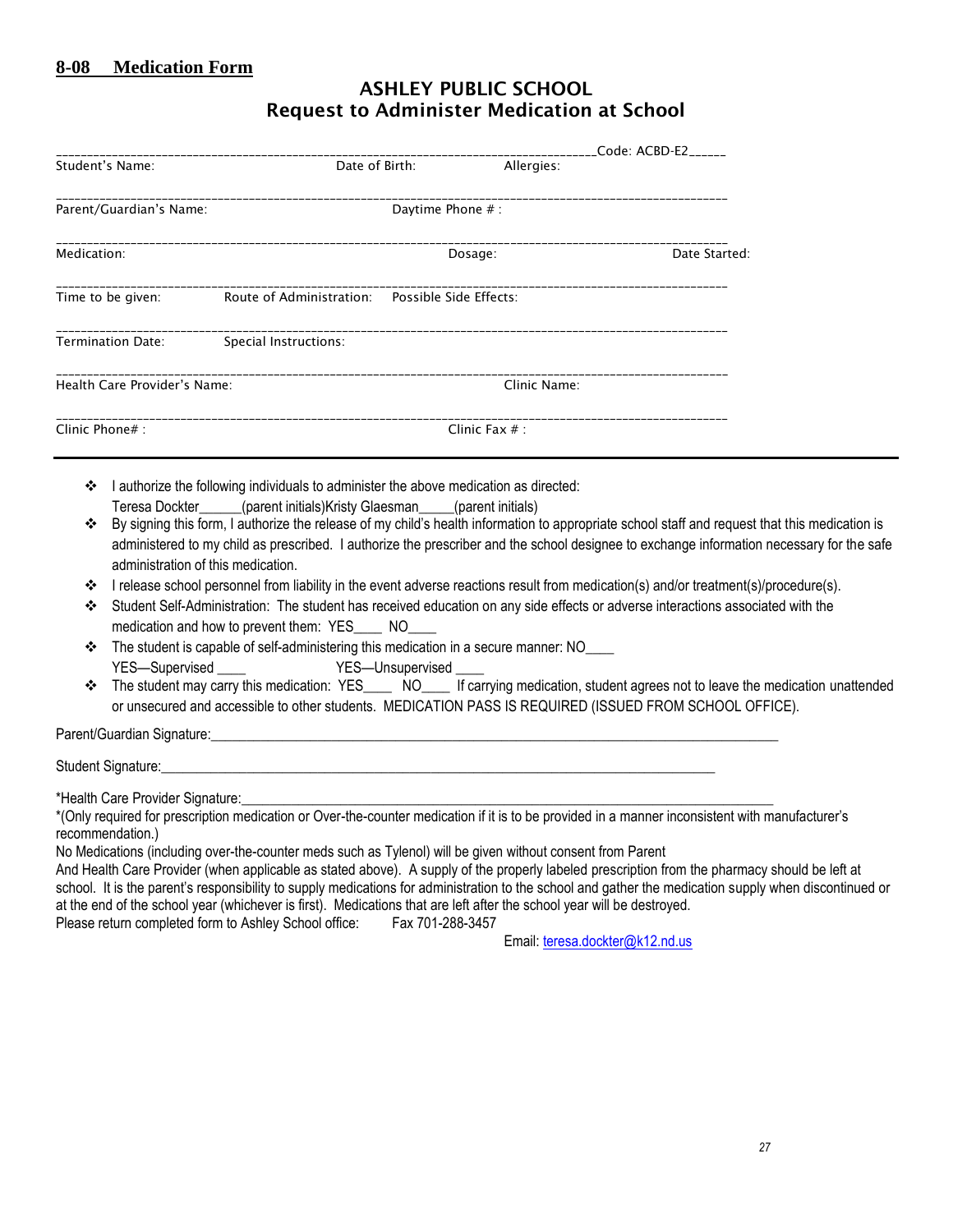#### **8-09 PARENTAL COMPLAINTS POLICY**

While parents enjoy a unique relationship with the schools and are the recipients of special communications concerning school events and programs as well as communications concerning their own child's progress, the same channels of processing complaints shall be used by parents as by other citizens.

Complaints for which specific resolution procedures are provided shall be directed through those channels. This includes complaints about personnel and complaints about instructional materials.

The Ashley School Board expects that the administration will receive all complaints courteously and that it will take steps to make a proper reply to the complainant.

Complaints should be resolved at the lowest possible level of authority. If resolution of the problem seems unlikely at the building level, either party is encouraged to refer the matter to the superintendent for his review.

If all other remedies have been exhausted and a non-personnel related complaint has not been satisfactorily resolved, the complainant may request that the matter be placed on the agenda of the next regular meeting of the school board. All non-personnel complaints shall be presented in writing and included in the agenda materials provided to the Board prior to the meetings. Generally, all parties involved, including the administrator(s), shall be asked to attend such a meeting for purposes of presenting additional facts, making further explanations and clarifying the issues. The Board will not consider or act upon complaints for which specific resolution procedures have been established which do not include Board review. If the Board decides to hear the complaint, the Board shall make a decision that shall be sent to all interested parties. If the decision alters policy, the procedures for suspending, amending or adopting policy shall be followed.

POLICY ADOPTED: 6/9/94

# **8-10 POLICY FOR PATRON COMPLAINTS ABOUT PERSONNEL**

The Ashley School Board recognizes that complaints from concerned patrons are inevitable. In order to provide an effective procedure for responding to complaints in a manner that is in the best interests of promoting better educational opportunities for children, the following policy is adopted.

Complaints about personnel shall be directed to the principal or other supervisor directly responsible for supervision of that employee. The supervisor shall:

- 1. investigate the complaint;
- 2. promptly notify the employee if the complaint is to be placed in the employee's personnel file. This complaint should be in writing by the patron.
- 3. schedule a meeting of the employee, the complainant and the supervisor if deemed appropriate;
- 4. provide a written response to the complainant within fifteen (15) days of receipt of the complaint; and
- 5. give the employee the option of a written response.

If either party is not satisfied with the handling of the complaint, the matter can be appealed to the superintendent for final resolution.

Complaints about the superintendent shall be directed to the Board chairperson, who shall follow the same procedure.

This procedure is intended to minimize the risk of a possible action for libel or slander, to retain the impartiality of the Board and to maximize compliance with North Dakota law.

Legal Ref: NDCC Ch. 15.1-14 Administrators NDCC Ch. 15.1-15 Contracts of Teachers and Administrators NDCC Ch. 15.1-17 Teachers' Personnel Files

> POLICY ADOPTED: 6/9/94 POLICY AMENDED: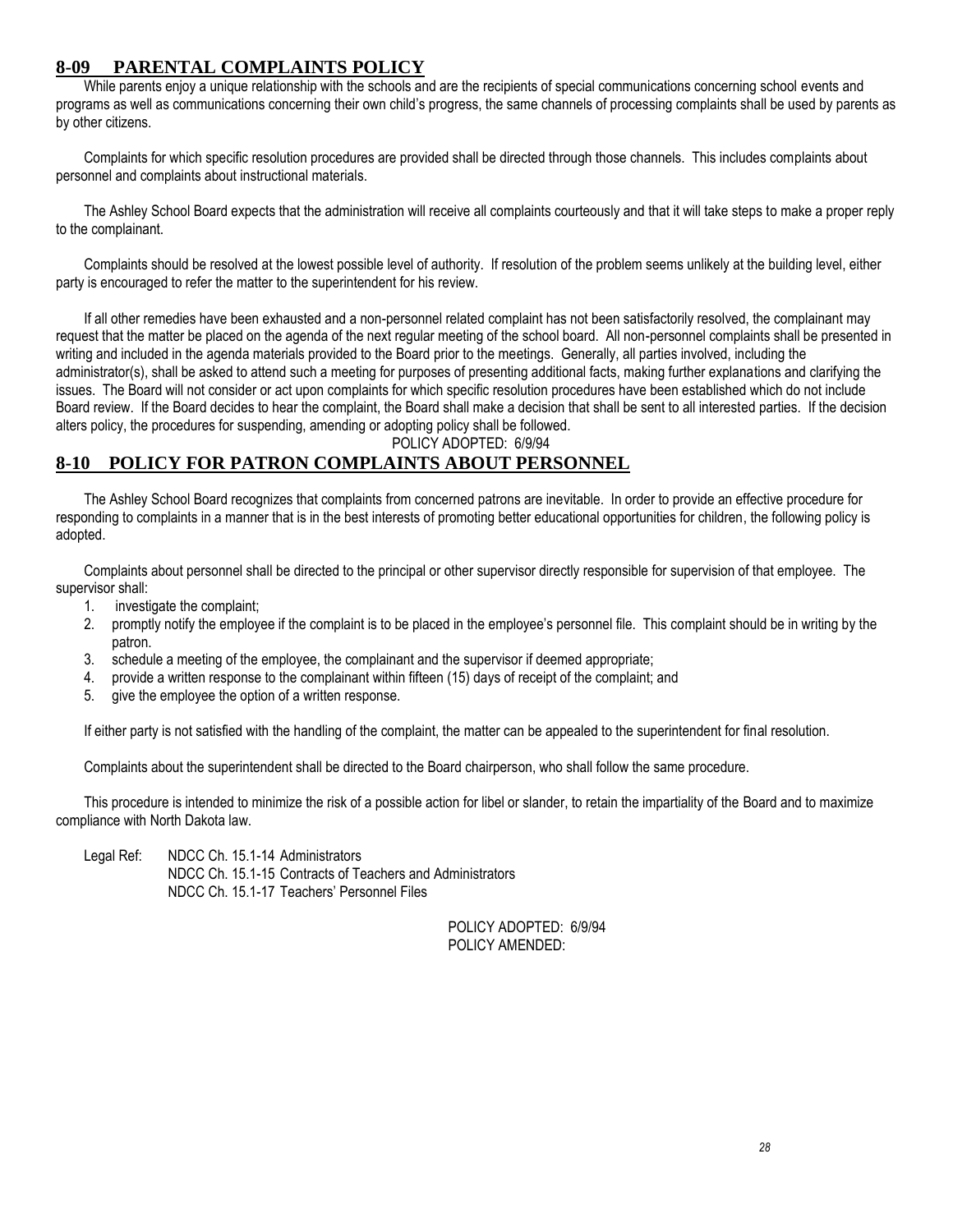# 8-11 Bullying Policy

## **Definitions**

For the purposes of this policy:

- *Bullying* is defined in NDCC 15.1-19-17 as: Conduct that occurs, or conduct that is received by a student while in a public school, on school district premises, in a district owned or leased school bus or school vehicle, or at any public school or school district sanctioned or sponsored activity or event and which:
	- a. Is so severe, pervasive, or objectively offensive that it substantially interferes with the student's educational opportunities:
	- b. Places the student in actual and reasonable fear or harm;
	- c. Places the student in actual and reasonable fear or damage to property of the student; or
	- d. Substantially disrupts the orderly operation of the public school.
- *Protected classes* are classifications/characteristics protected from discrimination by NDCC 14-02.4-01 and federal law. The following classes are protected: race, color, religion, sex, national origin, age, disability (physical or mental), and status with regard to marriage or public assistance.
- *School property* or the term *on-campus* refers to all property owned or leased by the District, school buses and other vehicles, or any school district sponsored or school-sanctioned activity.
- *School-sanctioned activity* is defined as an activity that:
	- a. Is not part of the district's curricular or extracurricular program; and
	- b. Is established by a sponsor to serve in the absence of a district program; and
	- c. Receives district support in multiple ways (i.e., not school facility use alone); and
	- d. Sponsors of the activity have agreed to comply with this policy; and
	- e. The District has officially recognized through board action as a school-sanctioned activity.
- *School-sponsored* activity is an activity that the District has approved through policy or other board action for inclusion in the district's extracurricular program and is controlled and funded primarily by the District.
- *School staff* include all employees of the Ellendale Public School, school volunteers, and sponsors of school-sanctioned activities.
- *True threat* is a statement that, in light of the circumstances, a reasonable person would perceive as a serious expression of an intent to inflict harm.

#### **Prohibitions**

While at a public school, on school district premises, in a district-owned or leased school bus or school vehicle, or at any public school or school district sanctioned or sponsored activity or event, a student, staff member, or school volunteer may not:

- 1. Engage in bullying;
- 2. Engage in reprisal or retaliation against:
	- a. A victim of bullying;
	- b. An individual who witnesses an alleged act of bullying;
	- c. An individual who reports an alleged act of bullying; or
	- d. An individual who provides information/participates in an investigation about an alleged act of bullying.
- 3. Knowingly file a false bullying report with the District.

Off-campus bullying that is received on school property is also prohibited. The District has limited disciplinary authority to respond to such forms of bullying.

#### **Reporting Procedures for Alleged Policy Violations**

1. **Reporting requirements for school staff**: Any school staff member with knowledge or suspicion of a violation of this policy or who has received an oral or written report of a violation of this policy from a student, community member, or anonymously shall contact the building principal to inform him/her as soon as possible. If the alleged violation implicates the building principal, the school staff member shall report it to the Superintendent. If the alleged violation implicates the Superintendent, the school staff member shall file it with the Board President.

Should school administration determine that a school staff member knew of or suspected a violation of this policy and failed to report it in accordance with the procedure above, the staff member may be subject to disciplinary consequences or, for sponsors of school-sanctioned activities, other corrective measures.

- 2. **Reporting options for students and community members**: Students and community members (including parents) may report known or suspected violations of this policy using any of the following methods:
	- a. Completing a written complaint form. A complainant will have the option of including his/her name on this form or filing it anonymously. The District will place the form in a variety of locations throughout the school and should inform students and staff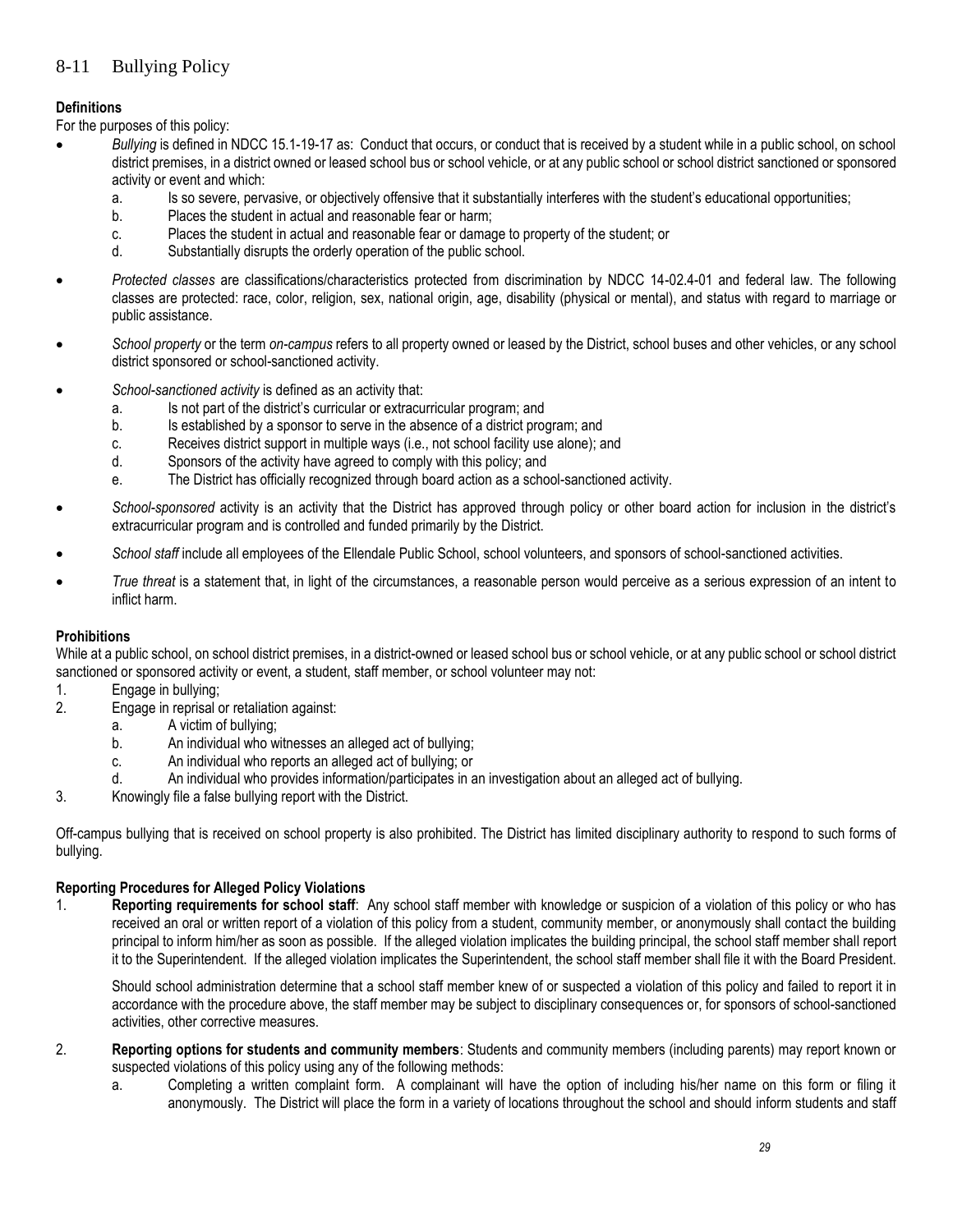of these locations. The form may be returned to any school staff member, filed in a school building's main office, or placed in a designated drop box located in each school.

- b. Complete and submit an online complaint form. A complainant will have the option of including his/her name on the form or submitting it anonymously.
- c. File an oral report with any school staff member.

A complaint filed anonymously may limit the district's ability to investigate and respond to the alleged violations.

#### **Reporting to Law Enforcement & Others Forms of Redress**

Anytime a school staff member has reasonable suspicion that a bullying incident constituted a crime, s/he shall report it to law enforcement. Also, nothing in this policy shall prevent a victim/his/her family from seeking redress under state and federal law.

#### **Documentation & Retention**

The District shall develop a form to report alleged violations of this policy. The form should be completed by school staff when they:

- 1. Initiate a report of an alleged violation of this policy; or
- 2. Receive an oral report of an alleged violation of this policy.

The form should be completed by an administrator when s/he:

- 1. Initiates a report of an alleged violation of this policy; or
- 2. Receives an oral report of an alleged violation of this policy.

All written reports of an alleged violation of this policy received by the District shall be forwarded to the appropriate school administrator for investigation and retention.

Report forms and all other documentation related to an investigation of an alleged violation of this policy shall be retained by the District for six years after a student turns 18 or graduates from high school, whichever is later. If a student does not graduate from the District, such reports and investigation material shall be retained for six years after the student turns 18.

#### **Investigation Procedures**

School administrators (i.e., a principal, an assistant superintendent, or the Superintendent) are required to investigate violations of this policy (as prescribed under "Prohibitions"), when in receipt of actual notice of an alleged violation. Actual notice of an alleged violation occurs when alleged bullying, reprisal, retaliation, or false reporting is reported using the applicable method(s) prescribed in the reporting section of this policy.

Upon receipt of a report of an alleged policy violation, the designated administrator shall first determine if the alleged policy violation is based on a protected class—whether actual or perceived. Reports involving a protected class shall be investigated in accordance with the district's harassment/ discrimination policy, including the timelines contained therein.

In all other cases, administration shall determine the level of investigation necessary based on the nature of the alleged violation of this policy after considering factors such as, but not limited to: the identity of the reporter and his/her relationship to the victim/alleged perpetrator; the ages of the parties involved; the detail, content, and context of the report; whether this report is the first of its type filed against the alleged perpetrator. Based on the level of investigation the administrator deems necessary, investigations may include any or all of the following steps or any other investigatory steps that the administrator deems necessary:

- 1. Identification and collection of necessary and obtainable physical evidence *(NOTE: In some cases physical evidence may be unobtainable, e.g., a private social networking profile)*.
- 2. Interviews with the complainant, the victim, and/or the alleged perpetrator. At no time during an investigation under this policy shall the victim/ complainant be required to meet with the alleged perpetrator.
- 3. Interviews with any identified witnesses.
- 4. A review of any mitigating or extenuating circumstances.
- 5. Final analysis and issuance of findings in writing to the victim and bully and, if applicable, implementation of victim protection measures and disciplinary measures under this or other applicable policies.

Investigations shall be completed within 60 days unless the administrator documents good cause for extending this deadline. Such documentation should be sent to the victim and alleged perpetrator during the investigation.

#### **Disciplinary & Corrective Measures**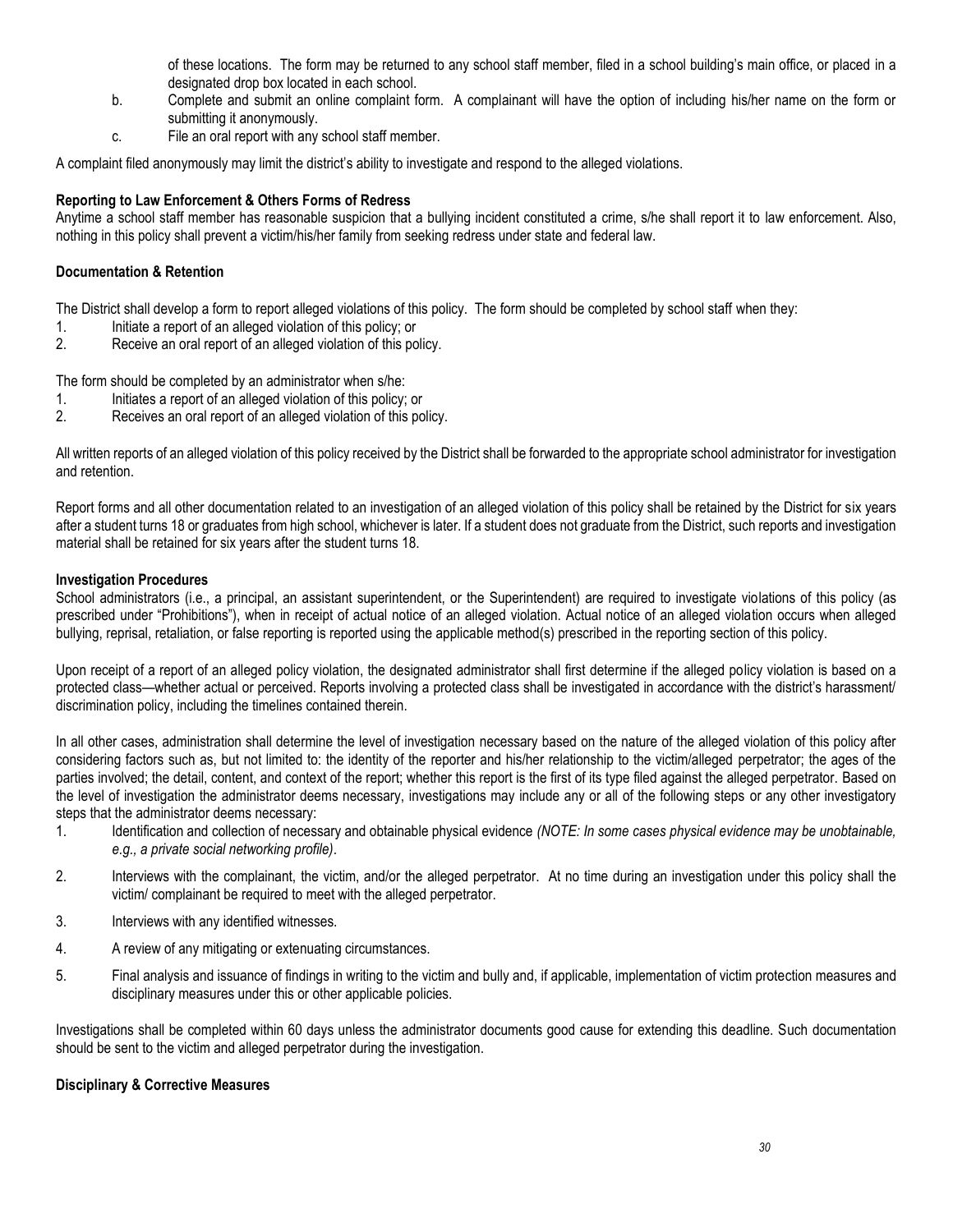Students that the District has found to have violated this policy shall be subject to disciplinary consequences and/or corrective measures. When determining the appropriate response to violations of this policy, administration shall take into account the totality of circumstances surrounding the violation. Measures that may be imposed include, but are not limited to:

- 1. Require the student to attend detention;
- 2. Impose in- or out-of-school suspension or recommend expulsion. Due process procedures contained in the district's suspension and expulsion policy shall be followed;
- 3. Recommend alternative placement. This recommendation shall be submitted to the Superintendent for approval or denial. The Superintendent may approve such recommendations only if the student has been given notice of the charges against him/her and an opportunity to respond;
- 4. Create a behavioral adjustment plan;
- 5. Refer the student to a school counselor;
- 6. Hold a conference with the student's parent/guardian and classroom teacher(s), and other applicable school staff;
- 7. Modify the perpetrator's schedule and take other appropriate measures (e.g., moving locker) to minimize contact with the victim;
- 8. If applicable, contact the administrator of the website on which the bullying occurred to report it.

If the misconduct does not meet this policy's definition of bullying, it may be addressed under other district disciplinary policies.

For bullying initiated off campus and received on campus (e.g. cyberbullying), the District only has authority to impose disciplinary measures if the bullying substantially disrupted the educational environment or posed a true threat. In all other cases of off-campus bullying received on campus, the District may only take corrective measures as described in items five through eight above.

If the perpetrator is a school staff member, the District shall take appropriate disciplinary action including, but not limited to: a reprimand, modification of duties (only if allowed by applicable policy, the negotiated agreement, and/or the individual's contract), suspension, or a recommendation for termination/discharge in accordance with any applicable law.

#### **Victim Protection Strategies**

When the District confirms that a violation of this policy has occurred, it should notify the victim's parents and shall implement victim protection strategies. These strategies shall be developed on a case-by-case basis after administration has reviewed the totality of the circumstances surrounding the bullying incident(s) or other violations of this policy. Strategies may include, but not be limited to, the following:

- 1. Additional training for all students and applicable staff on implementation of this policy and/or bullying prevention.
- 2. Notice to the victim's teachers and other staff to monitor the victim and his/her interaction with peers and/or the assignment of a staff member to escort the student between classes.
- 3. Assignment of district staff to monitor, more frequently, areas in the school where bullying has occurred.
- 4. Referral to counseling services for the victim and perpetrator.
- 5. Modification of the perpetrator's schedule and other appropriate measures imposed on the perpetrator (not the victim) to minimize the perpetrator's contact with the victim.

#### **Prevention Programs & Professional Development Activities**

In accordance with law, the District shall develop and implement bullying prevention programs for all students and staff professional development activities. This policy shall be distributed following the guidelines set forth in BDA-E.

**End of Ashley School District #9 Policy ACEA.................................................................... Adopted: March 13, 2018**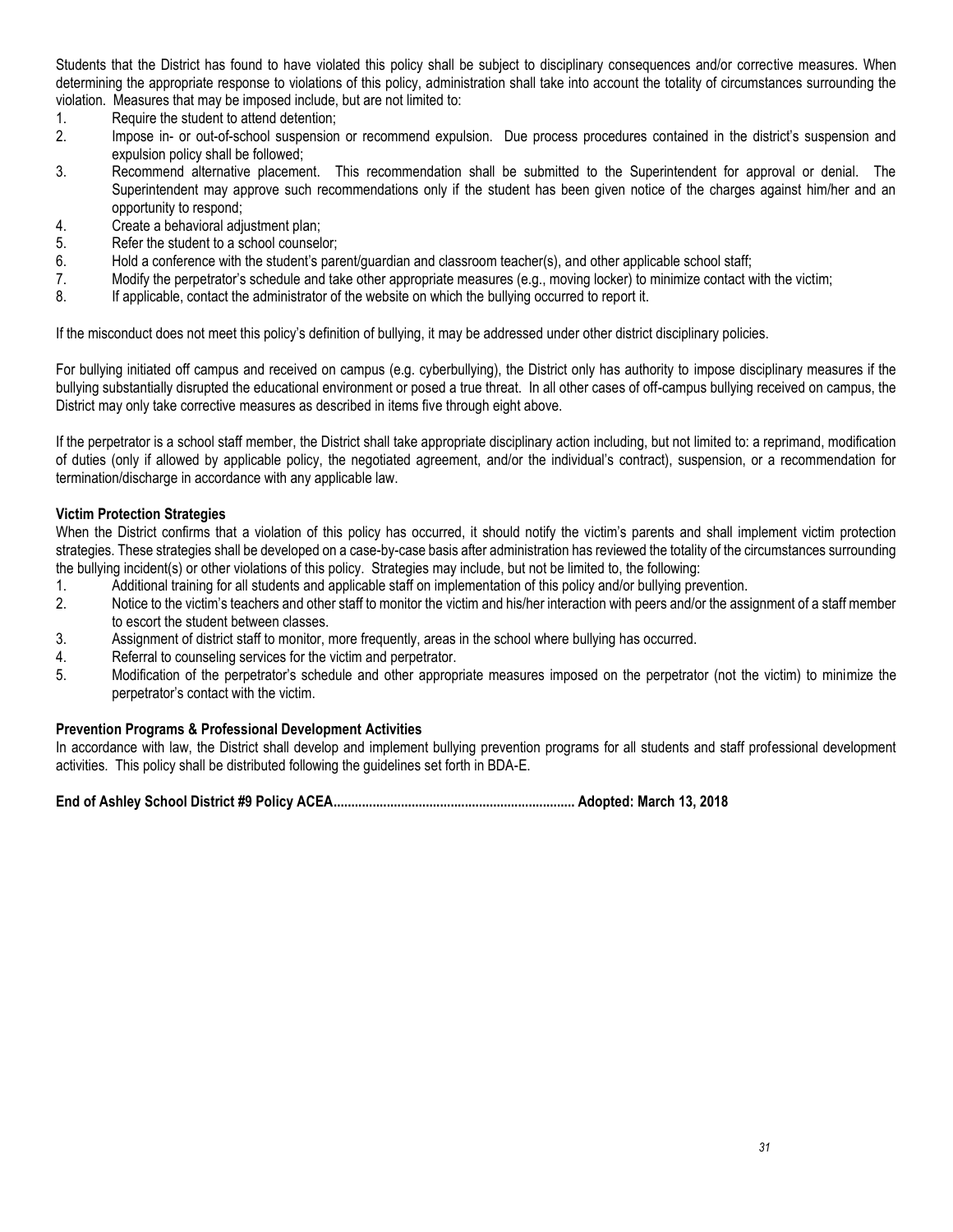## **8-12 Technology Usage**

#### TELECOMMUNICATIONS AND OTHER ELECTRONIC INFORMATION SYSTEMS ACCEPTABLE USE POLICY

The Ashley Public School District #9 considers the computer network and the Internet to be valuable tools for education and encourages their use in the classrooms and labs. The purpose of the District's computer system is educational. In the past, instructional materials and library media materials could be screened to insure that the material was consistent with district adopted guidelines. Telecommunications, because it may lead to any publicly available file-server in the world, will open classrooms to electronic information resources that have not been screened by educators for use by students of various ages.

Internet access is a privilege, not a right. Students are responsible for good behavior on school computer networks just as they are in a classroom or a school hallway. General school rules for behavior and communications apply. The network and Internet access is provided for students to conduct research and communicate with others. Access to network services and the Internet will be provided to students who agree to act in a considerate and responsible manner.

Network administrators may review files and communications to maintain system integrity and insure that users are using the system responsibly. Users should not expect that files stored on district servers will always be private.

During school, teachers of younger students will guide them toward appropriate materials. Outside of school, families bear the responsibility. The family must exercise the same caution with the Internet as they do with other potentially offensive media such as television, telephone, movies, radio, magazines and books.

The following are not permitted:

\*Sending or displaying offensive messages or pictures

\*Using chat rooms

\*Using obscene language

\*Harassing, insulting or attacking others

\*Damaging computers, computer systems or computer networks

\*Violating copyright laws

\*Using others' passwords

\*Trespassing in others' folders, work or files

\*Intentionally wasting limited resources

\*Employing the network for commercial purposes

\*Revealing the full name, personal address or phone number of yourself or any other person

\*Using E-Mail will not be allowed unless an assigned project requires it

**Sanctions** 

Violations will result in a loss of access.

Additional disciplinary action may be determined at the building level in line with existing practice regarding inappropriate language or behavior. When applicable, law enforcement agencies may be involved.

The Ashley Public School District #9 will make no warranties of any kind, whether expressed or implied, for the service it is providing. The District will not be responsible for any damage a user may suffer, including loss of data. The District will not be responsible for the accuracy or quality of information obtained through this Internet connection. The District will not be responsible for financial obligations arising through the unauthorized use of the system.

I have read the rules for acceptable online behavior and acknowledge the waiver of warranty. I understand the rules and I agree to comply with the above stated rules. Should I violate the rules, I understand that I may lose network and Internet privileges at my school. Further, I acknowledge and agree that no warrantees of any kind, whether expressed or implied, are made by the school district

## *Signatures of the student and parent/guardian indicate that each has reviewed and understands the content of the Ashley Public School Student Handbook.*

Student Signature

|  | Parent or Guardian Signature |
|--|------------------------------|
|--|------------------------------|

\_\_\_\_\_\_\_\_\_\_\_\_\_\_\_\_\_\_\_\_\_\_\_\_\_\_\_\_\_\_

\_\_\_\_\_\_\_\_\_\_\_\_\_\_\_\_\_\_\_\_\_\_\_\_\_\_\_\_\_\_\_\_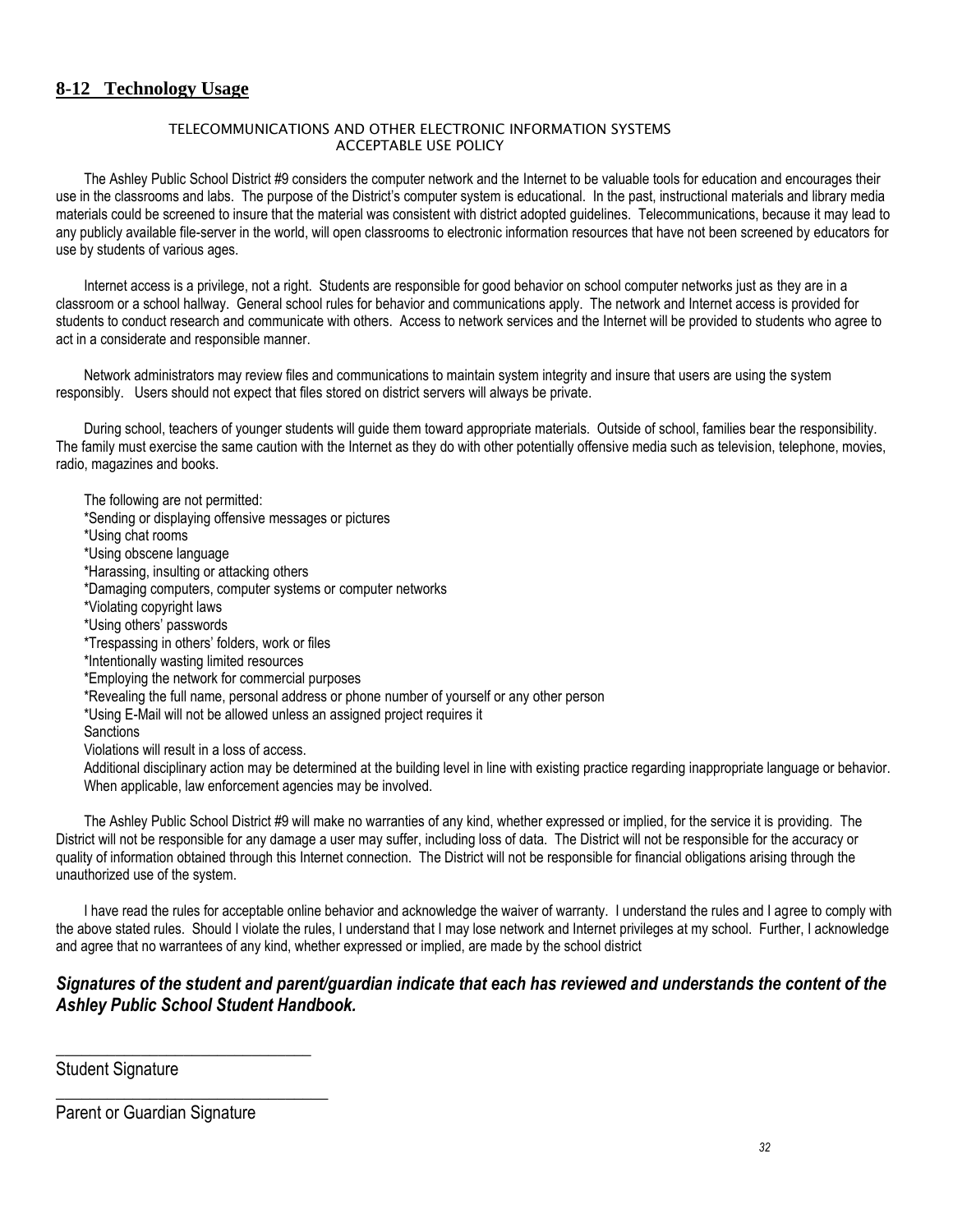# **8-13 ITV Enrollment Student Agreement**

Dear Parents and student,

Ashley Public School (APS) is fortunate to offer ITV classes to our students to provide additional learning opportunities. For students to be eligible to enroll in an ITV course through the Great Western Network (GWN), they must have a proven track record of learning independently, are trustworthy to work without direct supervision and abide by the guidelines set forth by GWN. Any student who fails an ITV course, will be required to reimburse the school for the cost of the class and will not be allowed to enroll in the following semester/year. Certified teachers are instructing several schools over a network from a remote location (located at another school).

Great Western Network charges APS to be part of the consortium and participate in these courses; therefore, APS pays in advance, a nonrefundable fee for each student enrolling in an ITV course. When a student enrolls in yearlong ITV course and decides to drop after GWN has billed APS, the student will be responsible for the \$600 reimbursement to APS. If a student drops during the second semester of a yearlong ITV course, s/he will be responsible for the \$300 reimbursement to APS.

This contract must be signed and returned to the office before being allowed to begin the course.

 $\Box$  I have read and understand my academic and financial responsibility of enrolling in an ITV course through GWN at Ashley Public School.

| (Student's signature)     | (date) |
|---------------------------|--------|
| (Parent signature)        | (date) |
| (Administrator signature) | (date) |

\_\_\_\_\_\_\_\_\_\_\_\_\_\_\_\_\_\_\_\_\_\_\_\_\_\_\_\_\_ \_\_\_\_\_\_\_\_\_\_\_\_\_\_\_\_\_

\_\_\_\_\_\_\_\_\_\_\_\_\_\_\_\_\_\_\_\_\_\_\_\_\_\_\_\_\_ \_\_\_\_\_\_\_\_\_\_\_\_\_\_\_\_\_

## **8-14 CRACTC Enrollment Student Agreement**

Dear Parents and student,

Ashley Public School (APS) is fortunate to offer online classes to our students to provide additional learning opportunities. For students to be eligible to enroll in an online course through the Central Regional Area Career & Technical Center (CRACTC), they must have a proven track record of learning independently, are trustworthy to work without direct supervision and abide by the guidelines set forth by CRACTC. Any student who fails an CRACTC online course, will be required to reimburse the school for the cost of the class and will not be allowed to enroll the following semester/year. Certified teachers are instructing several schools through Online Virtual Classrooms.

CRACTC Network charges APS to participate in these courses; therefore, APS pays in advance, a non-refundable fee for each student enrolling in an online course. If a student drops an online course through CRACTC after APS has been billed, the student will be responsible to reimburse APS:

\$250 for a semester long course

\$500 for a yearlong course

If a student drops during the second semester of a yearlong online course, s/he will be responsible for the \$250 reimbursement to APS. This contract must be signed and returned to the office before being allowed to begin the course.

 $\Box$  I have read and understand my academic and financial responsibility of enrolling in an online course through CRACTC at Ashley Public School.

| (Student's signature) | (date) |
|-----------------------|--------|
|-----------------------|--------|

(Parent signature) (date)

\_\_\_\_\_\_\_\_\_\_\_\_\_\_\_\_\_\_\_\_\_\_\_\_\_\_\_\_\_ \_\_\_\_\_\_\_\_\_\_\_\_\_\_\_\_\_

(Administrator signature) (date)